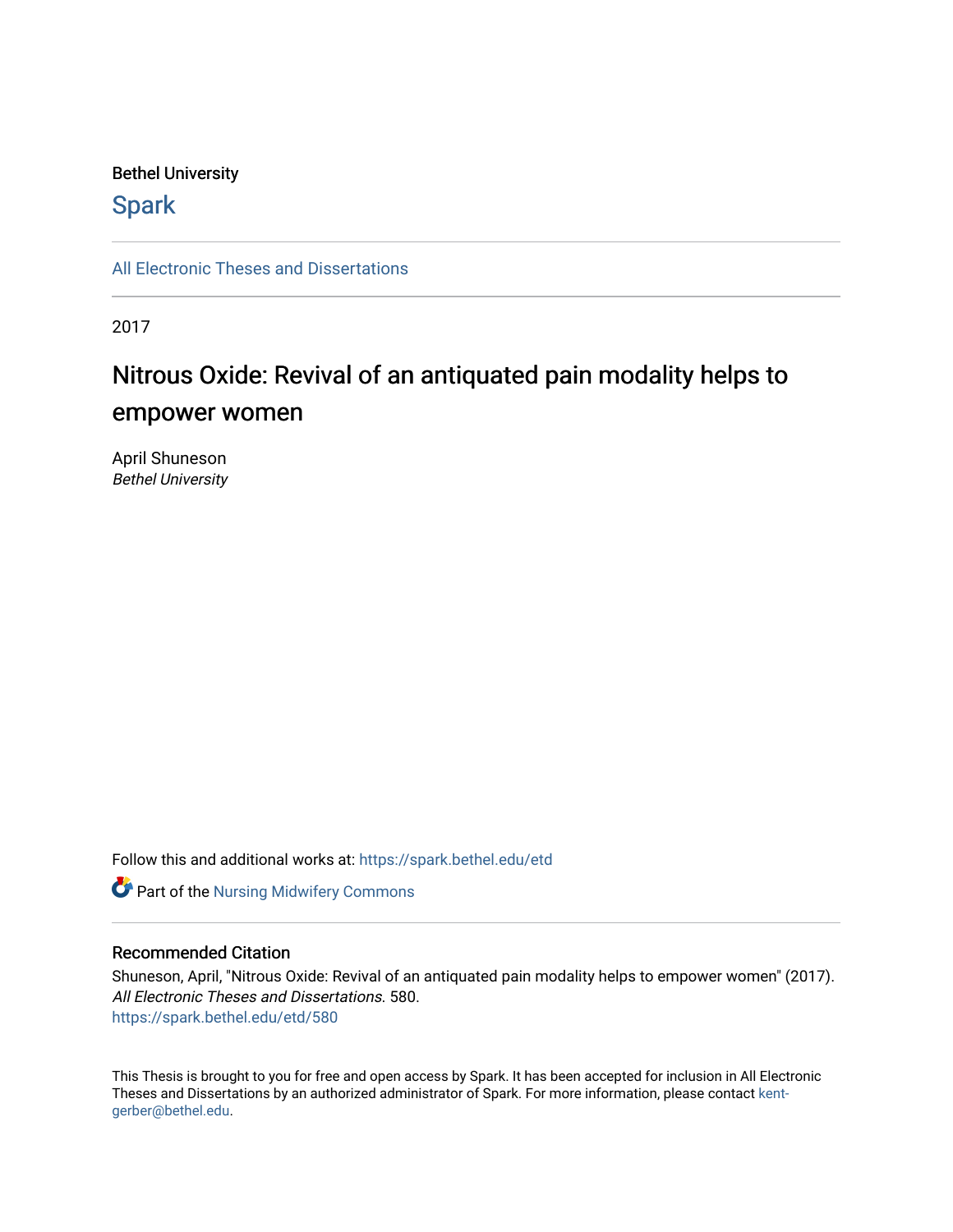# **NITROUS OXIDE: REVIVAL OF AN ANTIQUATED PAIN MODALITY HELPS TO EMPOWER WOMEN**

### **A MASTER'S PROJECT SUBMITTED TO THE GRADUATE FACULTY**

### **OF THE GRADUATE SCHOOL**

### **BETHEL UNIVERSITY**

**BY**

**APRIL SHUNESON**

# **IN PARTIAL FULFILLMENT OF THE REQUIREMENTS**

## **FOR THE DEGREE OF**

**MASTER OF SCIENCE IN NURSING**

**APRIL 2017**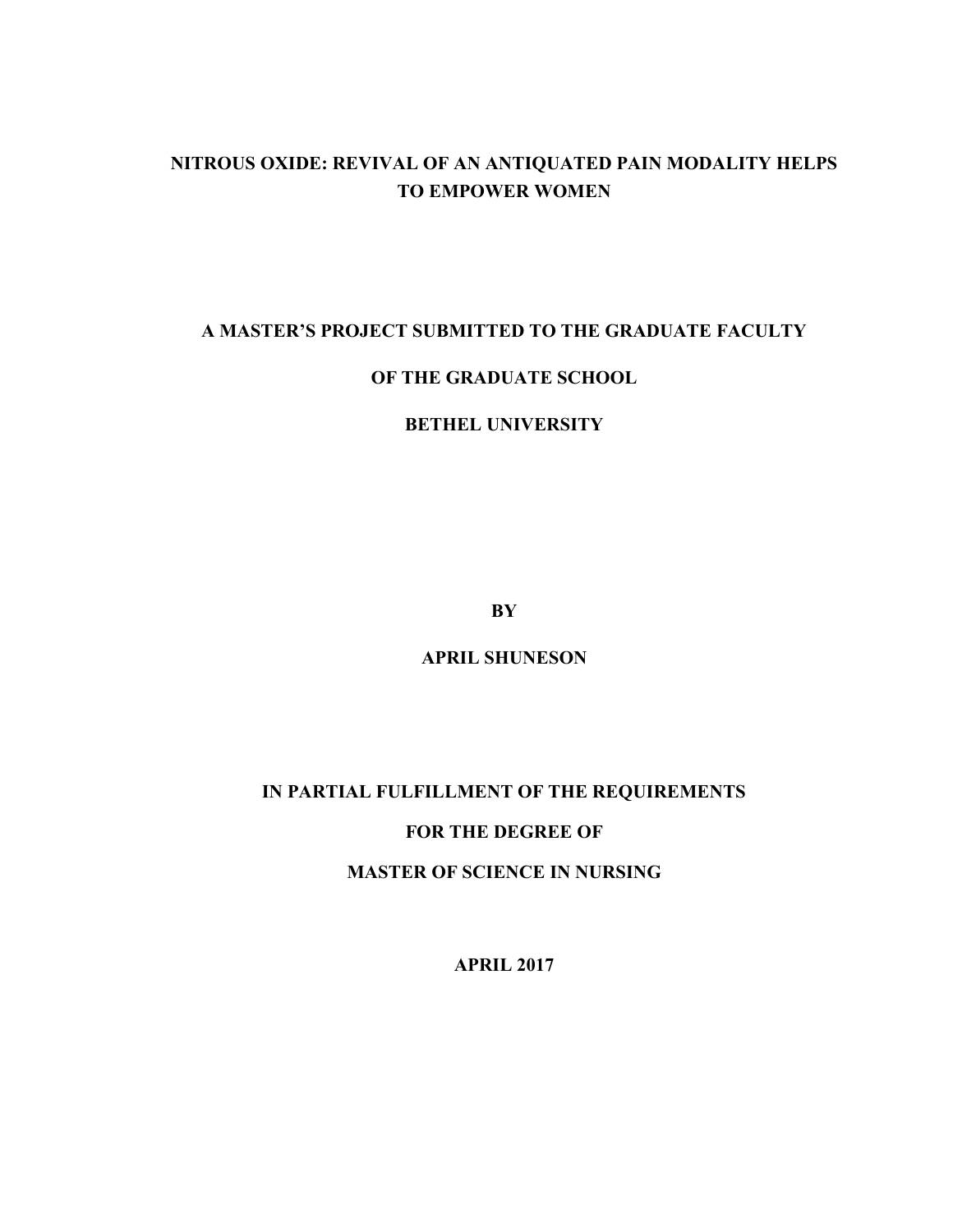# BETHEL UNIVERSITY

Nitrous Oxide: Revival of an antiquated pain modality helps to empower women

April Shuneson

May 2017

# Approvals:

| Project Advisor Name: Jane Wrede, PhD, APRN, CNM                      |
|-----------------------------------------------------------------------|
| Clane Wude<br>Project Advisor Signature:                              |
| Second Reader Name: Julie Ann Vingers, PhD, APRN, CNM                 |
| Second Reader Signature: Julieau in                                   |
| Director of Graduate Nursing Program Name: Jane Wrede, PhD, APRN, CNM |
| Director of Graduate Nursing Program Signature: Cane Wurde            |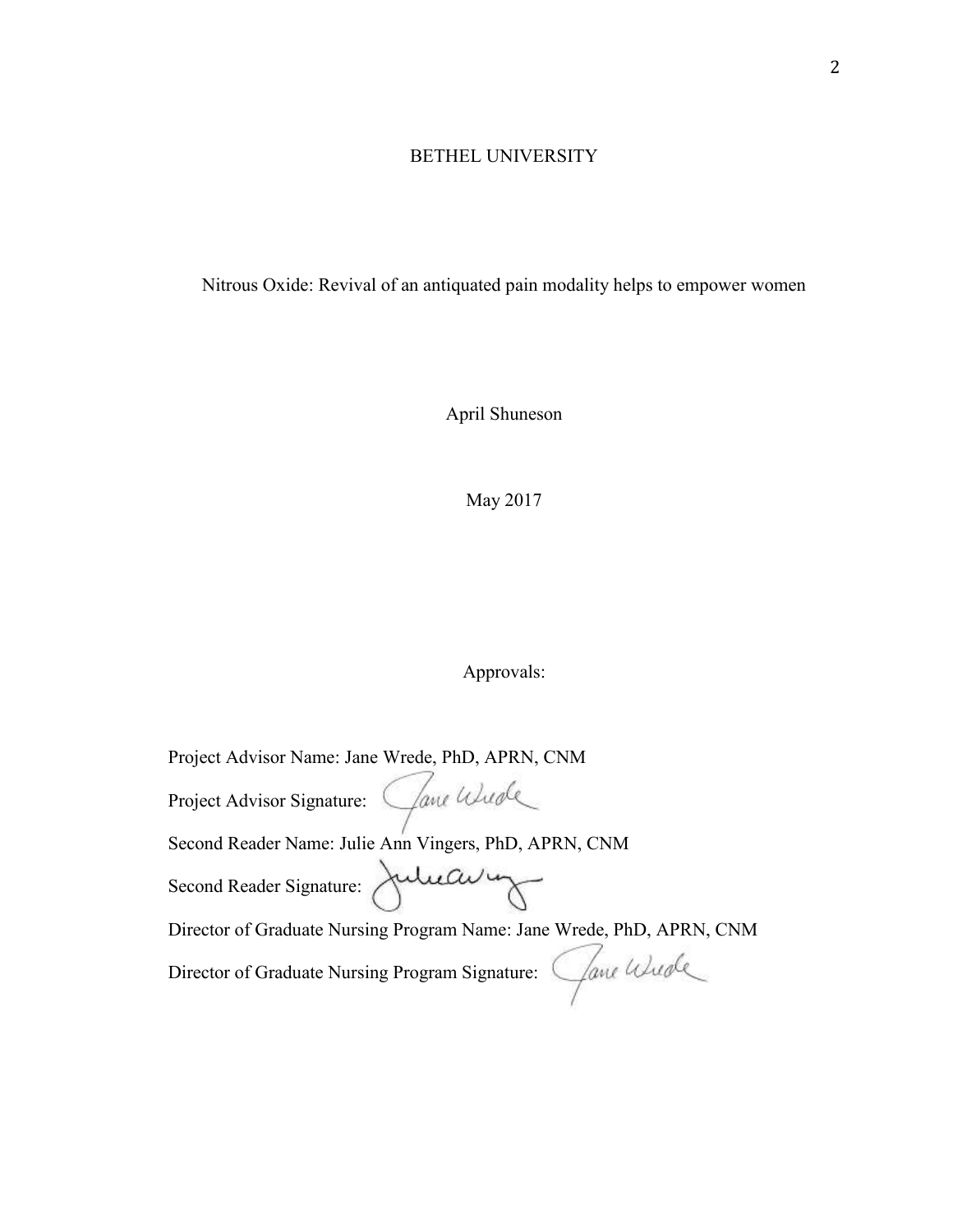#### **Abstract**

**Background:** Options for pharmacological pain management in labor are limited. The use of nitrous oxide during labor and gynecological procedures is supported by the American College of Nurse-Midwives (2016); they group suggested that different forms of coping with labor and pain should be made available for women.

**Purpose:** The purpose of this critical review of the literature is to examine the factors contributing to availability, efficacy, safety, and patient outcomes of nitrous oxide when used during labor and gynecological procedures.

**Results:** Twenty-four articles were selected for review and were appraised using the John Hopkins Research Evidence Appraisal Tool (Dearholt & Dang, 2012). The major findings of the reviewed literature on the use of nitrous oxide during labor and gynecological procedures reveal that nitrous oxide is a safe and effective form of pain control with minimal side effects. It is cost effective, easy to implement, and has a high rate of patient and provider satisfaction.

**Conclusions:** Nitrous oxide should be offered as a form of pain management for women during labor and for gynecological procedures.

**Implications for Research and Practice:** Although there is room for further research on the use of nitrous oxide during labor and for procedures, there is enough current research to support offering it as an effective analgesic during labor and for gynecological procedures.

**Keywords:** *nitrous oxide, analgesia in labor, Entonox, inhaled analgesic, labor pain management*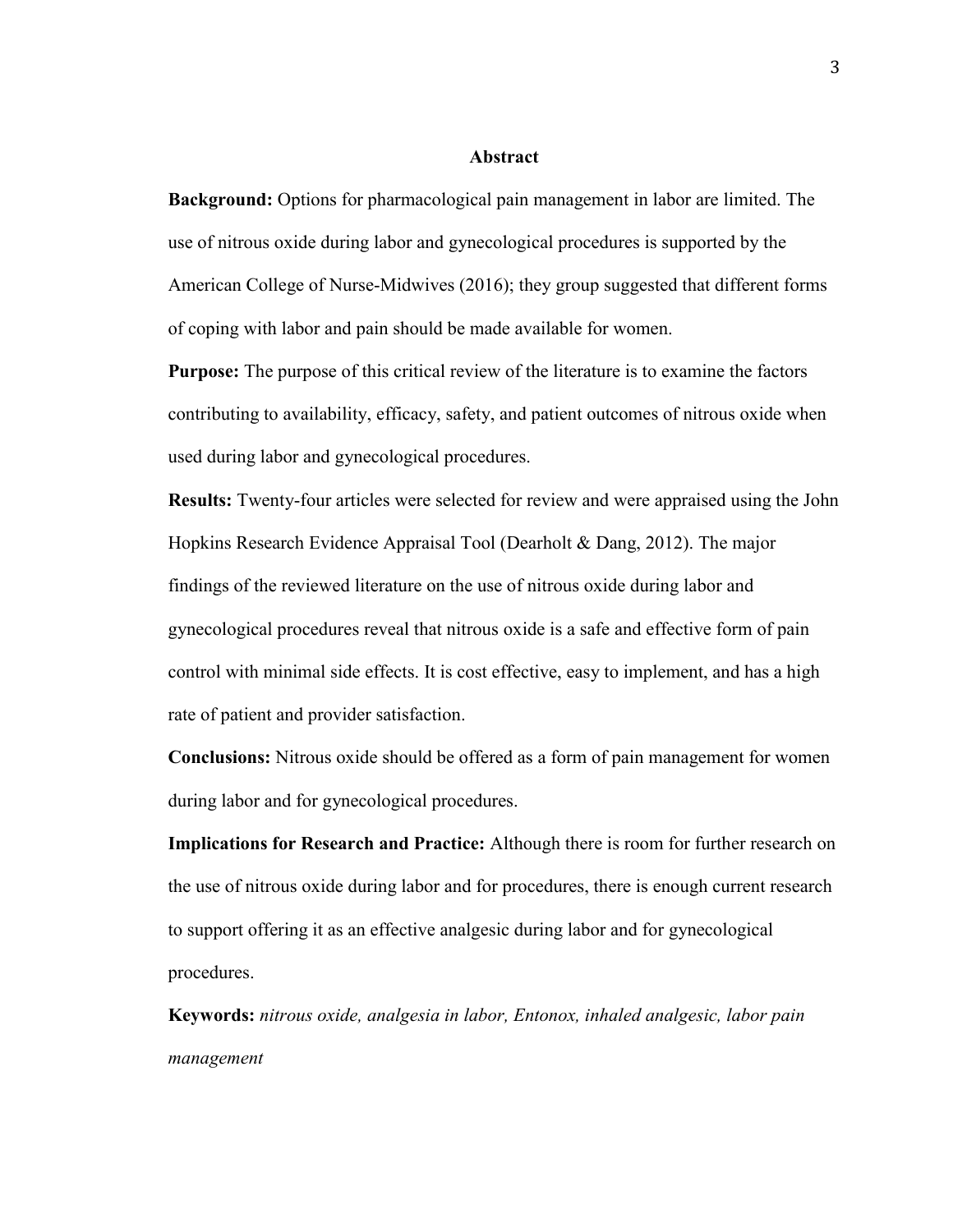## Table of Contents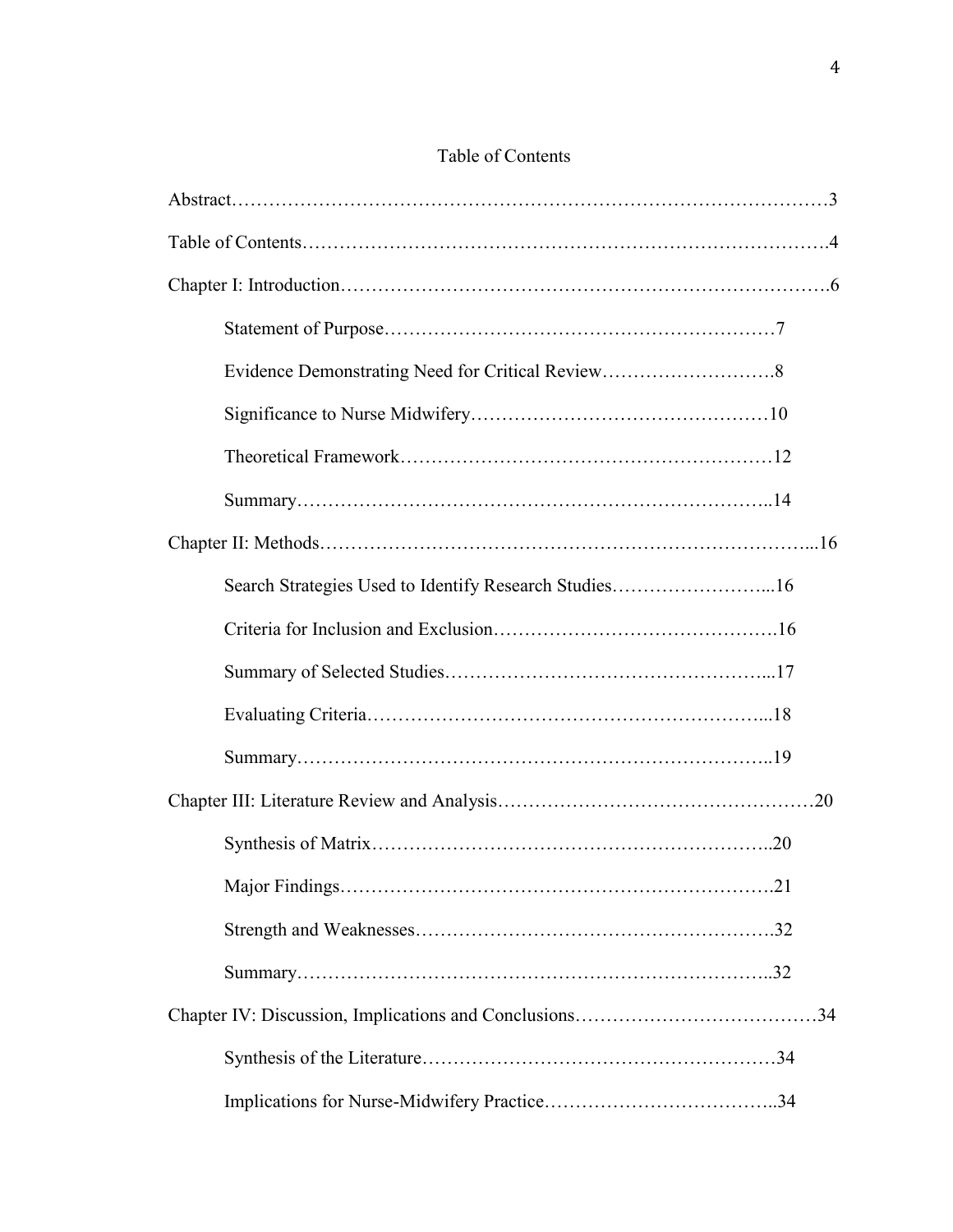| Integration and Application of Theoretical Framework38 |  |
|--------------------------------------------------------|--|
|                                                        |  |
|                                                        |  |
|                                                        |  |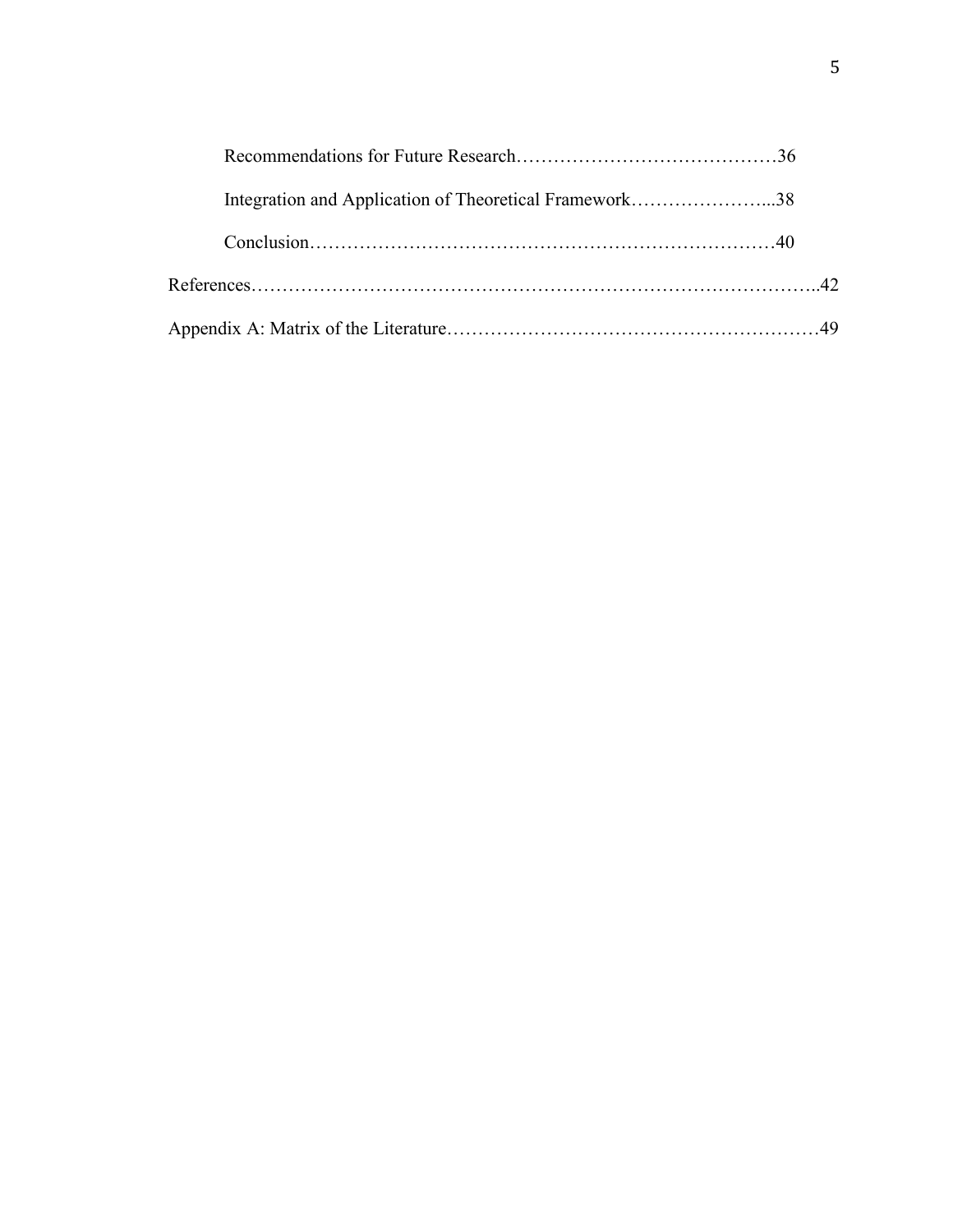#### **Chapter One: Introduction**

Since the beginning of time, the act of giving birth has been associated with some degree of pain for all women. There are two views in regard to dealing with the pain of labor. The first is the pain relief paradigm where it is thought that women in modern society should not have to endure pain during labor. It is believed there are effective analgesics available and the benefits of using these medications outweigh the risks they present to the mother or baby (Jones, 2013). The contrasting view is described as the working with pain paradigm. This side of the paradigm believes "pain plays an important role in the physiology of this process" (Leap, 2010, p. 22). It argues that experiencing pain during labor releases a woman's own endorphins that can help women deal with the pain.

The idea of relieving pain in labor has been surrounded with controversy for hundreds of years. The church and a predominately male medical profession felt that pain was a necessary component of childbirth. Opium was the first known form of pain relief dating back to 3400 B.C., and derivatives of it, such as morphine, are still used in medicine today (Koyyalamudi et al., 2016; Skowronski, 2015). Ether and chloroform came on the scene for labor pain relief around 1847. Their use gained popularity with women even though medical professionals were leery of dangerous side effects. Ether vapors are very explosive and chloroform has cardiac toxicity. Queen Victoria, in the mid- 1800s, was reported to use chloroform during childbirth and this increased its demand for use by women of high society. Twilight sleep, a combination of morphine and scopolamine, was first used in Germany for pain relief and quickly became popular in the United States around 1914. Again, it was women from the upper class that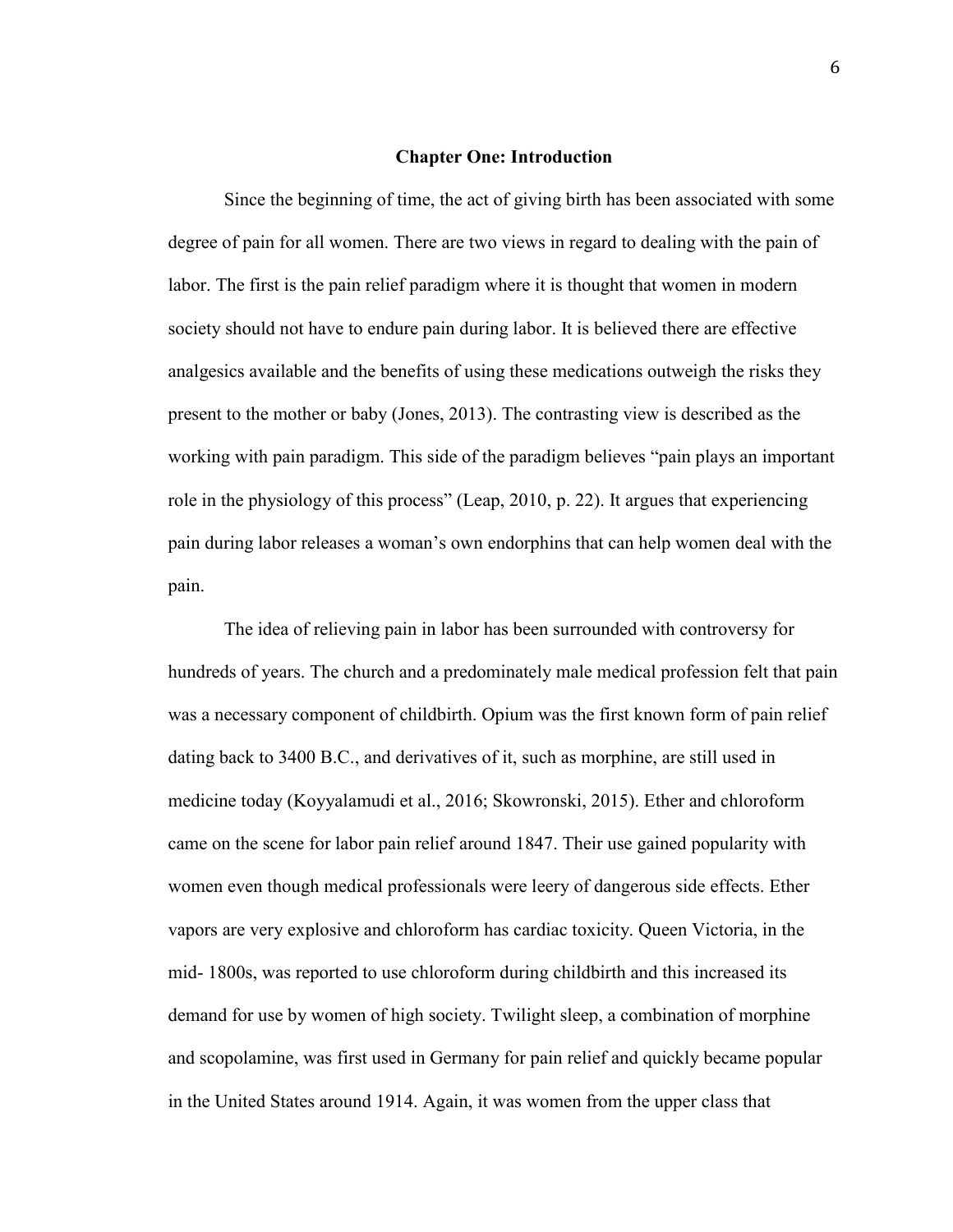demanded and popularized this form of pain relief in labor despite doctors' unease. Eventually twilight sleep fell out of favor when one of its feminist advocates died in childbirth with its use (Eley, Callaway, & van Zundert, 2015; Skowronski, 2015). A Spanish military surgeon by the name of Fidel Pages discovered epidurals in 1921. The American anesthesiologist John Bonica popularized their use in America in 1940 (Skowronski, 2015). Epidural use has continued to increase; Koyyalamudi et al. (2016) reported that 61% of women in the United States using this form of pain relief in labor.

Perhaps it is the popularity of epidurals that never allowed the use of nitrous oxide in childbirth to take off in the United States. Nitrous oxide was first discovered by Joseph Priestley an English clergyman and scientist, in 1772. An American dentist named Horace Wells began using it in 1844 and it gained popularity for labor use by the early 1900s. It is still widely used in many European countries (Skowronski, 2015). According to Likis et al. (2014), nitrous oxide use by women in the United Kingdom was between 50-75% and in Finland 60% of laboring women used it. The availability of nitrous oxide in the United States is limited with few centers offering it. At the time of writing, Collins (2014) reported that in the United States 38 hospitals and 28 birth centers had plans to implement the use of nitrous oxide or were already offering it. Interest in its use has been on the rise and, according to a Listening to Women Survey conducted in 2006, more women are desiring less invasive means of coping with childbirth pain than what has been offered in recent history (Collins, Starr, Bishop, & Baysinger, 2012).

#### **Statement of Purpose**

The purpose of this paper is to examine the factors contributing to availability, efficacy, safety, and patient outcomes of nitrous oxide for use during labor and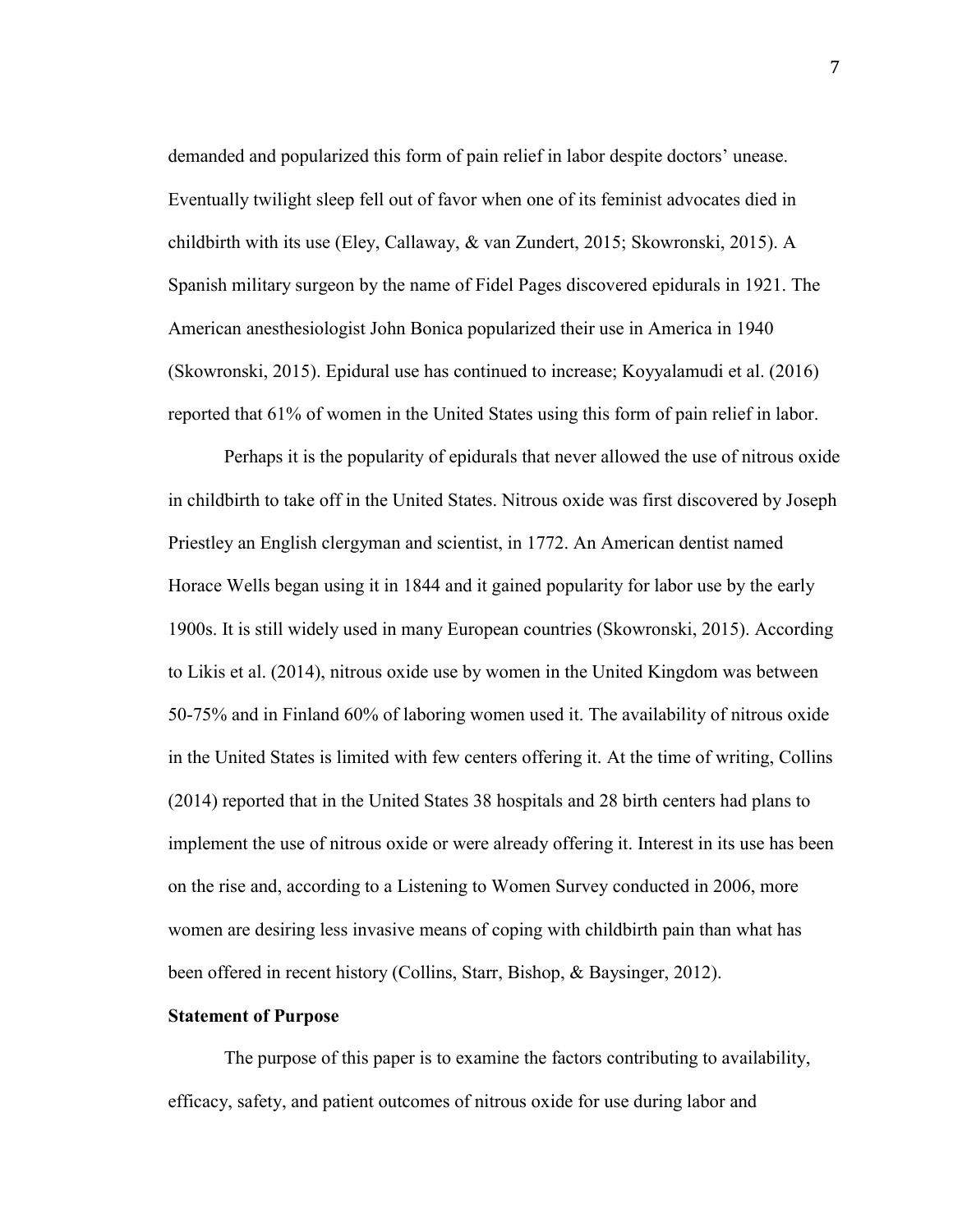gynecological procedures. Areas to be considered include safety, ease and cost effectiveness of use, and patient satisfaction. The significance to nurse-midwifery will be described and Bandura's theory of self-efficacy will be used as a framework.

#### **Evidence Demonstrating Need for Critical Review**

Epidurals are the gold standard of pain relief in the United States and are the most frequently used form of anesthetic (Dammer et al., 2014). However, for some women who do not desire complete pain relief and who ascribe to the working with pain theory, or who want freedom of movement and less interventions, epidurals are not the answer. There are many forms of non-pharmacological pain relief methods used in labor, but with varying effectiveness. Other pharmacological methods, such as short-term IV opioids, are frequently used, but they to are not without side effects for mother and infant and they have temporary effectiveness. Nitrous oxide is being revisited for labor analgesia recently and has been used in dental procedures for many years in the United States. It is widely used in many European countries and has been for hundreds of years: furthermore, it is the predominant form of labor pain relief in some European countries (Collins, 2014; Dammer et al., 2014).

A study by Squires and Anderson (2015) reported that the price per capita for healthcare in the United States was \$9,086 in 2013, and 17.1% of the country's gross domestic product (GDP) went toward health care. Of the 13 countries studied, this was almost 50% more than the next highest country, and almost double the spending on healthcare in the U.K. The infant mortality rate was also highest in the United States, as compared to the other 13 countries reviewed. As a well-developed nation, the United States spends more on health care than other developed nations with less favorable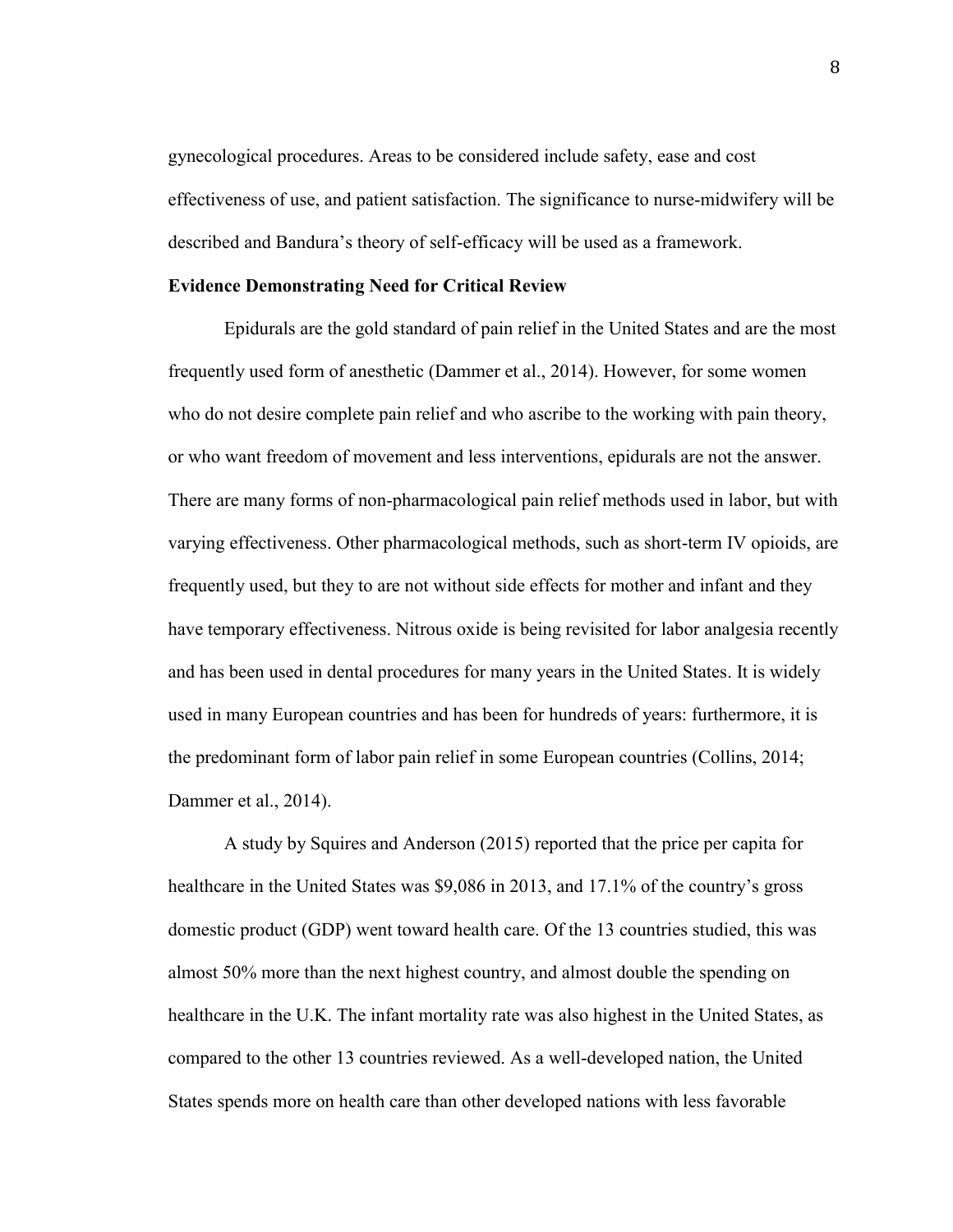statistics in maternal and infant health. Nitrous oxide, which is safe, cost effective, selfadministered, and less invasive than epidurals or intravenous opioids, is not an option for most laboring women in this country.

Nitrous oxide is an odorless, nonflammable gas. It does not effect uterine contractions and has minimal effects on the cardiovascular system (Rosen, 2002). Side effects include dizziness, nausea, vomiting, and feelings of euphoria, but they are reported to be mild and tolerable (Berlit et al., 2013; Dammer et al., 2014). Used as an analgesic in a concentration of 50% nitrous oxide and 50% oxygen, it is a quick, safe, and effective form of pain relief and presents no risk to the mother or infant (Dammer et al., 2014; Mobarki, Yousefian, Seifi, & Sakaki, 2016; Pita et al., 2012). Its use in reducing anxiety in dental and other procedures is widely accepted (Collins, 2014; Onody, Gil & Hennequin, 2006; Singh et al., 2016). An anxiolytic benefit of nitrous oxide in laboring women has also been reported (Collins, 2014; Manouchehrian & Bakhshaei, 2014). In European countries it is available in premixed cylinders and branded as Entonox. A blender apparatus manufactured under the name of Nitronox can be used in either separate cylinder form or via hospital pipeline supply for administration. Nitronox has an on-demand valve that prevents off gassing by way of a negative pressure system and provides scavenging of exhaled gas. The patient self administers the blend by facemask and a closed breathing circuit (Rosen, 2002).

Although the exact mechanism of action of nitrous oxide is not fully understood, the accepted theory is that it works by release of endogenous endorphins, dopamine, and opioids in the brain, and stimulates neuromodulators in the spinal cord. It has also been found to increase prolactin levels and decrease cortisol levels, thereby reducing the

9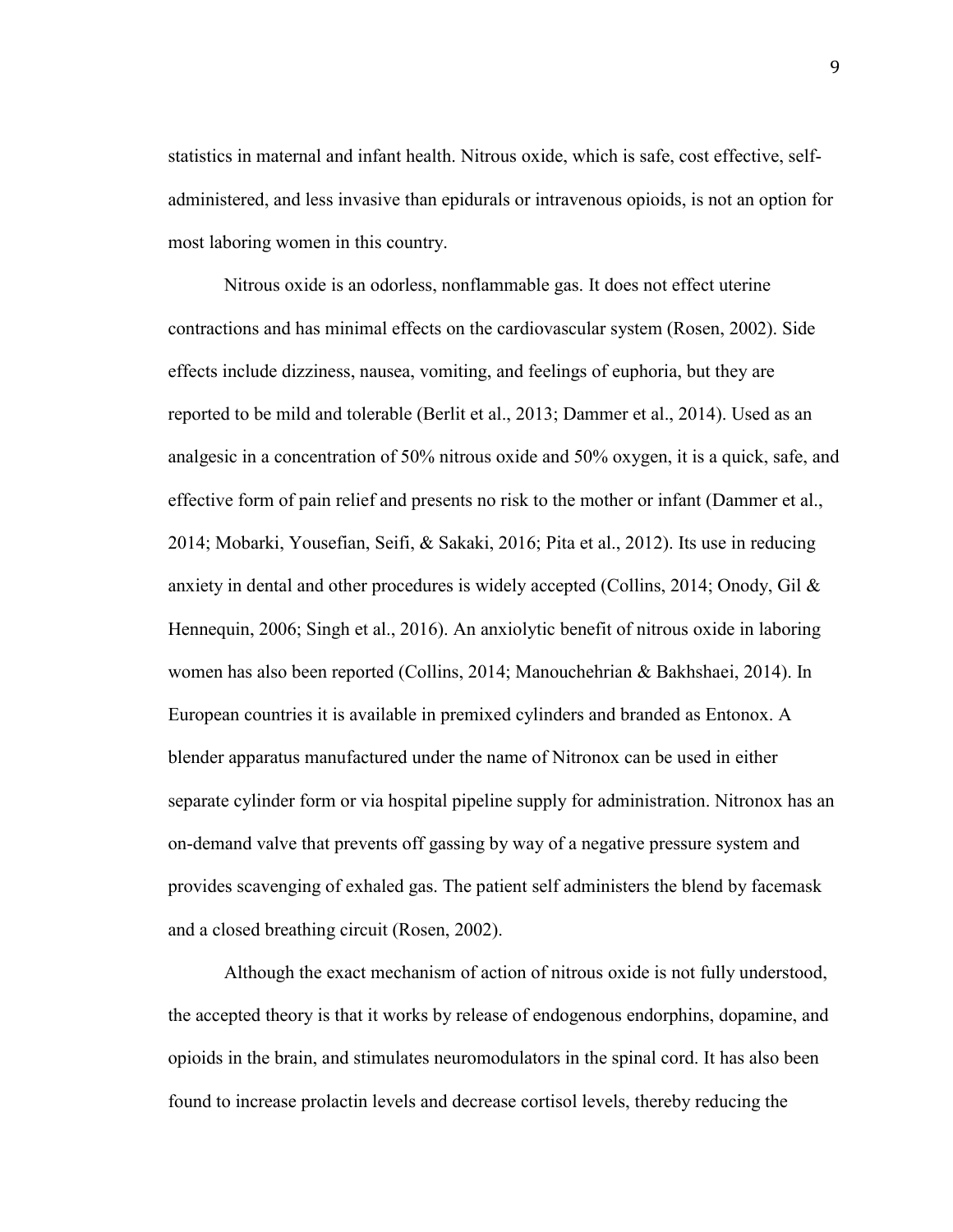response to stress (Collins, 2014; Rooks, 2011; Rosen, 2002). Nitrous oxide is metabolized in the lungs and greater than 99% is exhaled unchanged. Its half-life is less than five minutes and has a rapid onset of action, within one minute, and offset of within a few breaths (Brucker & King, 2017; Collins, 2014; Pita et al., 2012).

#### **Significance to Nurse Midwifery**

In a joint position statement, the American College of Obstetricians and Gynecologist (ACOG) and the American Society of Anesthesiologist (ASA) regarding pain relief in labor noted that women in labor experience extreme pain and that under no other medical circumstance is it acceptable to allow a patient to experience such pain (American College of Obstetricians and Gynecologist, 2004). The groups went on to state that a women's request for pain relief, if not contraindicated, should be met. Insufficient staffing resources, training, refusal to pay for such services by insurance, or the patient's inability to pay for such services, should not prohibit the patient from receiving pain relief.

The American College of Nurse-Midwives (ACNM), in a statement specific to nitrous oxide for labor analgesia, recognized that women experience and deal with the pain of labor in many different ways. It is for this reason that different forms of coping with labor should be made available to them. The ACNM stated that nitrous oxide is a safe, easily used, and inexpensive form of analgesia. The organization reported that it is not without side effects and may not meet the needs of all women. They supported the use of nitrous oxide, the training of midwives in its use, as well as the education of women regarding it as a very reliable option for pain relief (American College of Nurse-Midwives, 2010).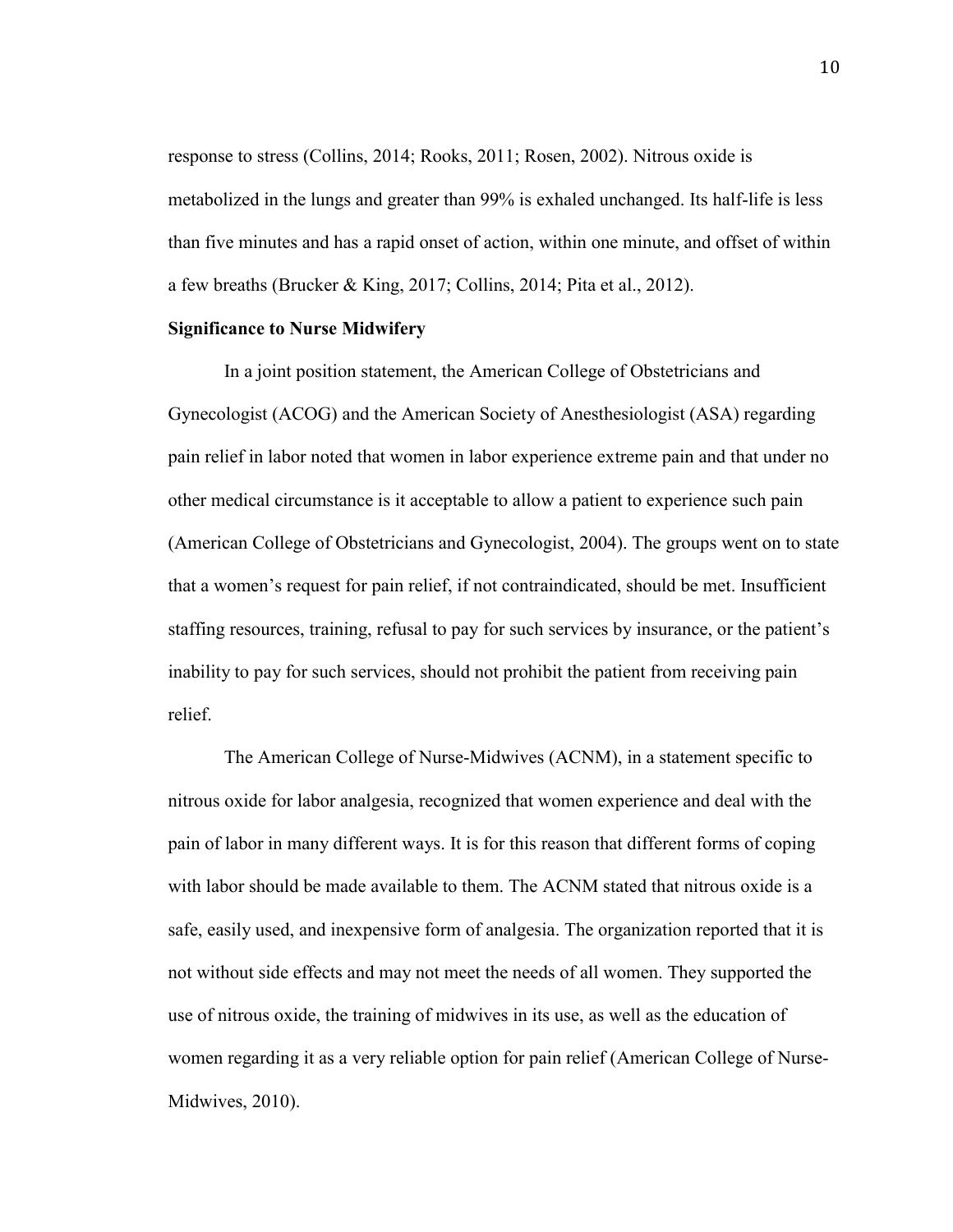Two Cochrane Reviews relevant to this topic have been completed since the Agency for Healthcare Research Quality (AHRQ) developed their executive summary in 2012, which developed five key questions regarding nitrous oxide's use in managing labor pain. These questions stated that more research was required in areas of effectiveness, patient's satisfaction, route of birth, harms, and factors related to health systems use of nitrous oxide (Agency for Healthcare Research and Quality, 2012). One Cochrane Review looked specifically at the use of inhaled analgesics in labor and found that it may be valuable for some women who want a form of pharmacological relief without invasive methods. They recommended further research addressing specific outcomes of sense of control, satisfaction rates, and women's experiences with breastfeeding and inhaled analgesia use (Klomp et al., 2012). Jones et al. (2013) reviewed both non-pharmacological and pharmacological methods of pain management in labor. They stated that most methods of non-pharmacological methods appear to be safe, but that the effectiveness of these methods is ambiguous. Epidurals, while being the most effective, come with increased interventions and the increased risk of instrumental birth (RR 1.42, 95% CI 1.28 to 1.57, 23 trials, 7,935 women), maternal hypotension (RR 18.23, 95% CI 5.09 to 65.35, eight trials, 2789), maternal fever (RR 3.34, 95% CI 2.63 to 4.23, six trials, 2741 women), urinary retention (RR 17.05, 95% CI 4.82 to 60.39, three trials, 283), and caesarean section for fetal distress (RR 1.43, 95% CI 1.03 to 1.97, 11 trials, 4816 women), Jones et al. (2013). They also recognized that pain management is important to consumers and that healthcare organizations should take this into consideration.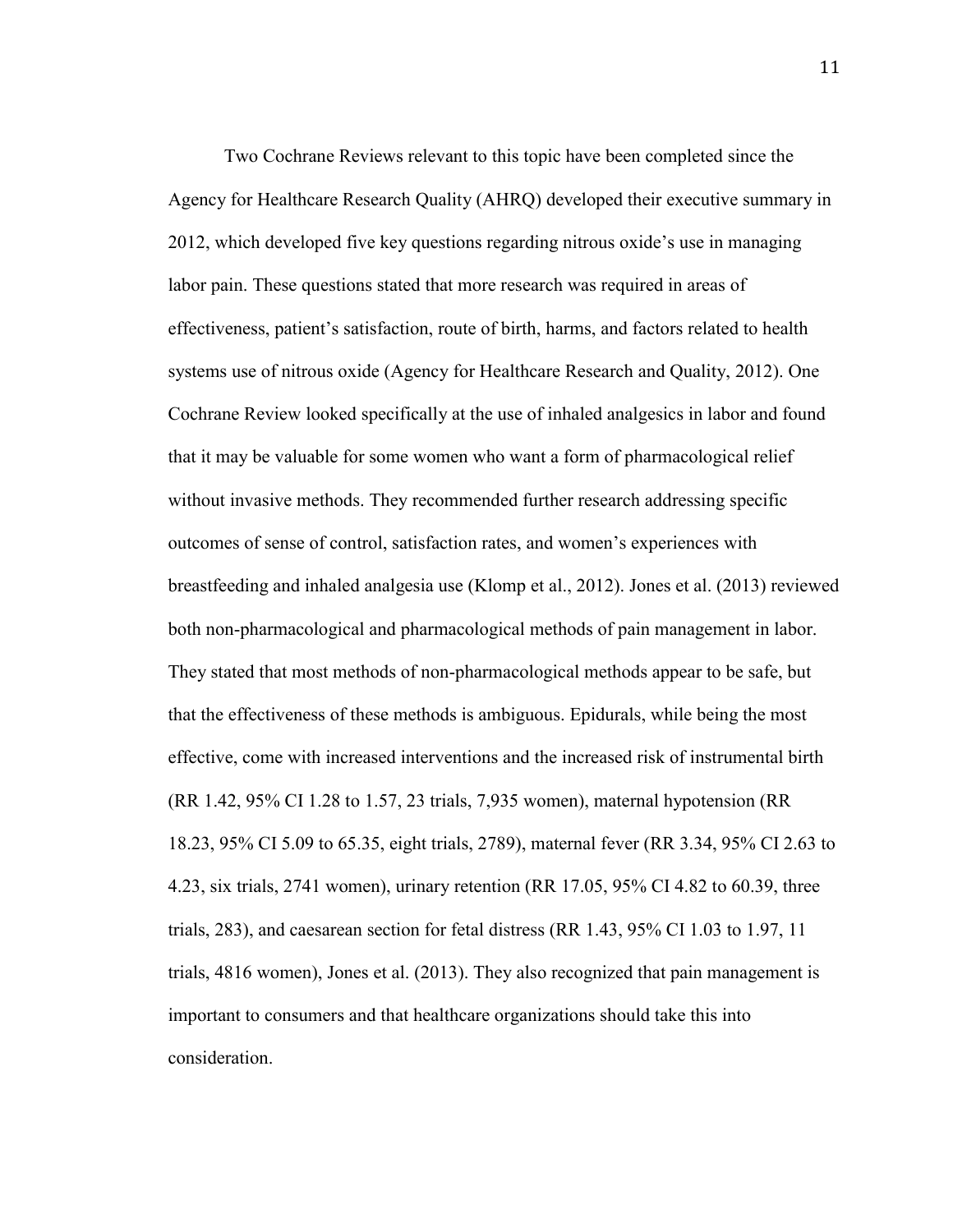Women are the center of midwifery care. Within the very fiber of the philosophy of midwifery care is the desire to enable women to have ownership of their health care. There are several hallmarks of care that characterize and set the midwifery model apart. One of these hallmarks is to promote the "empowerment of women as partners in health care," and another is "advocacy for informed choice, shared decision making, and the right to self determination" (American College of Nurse-Midwives, 2012, n.p.). The more choices a woman can be given in dealing with pain in labor, the more likely she is to feel in control and actively involved in her experience. The more in control a woman feels, the better she is able to cope, persevere, and have a positive perception of childbirth (Drummond & Rickwood, 1997; Sinclair & O'Boyle, 1999). The use of nitrous oxide in labor offers a choice that helps women to cope with the pain and anxiety that often accompanies childbirth. Furthermore, the use of nitrous oxide may help women reflect on their birth with a positive and empowered trajectory of strength from within that will prepare them to better meet the challenges that lie ahead in motherhood.

#### **Theoretical Framework**

The theory of self-efficacy has been applied to many disciplines because it deals with human behavior (Broussard  $\&$  Weber-Breaux, 1994). It is thought to be an appropriately applied framework for childbirth as it relates to coping. Women anticipate childbirth with mixed emotions; excitement, fear, anxiety, and stress are common. A satisfying birth experience is one where a woman feels that she was able to cope with the pain and stress of the birth while remaining in control (Sinclair & O'Boyle, 1999).

Bandura developed the theory of self-efficacy in 1977, which stated that people using their own cognitive abilities could control how they respond to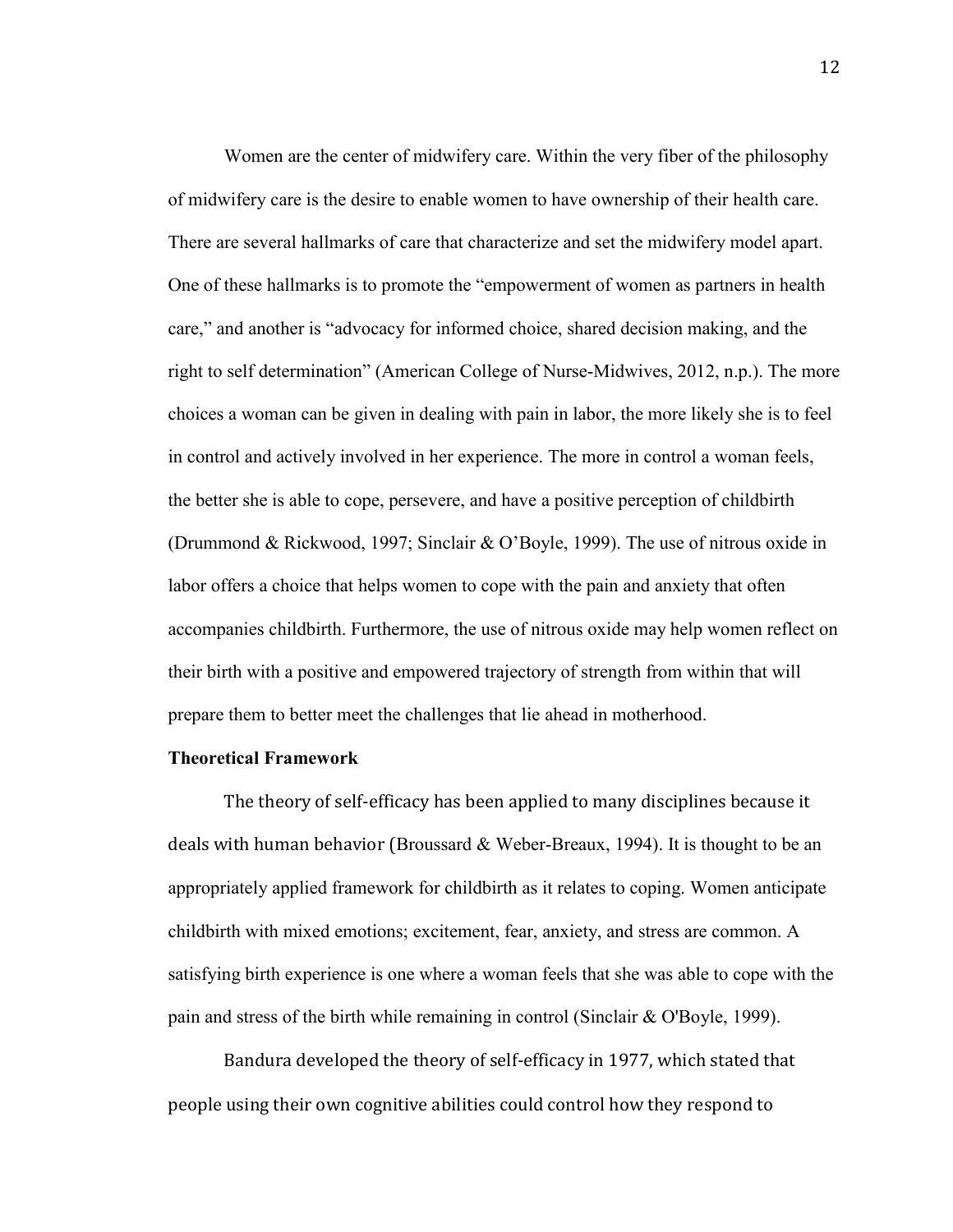situations. How people adapt their behaviors to certain stressors has the ability to influence the outcome of the situation. If people remain in control of their emotions they can cope with the given stressor (Bandura, 1997b; Drummond & Rickwood, 1997; Salomonsson, Gullberg, Alehagen, & Wijma, 2013; Sinclair, & O'Boyle, 1999). In short self-efficacy is the confidence a person has in his or her own abilities to cope with a given circumstance.

Bandura noted that simply having the skills or knowhow to complete a task does not mean that someone will be successful in achieving it. For example, reading about how to ice skate does not mean a person will be able to ice skate. Bandura identified these differences as efficacy expectations and outcome expectations. Outcome expectancy is the belief that a particular behavior will bring about the preferred result. Efficacy expectation is the belief in one's ability to perform the skill needed to achieve the desired outcome (Drummond & Rickwood, 1997; Salomonsson et al., 2013; Sinclair & O'Boyle, 1999).

Four main factors or tools have been identified that can be implemented to increase self-efficacy. Applying self-efficacy tools in stressful situations such as labor or during procedures can help women better cope with the situation. The first, which is thought to be the best indicator of self-efficacy, is performance accomplishments, which are previous successes in accomplishing a given act. Just as skillful marathoners know that they can run the race, multiparous women are more confident that they can successfully give birth because they have done it before and know what to expect. The next most influential aspect of self-efficacy is vicarious experience what a person has knowledge of through another individual or societal influence. Women enter pregnancy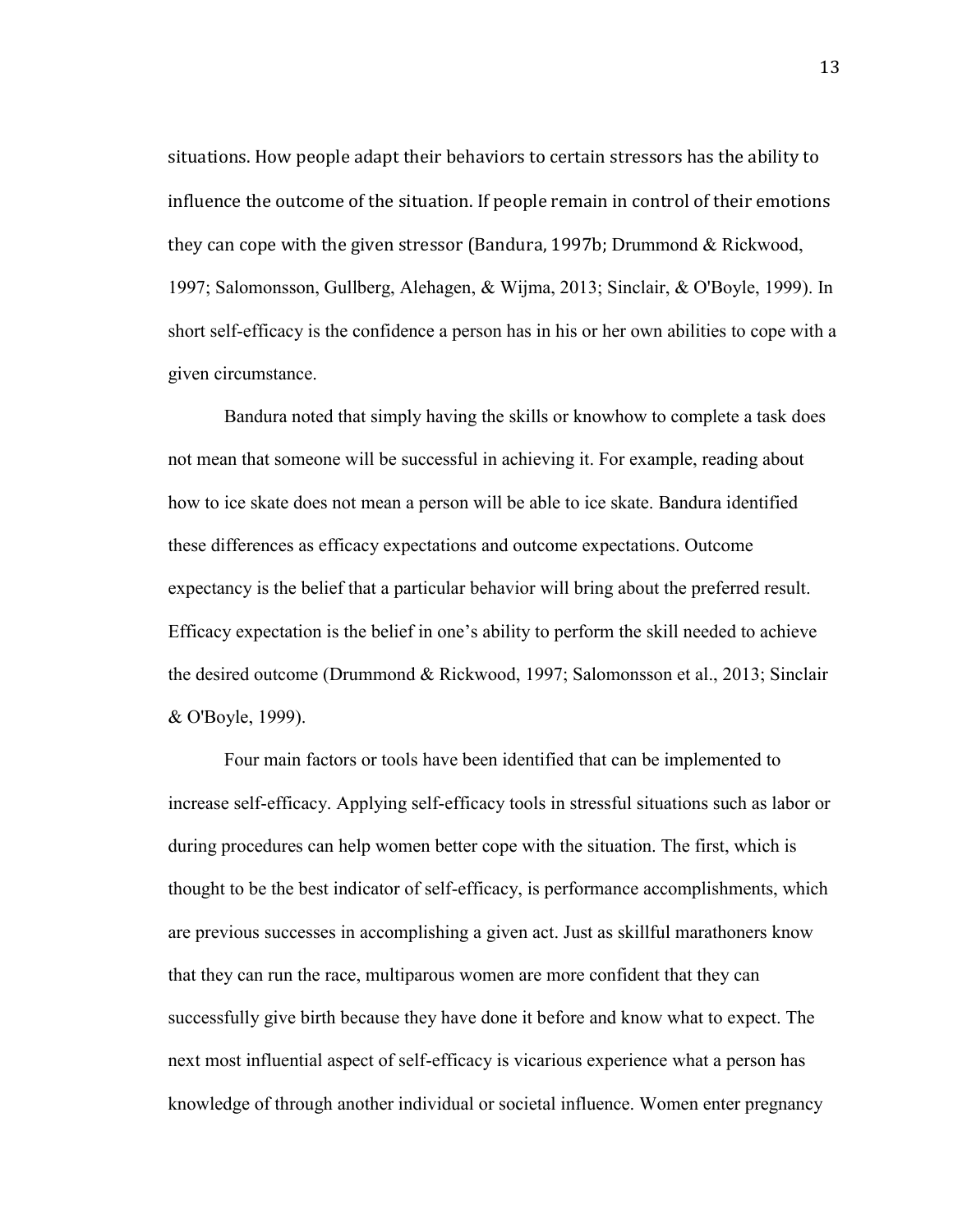and birth influenced by the birth stories of those who have gone before them. Verbal persuasion is the third factor to increase self efficacy and it is the encouragement people get both emotionally and verbally from their support network. Some women enter pregnancy well supported while others may be completely lacking a support network and find themselves doubting their abilities to be mothers or give birth naturally. The use of nitrous oxide in the birth process is a tool to aid women to successfully complete the task. The final factor is the physiological response to self-efficacy, which involves the emotional response to achieving the accomplishment. Stress and anxiety can have either a positive or negative affect on self-efficacy depending on how it is handled (Bandura, 1997a; Broussard & Weber-Breaux, 1994; Drummond & Rickwood, 1997). Fear and anxiety release catecholamine in the body, which causes a stress response. This can heighten the perception of pain (Herres et al., 2016). Catecholomines can reduce the effectiveness of contractions and slow labor, and can cause maternal exhaustion and fetal distress (Rooks, 2012). The use of nitrous oxide is believed to have the opposite effect on the body by releasing endorphins that increase pleasure and a sense of euphoria, thereby allowing the woman to work with the pain and feel in control (Rosen, 2002).

#### **Summary**

Midwives can help women cope with labor pain by offering pharmacologic and non-pharmacologic analgesic options in labor. In addition, self-administered nitrous oxide can allow women to manage their experience when they feel they are losing control. This can empower women to have the self-determination to overcome the challenges that childbirth brings. The implementation of Bandura's self efficacy theory (Bandura, 1997b; Drummond & Rickwood, 1997; Salomonsson,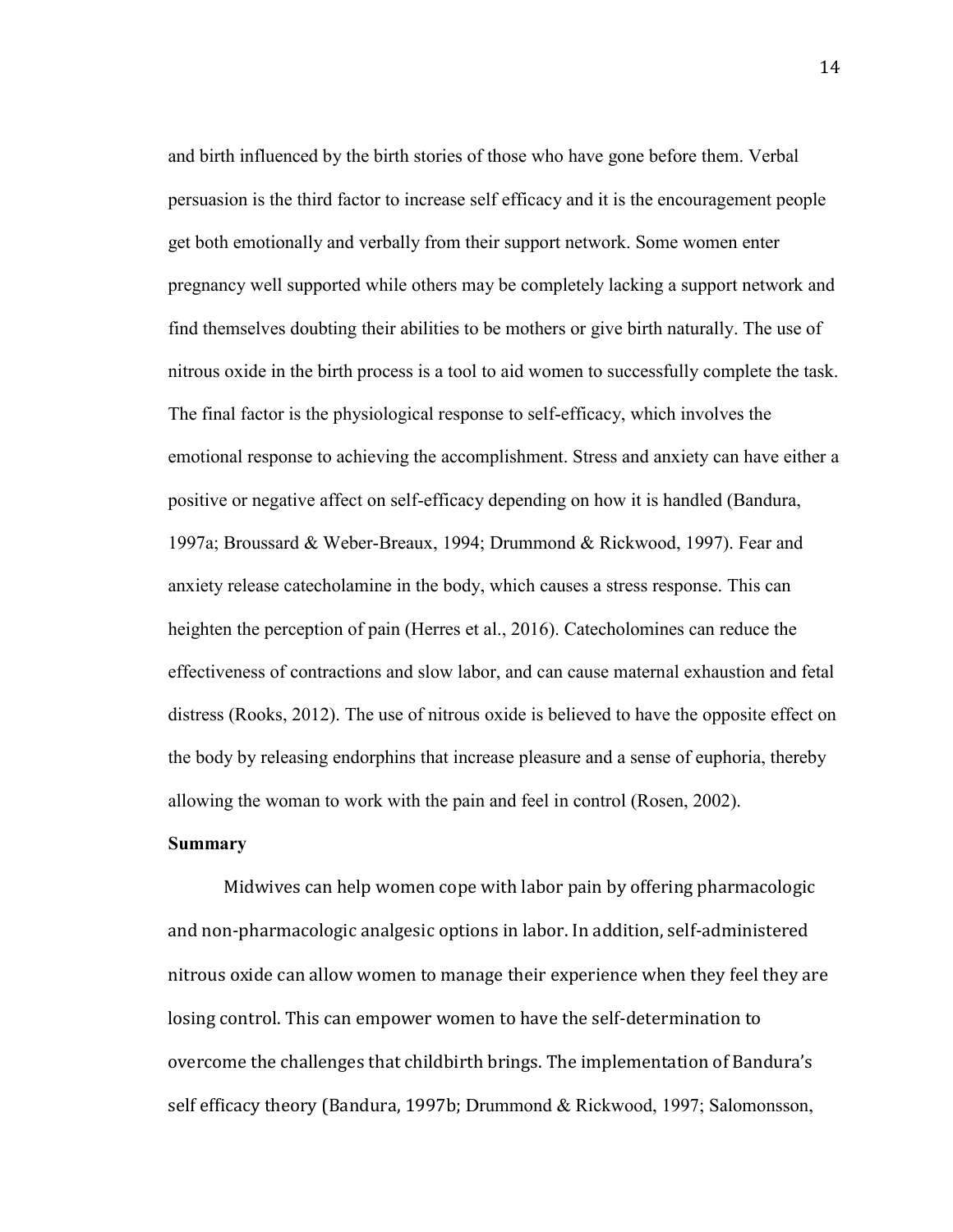Gullberg, Alehagen, & Wijma, 2013; Sinclair, & O'Boyle, 1999) enables midwives to identify women's self-efficacy strengths and preferences, thereby helping women believe in their own abilities to successfully achieve the birth experience they desire.

Chapter two will describe the methods used to explore scholarly literature addressing the factors contributing to availability, efficacy, safety, and patient outcomes of nitrous oxide for use during labor and gynecological procedures. Chapter three will provide a synthesis of the literature, discusses major findings, and reviews strengths and weaknesses of the studies. Chapter four concludes with a synthesis of the literature answering the research question, implications for midwifery practice, and recommendations for further research.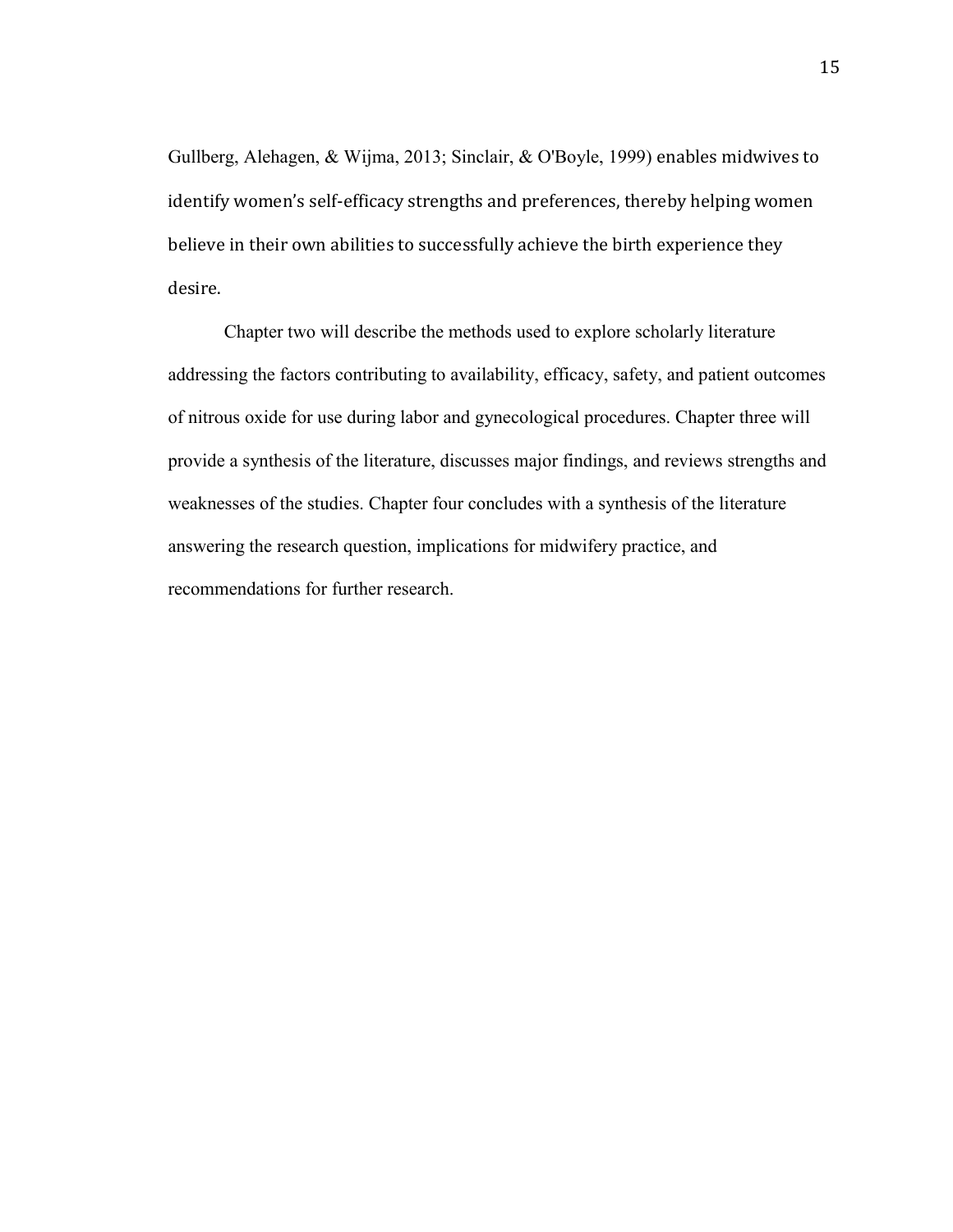#### **Chapter II: Methods**

This chapter discusses the methods used to identify and appraise scholarly literature in order to examine the factors contributing to the use of nitrous oxide during labor and gynecological procedures. Utilizing multiple databases and search terms, 72 articles were selected and assessed for their pertinence to this review. The final 24 articles were selected once inclusion and exclusion criteria were met.

#### **Search Strategies Used to Identify Research Studies**

The review of literature included studies that were dated between 2002 and 2016. Recent literature of good quality, as of this writing, is limited on the topic of nitrous oxide. It is for this reason that it became necessary to expand the search timeframe to 15 years. Five articles between the years of 2002 and 2011 were incorporated in order to include relevant quality studies. The following databases were accessed: CINAHL, Scopus, Science Direct, PubMed, and the search engine Google Scholar. Single search terms and a combination of search words were used including: nitrous oxide, analgesia in labor, Entonox, inhaled nitrous oxide for labor, pharmacological pain management in labor, epidural use in labor, patient satisfaction with nitrous oxide, labor pain management, and, inhaled analgesic. Research articles were also gathered from the reference lists of articles found during the search process and by related and cited articles in Scopus and Science Direct.

### **Criteria for Inclusion and Exclusion**

It was difficult to find recent articles of good quality. Articles prior to 2006 were numerous but often of poor quality. Articles of good quality that were included focused on the safety and satisfaction with the use of nitrous oxide during labor and pain relief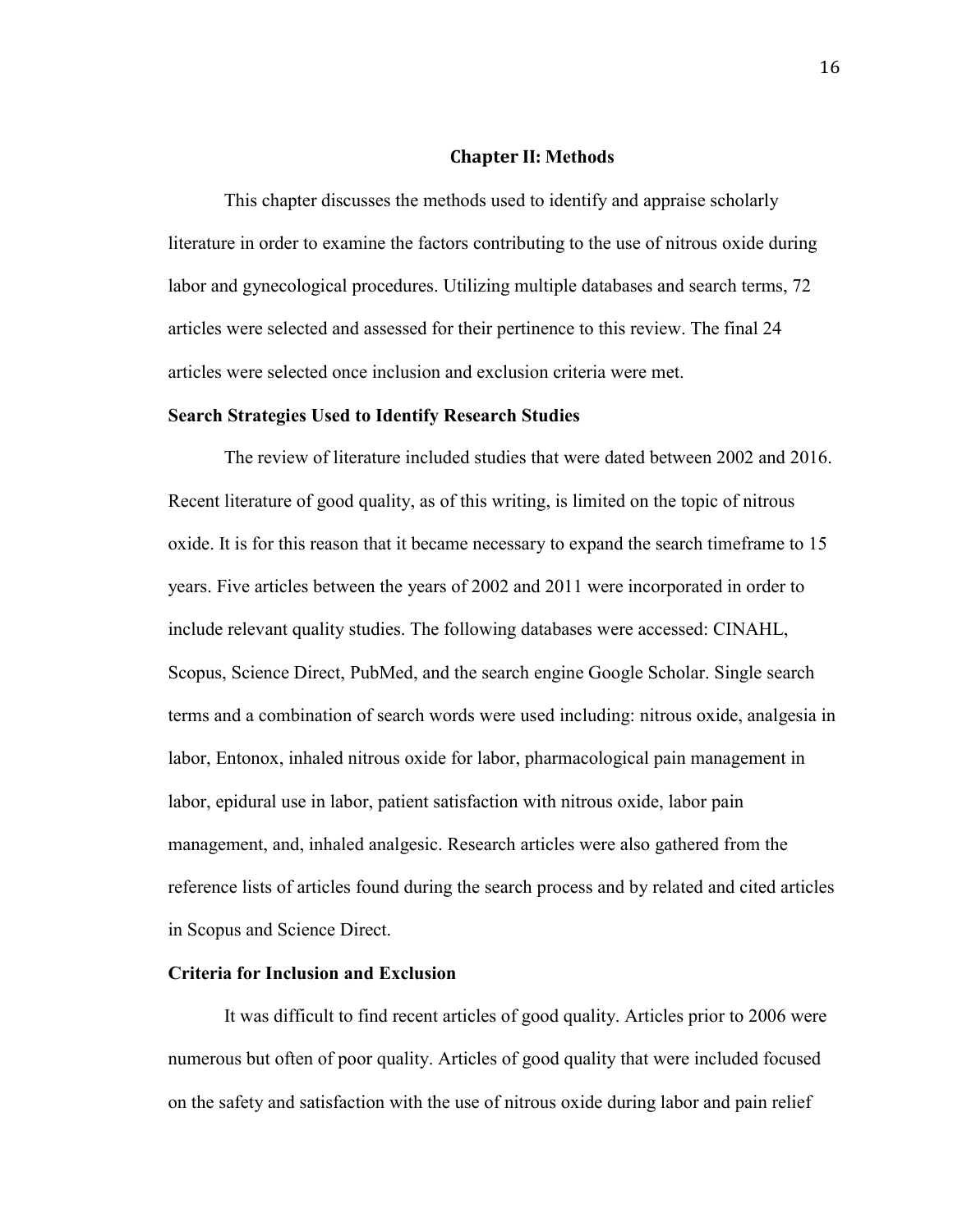during procedures. International studies were included due to the widely accepted and long history of use of nitrous oxide. Comparison of nitrous oxide and other pain relieving interventions studies were included. Articles were selected based on quality of research and age of the study. Many of these types of articles recognized the need for current higher quality research.

Several factors led to the exclusion of articles. There were many literature reviews and editorials written on the use of nitrous oxide in labor, primarily reflecting on its use in Europe. These were excluded based on lack of scientific method. Two articles of high quality were found but excluded because of not being available in English. Articles comparing nitrous oxide to other forms of inhaled anesthetic gases were excluded. Studies conducting reviews of the literature, expert opinions, and meta-analysis on nitrous oxide use were included in the initial review so that references could be reviewed in a search for additional original research studies. These studies were not included in the final version of the matrix with the exception of one literature review that included a case study and another one that was often cited in other studies on nitrous oxide. Additional exclusion criteria included quality and age of the article.

#### **Summary of Selected Studies**

The review of the literature found 24 research articles that met the inclusion criteria. The articles included in this review consisted of nine randomized controlled trials, five prospective studies, three retrospective non-experimental or case studies, two observational studies, one experimental impact study, one cohort study, and one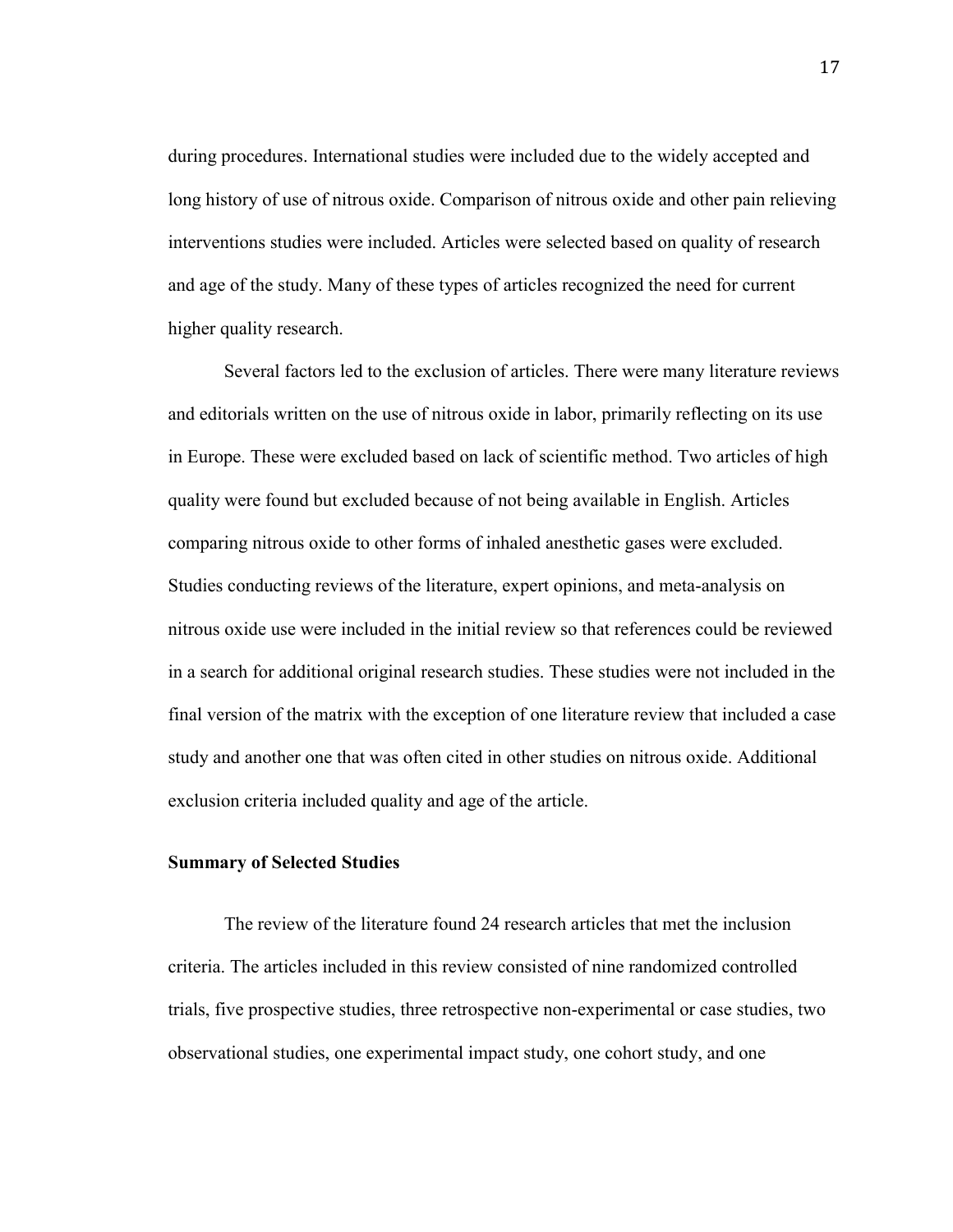systematic review. The research took place in the United States, Iran, Germany, Spain, United Kingdom, China, Sweden, France, Ecuador, and the Netherlands.

#### **Evaluation Criteria**

The John Hopkins Research Evidence Appraisal Tool was utilized to evaluate the strengths and quality of the articles selected for review (Dearholt & Dang, 2012). The strength and overall quality of the research was determined for each individual article according to the John Hopkins method. Individual articles were given a rating of level I, II, III, IV, or V. Articles assigned a level I ranking were experimental study, randomized controlled trial, or systematic review of randomized controlled trials with or without meta-analysis. Level II evidence consisted of quasi-experimental studies, systematic reviews of a combination of randomized controlled trials and quasi-experimental studies, or quasi-experimental studies only with or without meta-analysis. Level III articles consisted of non-experimental studies, systematic review of a combination of randomized controlled trials, quasi-experimental and non-experimental studies, or non-experimental studies only with or without meta-analysis and qualitative study, or systematic review with or without a meta-synthesis. Level IV articles consisted of an opinion of respected authorities and/or nationally recognized expert committees or consensus panels based on scientific evidence. Level V articles consisted of evidence obtained from literature reviews, quality improvement, program evaluation, financial evaluation, or case reports.

Quality of articles was assigned after level of evidence was determined. Classifications for quality included high, good, or low, based on several factors in levels I, II, and III. High quality included consistent generalizable results with sufficient sample size for the study and design. High quality level also included adequate controls,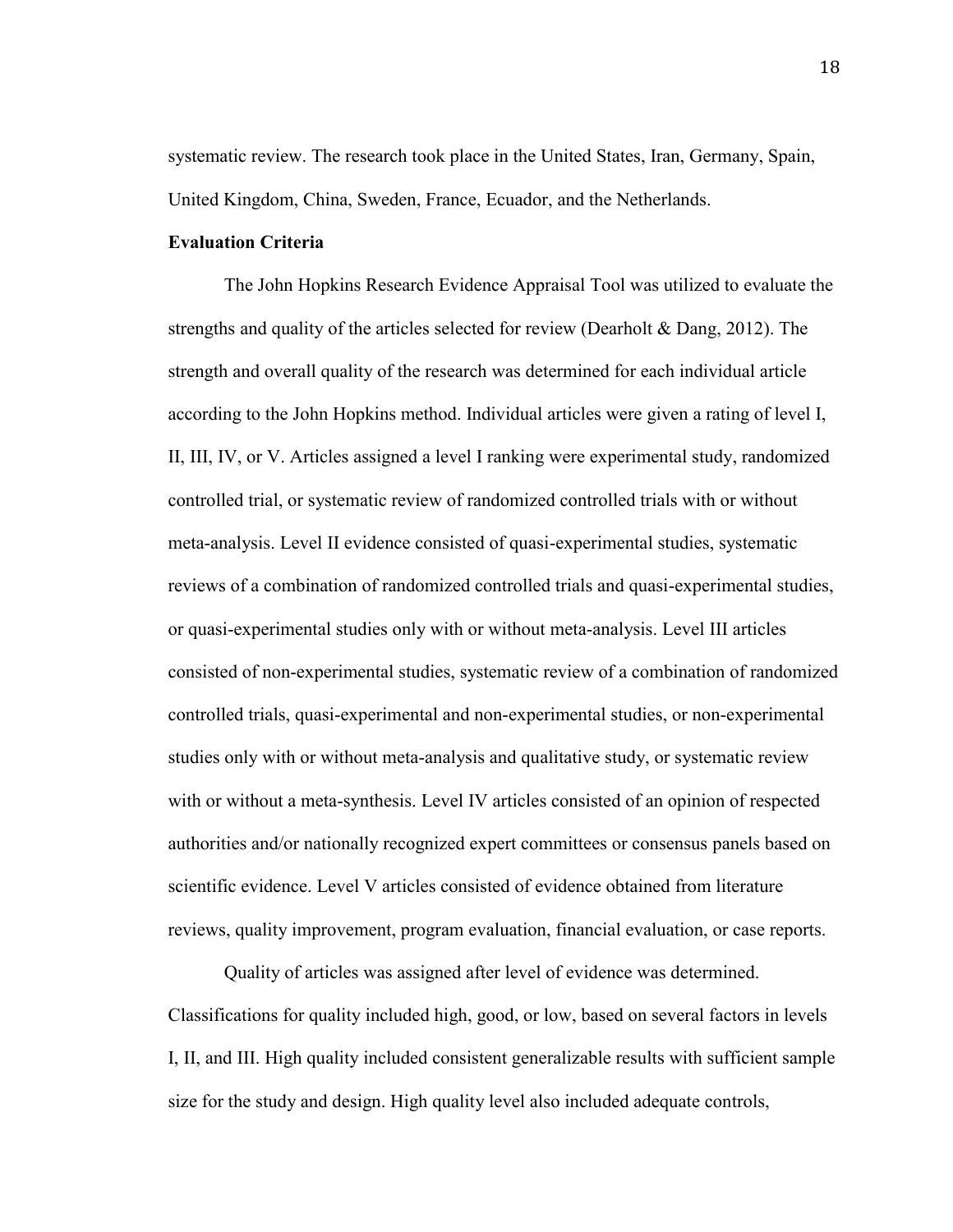definitive conclusions, and recommendations based on literature reviews that included thorough reference to scientific evidence. Good quality articles were those that included reasonably consistent results, sufficient sample size for study, and some control. They also consisted of fairly definitive conclusions and reasonably consistent recommendations based on a fairly comprehensive literature review that included some reference to scientific evidence. Low quality or those with major flaws had little evidence and were with inconsistent results. They had insufficient sample size for the study design and clear conclusions could not be determined. Level IV and V had alternative criteria however they were still classified as high, good, or low quality.

The 24 articles reviewed consisted of 11 level I studies, five level II studies, five level III studies, and three were of level V evidence. Four studies were high quality, 18 were considered good quality, and two were of low quality.

#### **Summary**

Bethel University Library databases were searched along with Google Scholar to identify suitable research articles for review. After obtaining and reviewing the articles, 24 articles met inclusion and exclusion criteria for final review and evaluation. Using the John Hopkins Research Evidence Appraisal Tool (Dearholt & Dang, 2012) each article was analyzed to determine the level of evidence and classification of quality. Chapter three will provide a synthesis of the literature, including a description of the major factors associated with the use of nitrous oxide, barriers to its use, conflicting research, and strengths and weaknesses of the studies.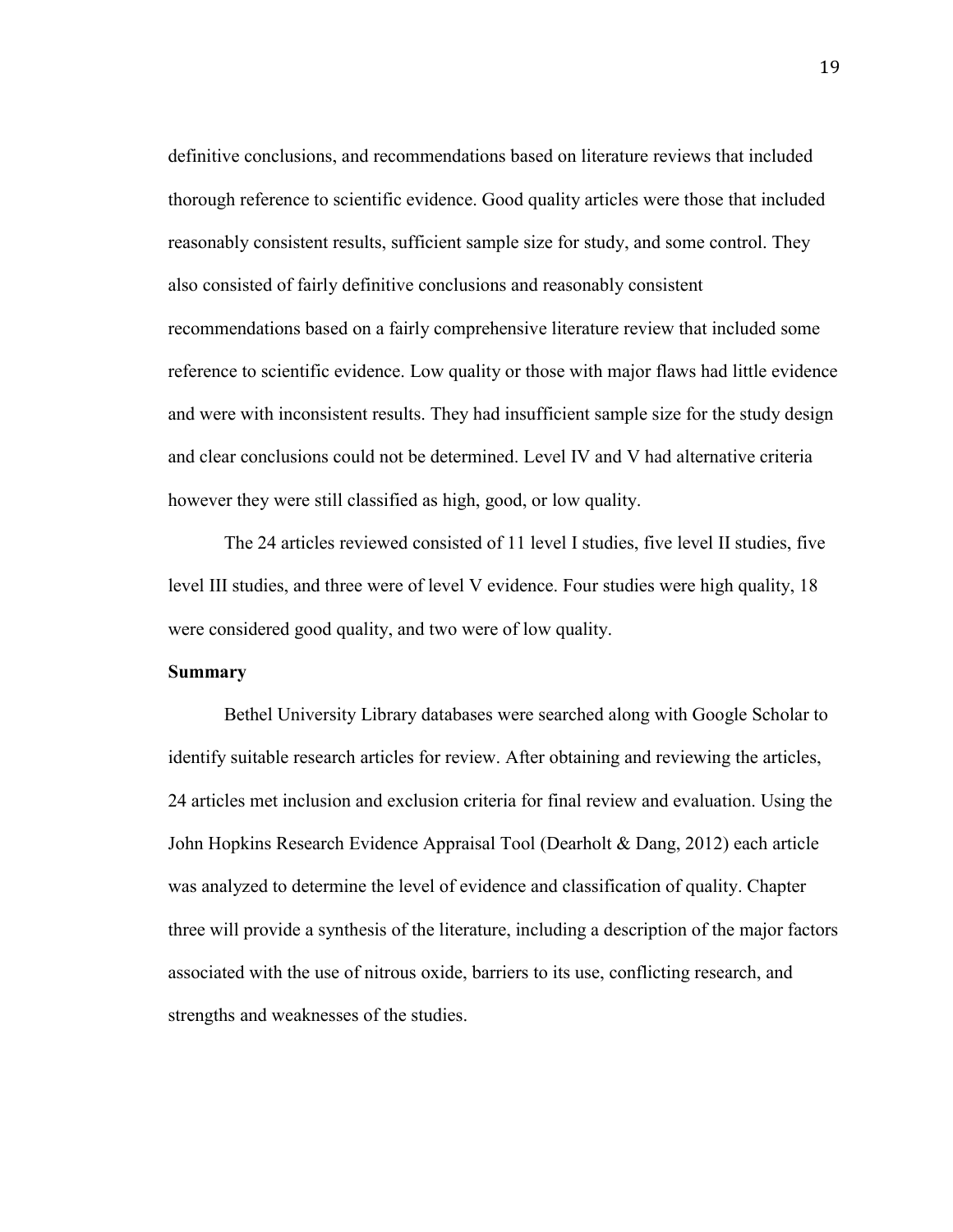#### **Chapter III: Literature Review and Analysis**

Chapter three synthesizes the major findings of the literature as it pertains to the use of nitrous oxide in labor and during gynecological procedures. The major findings of the reviewed literature on the use of nitrous oxide during labor and gynecological procedures revealed that nitrous oxide was a safe, effective form of pain control with minimal side effects. It was cost effective and easy to implement and had a high rate of patient satisfaction. It also contributed to a woman's sense of self efficacy and it empowered her in the birth process. Barriers to the use of nitrous oxide were found in the literature and will be discussed. Conflicting research on the use of nitrous oxide will also be reviewed, followed by a discussion of strengths and weaknesses of the available research on the use of nitrous oxide in labor and during gynecological procedures.

#### **Synthesis of Matrix**

The matrix includes one experimental impact study, one epidemiological prospective survey, one prospective longitudinal study, one observational study, one cohort study, one literature review with a case study, one systematic review, one retrospective non experimental survey study, one retrospective review, one prospective comparative study, one randomized prospective study, one prospective observational pilot study, one prospective observational study, two prospective observational interventional studies, and nine randomized controlled studies. Each article was reviewed and the purpose, sample, design, measurement, results/conclusions, recommendations, and level and quality were determined and documented on the matrix. Subject size ranged from one case study of one individual to an epidemiological prospective survey of 35,828 N2O administrations. The matrix is included in Appendix A.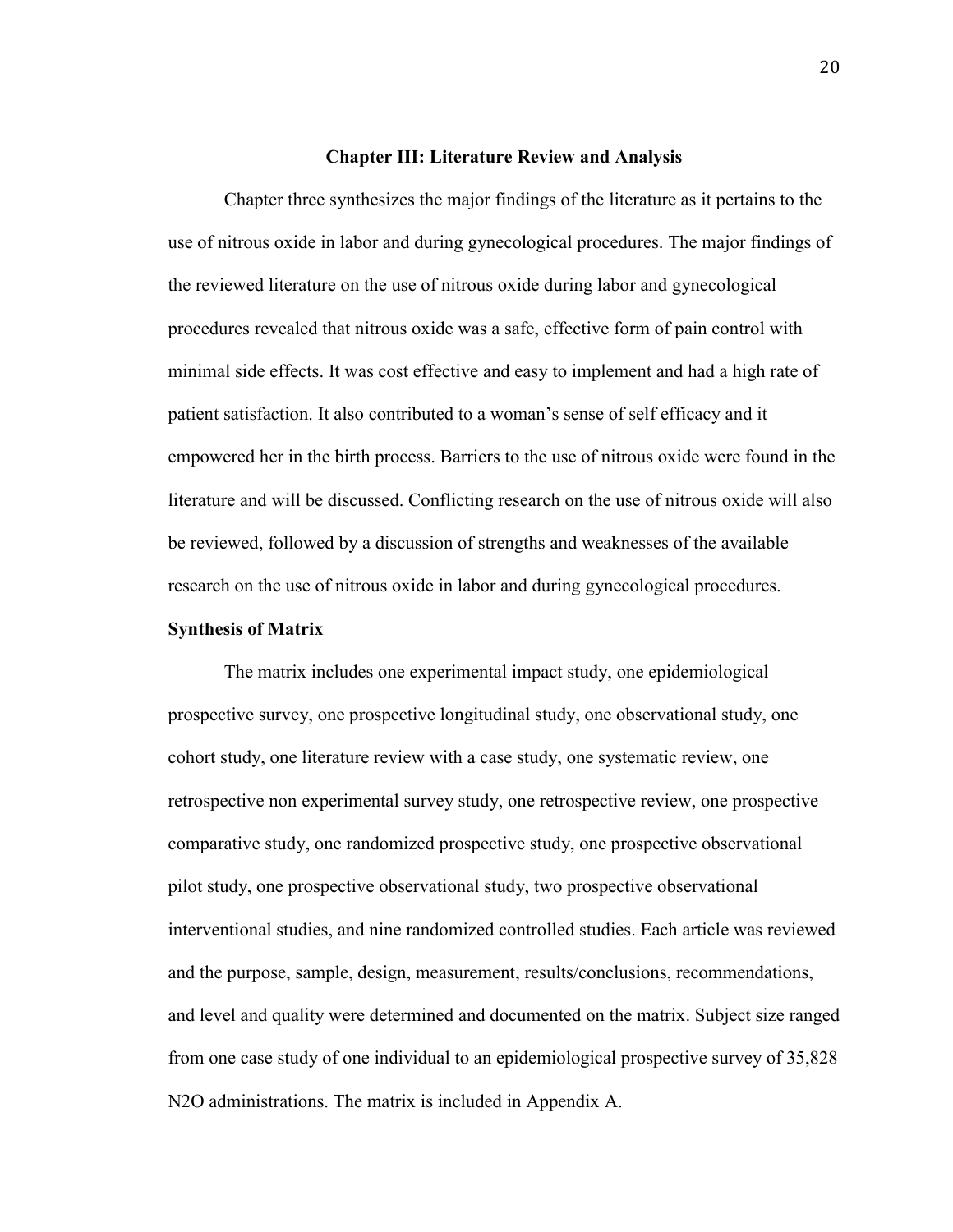#### **Major Findings**

**Safety.** Evaluating the safety of any intervention should be a priority. This review overwhelmingly supported the safety and use of nitrous oxide in labor and gynecological procedures. Fourteen articles reviewed the safe use of nitrous oxide. Areas looked at specifically included maternal, neonatal, and occupational safety. Studies representing individuals who were not female or pregnant were included in the synthesis in order to provide background and additional support for the safe use of nitrous oxide in a variety of settings.

*Maternal Safety.* Talebi, Nourozi, Jamilian, Baharfar, and Eghtesadi-Araghi (2009) investigated the effects of nitrous oxide on maternal SpO2 ( $N=523$ ) and found that values were significantly higher in the control group (oxygen only) with the first three measurements, but the remaining measurements were not significantly different. Agah, Baghani, Safiabadi Tali, and Tabarraei (2014), in a randomized controlled trial (RCT), found that there were no significant differences in maternal SpO2 levels, duration, or second stage of labor, uterine atony, or need for Pitocin when comparing the safety of continuous use nitrous oxide to that of intermittent nitrous oxide use in laboring women  $(N=100)$ . A double blinded RCT looked at the use of nitrous oxide in women  $(N=56)$ undergoing cesareans to reduce anxiety and found there was no significant difference in SpO2 rates in women receiving N2O as compared to O2 alone (Manouchehrian  $\&$ Bakhshaei, 2014).

A cohort study (N=6,192) by Rosenstein et al. (2014) found a significant reduction in the use of epidurals in women that used nitrous oxide in labor  $(p<0.001)$ . There were also no significant differences in the rate of cesarean deliveries or postpartum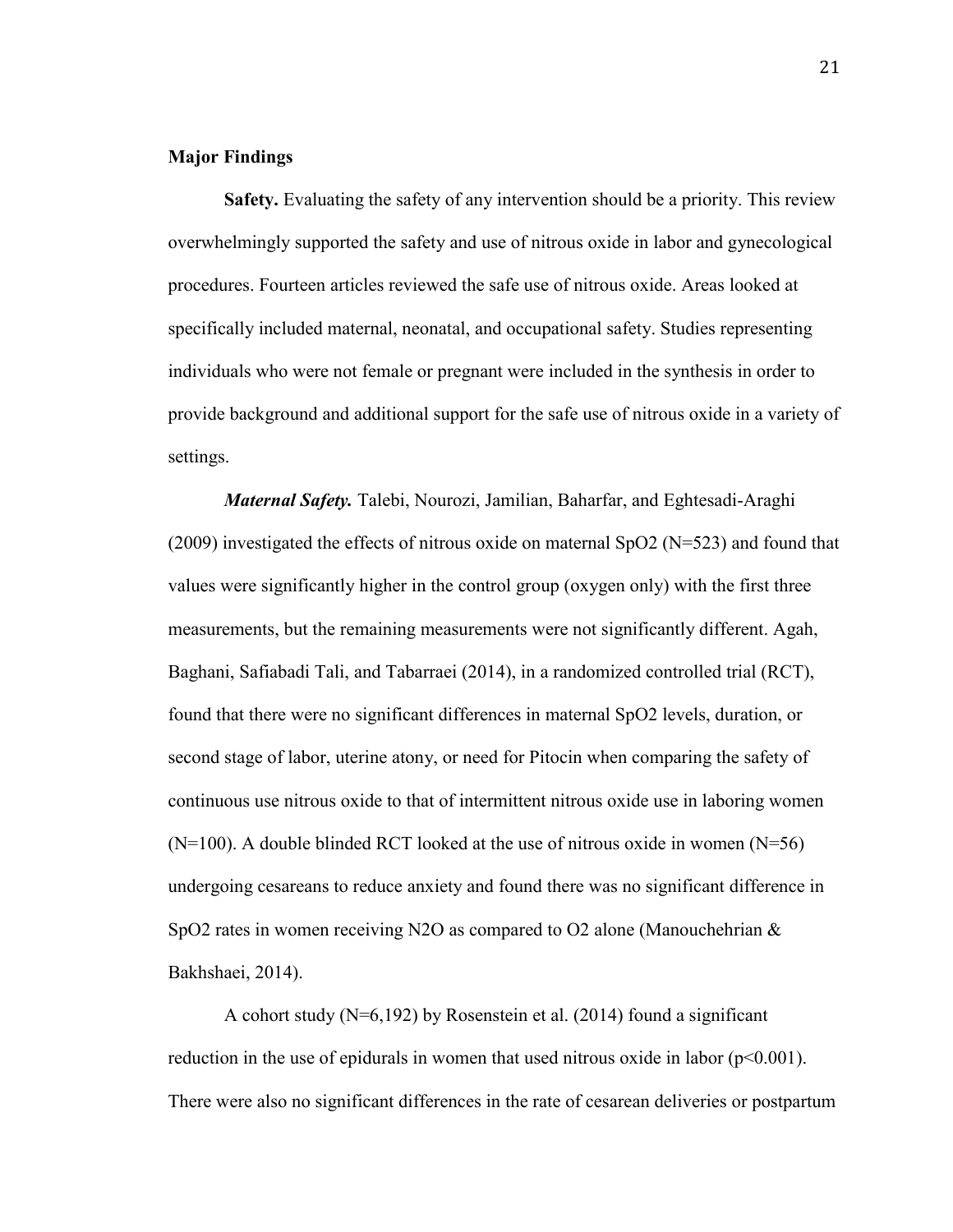hemorrhage. Women who used nitrous oxide in this study were less likely to receive oxytocin (p<0.001), deliver via cesarean (p<0.001), or develop chorioamnionitis  $(p<0.001)$ . In a prospective observational pilot study  $(n=126)$  where 50.8% of subjects were adolescents in a low income, high volume setting, Pita et al. (2012) found that 96.9% of subjects who had used nitrous oxide in labor delivered vaginally when previous facility cesarean rates had been reported at 50%.

When comparing the effects of nitrous oxide when used in an external cephalic version in a prospective comparative study, Burgos et al. (2013) found that there were no significant differences in the rate of complications  $(p=0.91)$ , and there were no severe complications secondary to nitrous oxide. The cesarean rate was also not significant  $(p<0.05)$  between the two groups (N=300) (Burgos et al., 2013).

Onody, Gil, and Henequin (2006) looked at the safety of nitrous oxide when used in a variety of clinical indications by using an epidemiological prospective survey. They found that a concomitant drug significantly increased the rate of adverse events  $(p<0.001)$ . Anxiolytics were the most common forms of other medications used when these events occurred. Longer durations of inhalation were also associated with higher proportion of adverse events  $(p<0.01)$ . Of the 27 serious adverse events, only nine could be attributed to nitrous oxide.

Bleeding disorders can limit the available options in pain management for women in labor. Chi et al. (2009) reviewed the use of analgesia and anesthesia in laboring women with inherited bleeding disorders and their complications. In their retrospective review of 63 women, Chi et al. found that Entonox was used in 61% of labors and there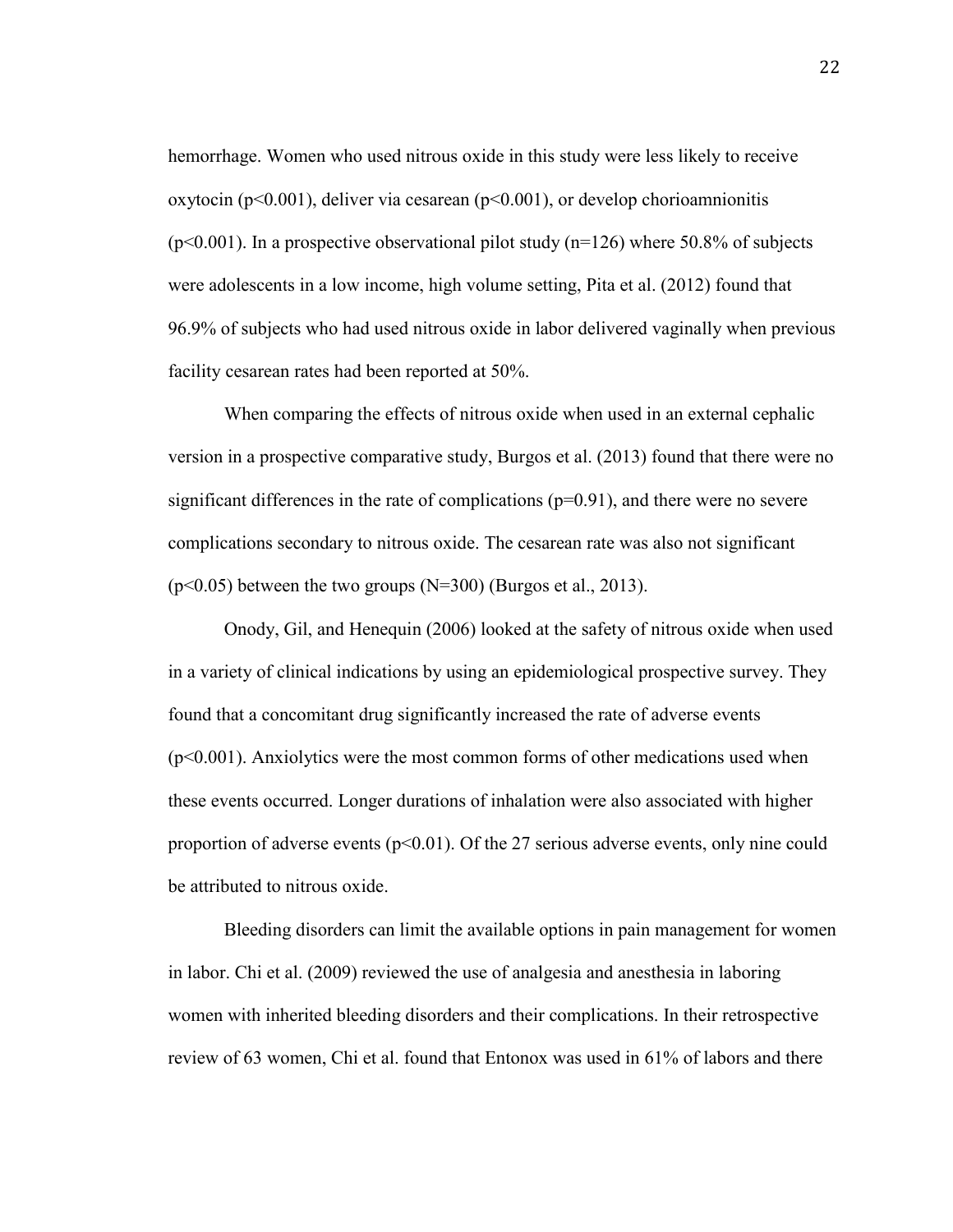were no complications noted. Rosentstein et al. (2014) also noted that nitrous oxide could provide an effective form of pain relief for women when an epidural was contraindicated.

*Infant Safety.* Apgar scores, which are a determination of an infant's condition, are taken at one and five minutes of life. In six of the reviewed studies, there were no significant differences in the nitrous oxide group's infant Apgar scores at one and five minutes compared to the control groups (Agah et al. 2014; Khadem et al., 2013; Manouchehrian & Bakhshaei, 2014; Mobarki, Yousefian, Seifi, & Sakaki, 2016; Rosenstein et al., 2014; Talebi et al., 2009). Pita et al. (2012), in their prospective observational pilot study  $(N=126)$ , reported no neonatal complications or neonatal intensive care unit admissions when nitrous oxide was used. All five-minute Apgars in this study were equal or greater than seven. When comparing the effects of intravenous injection of Pethidine (a narcotic opioid comparable to Demerol) and the use of nitrous oxide in labor, Teimoori, Sakhavar, Mirteimoori, and Narouie (2011) found that there were no significant differences noted in infant complications between the two groups.

*Occupational Safety.* Concerns with occupational exposure to nitrous oxide exist and chronic unsafe levels have been linked with reproductive risk, hematological, and nervous system adverse effects (Messeri et al., 2016; Rosen, 2002; Van Der Kooy et al., 2012). Occupational exposure limits and regulation of equipment varies by country. Time weighted averages (TWA) and short term exposure limits (STEL) are the generally accepted measurements of nitrous oxide exposure. Acceptable TWA of 25 ppm and STEL of 200 ppm were used in the Italian study by Messeri et al. (2016). The 25 ppm is the standard used in the United States. This is an arbitrary setting established in the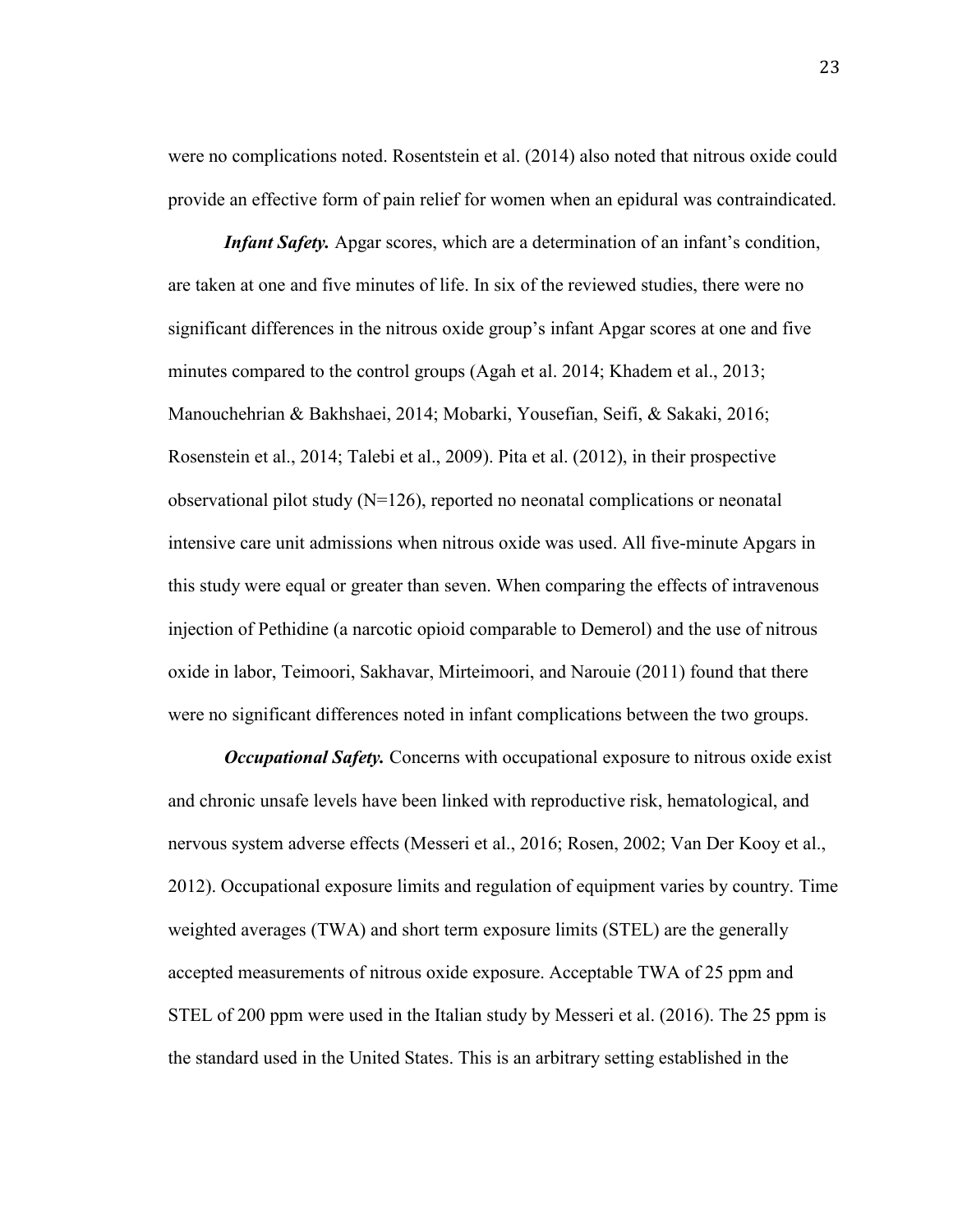1970s. Other countries may use a limit of 100 ppm as the upper limit of exposure (Klomp et al., 2012).

A recent prospective observational interventional study by Messeri et al. (2016) found that mean and median values of TWA and STEL were lower than recommended values in 45 procedures when a double face mask (DFM) (10.8, 11.6 ppm TWA, 13.9, 11.0 ppm STEL) and double face mask with demand valve (DFM-DV) (2.3, 2.8 ppm TWA and 4.4, 3.5 ppm STEL) compared to a conventional anesthesia face mask or anesthesia face mask with DV were used. The DFM and DFM-DV used a portable aspiration scavenging system and the FM and FM-DV were connected to the hospital central scavenging system. This study also tested the N2O urine exposure rates of the staff members (n=2) and found that the DFM-DV urine concentration of N2O was lower than the DFM, with a mean difference of 9.56 ppm. The breathing zone sampling and environmental data of the FM and FM-DV always exceeded the TWA and STEL values established by the National Institute of Occupational Safety (Messeri et al., 2016). The researchers concluded that, for healthcare workers, the use of a double facemask with a demand valve used with a portable aspiration scavenging system was the safest form of nitrous oxide dispensing unit to use.

Another prospective observational intervention study at a birth center in the Netherlands looked at the effectiveness of a nitrous oxide scavenging system by measuring TWA from diffusion samplers worn by midwives (N=15) (Van Der Kooy et al., 2012). They found that in the 19 hour study period the eight hour TWA was not exceeded. The 15 minute TWA was exceeded but this was due to the patients not wearing the chinstrap correctly. The 16 hour exposure sample showed that the 15 minute and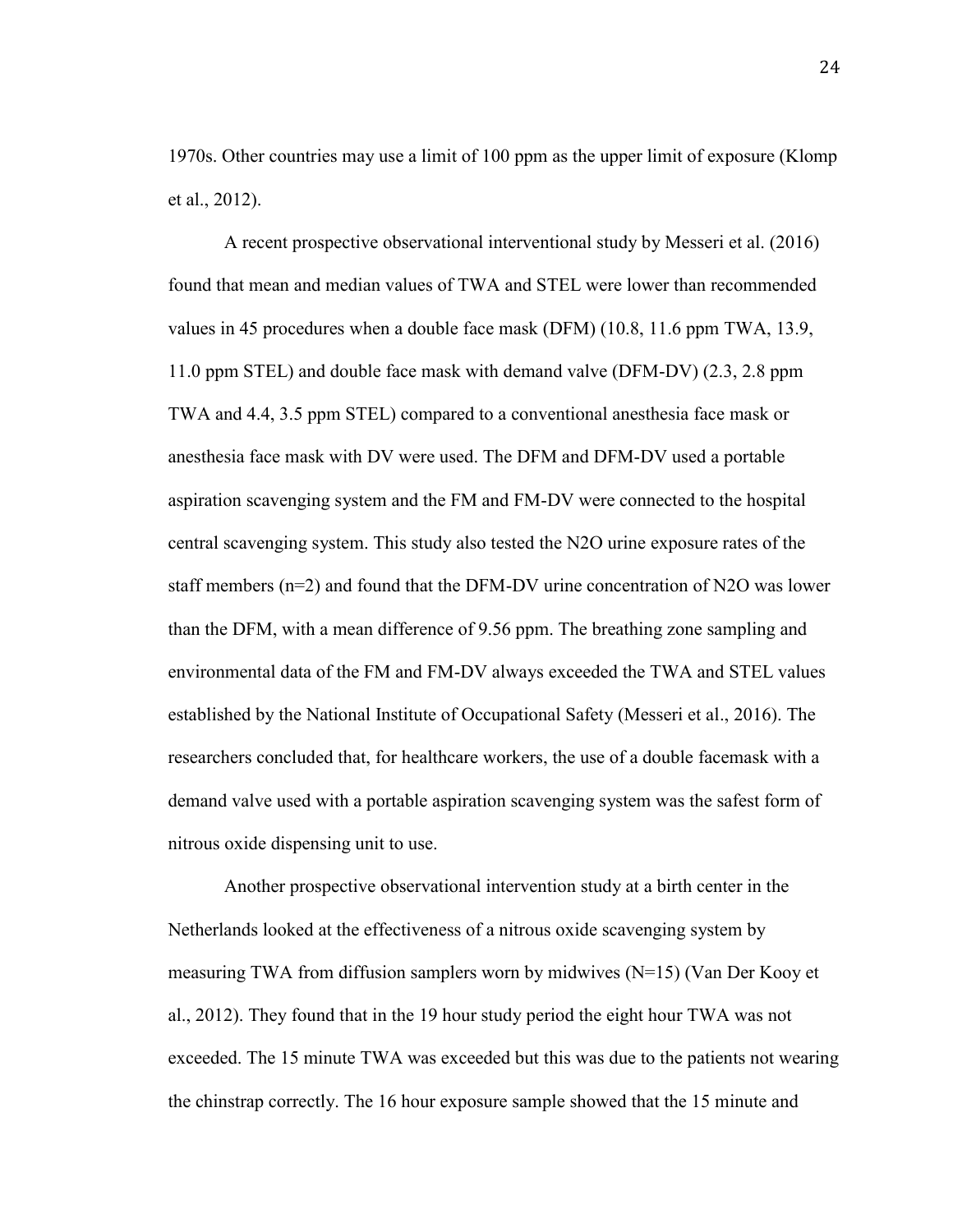eight hour TWA levels were not exceeded. Acceptable eight hour TWA in this study were 152 mg/m3 and 15 min TWA was set at 304 mg/m3 (Van Der Kooy et al., 2012). The use of a scavenging system when used with nitrous oxide was found to keep midwives' exposure levels well within the safe zone (Van Der Kooy et al., 2012).

**Effectiveness of Nitrous Oxide.** Sixteen articles were reviewed that looked at the effectiveness of nitrous oxide. Two of these also took into consideration the anxiolytic effects of nitrous oxide. The majority of the findings within the research revealed that nitrous oxide was effective at reducing labor and gynecological procedure pain.

*Pain.* Nitrous oxide is not the most powerful analgesic, but it provides significant pain relief for 50% of its users when used in laboring women and is comparable to a paracervical block and superior to opioids for pain relief, according to Rosen (2002) in a systematic review of 19 studies.

A RCT of N=100 women compared the effects of nitrous oxide to that of Pethidine during labor. Subjects receiving nitrous oxide had significantly lower visual analog pain scores ( $p=0.0001$ ) and shorter first and second stages of labor ( $p<0.05$ ) than those who received Pethidine via intravenous injection, according to Teimoori et al. (2011). Another study comparing the effectiveness of IM Pethidine to nitrous oxide in a RCT of women in labor ( $N=100$ ) by Mobaraki et al. (2016) reported that pain scores at 30 minutes after administration were significantly lower in the N2O group (p=0.001) compared to the Pethidine group, however, not at the 60 minute interval  $(p=0.592)$ , with p<0.05 considered statistically significant.

Pain during labor in a RCT using a single blinded placebo controlled method conducted by Talebi et al. (2009) found that subjects ( $N=523$ ) who received nitrous oxide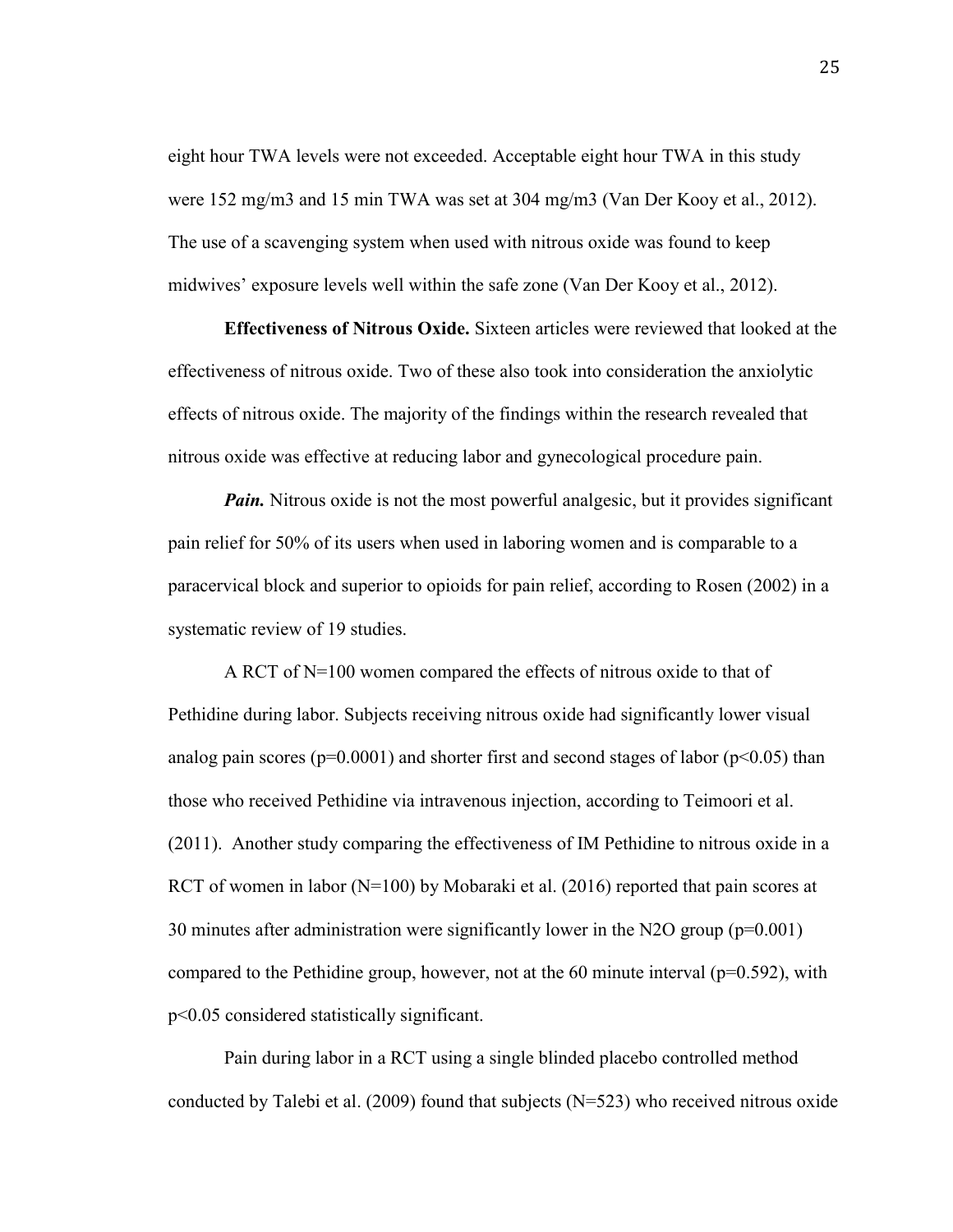had significant pain relief, as reported on visual analog scales, compared to those who received only oxygen. In another RCT of pregnant women in labor (N=98) using a Likert criterion scale, Pasha et al. (2012) noted that there was a significant decrease in labor pain (p=0.004) in the nitrous oxide group compared to the control group who did not receive nitrous oxide, with p<0.05 being considered statistically significant.

A prospective observational pilot study conducted by Pita et al. (2012) in a low income, high volume setting in Ecuador assessed the benefits and effectiveness of nitrous oxide during childbirth ( $N=126$ ) using a visual analog scale They found that the rate of pain of labor was significantly reduced with the use of nitrous oxide ( $p=0.001$ ). In an observational study conducted in Germany, Dammer et al. (2014) looked at both midwife and patient satisfaction with the use of nitrous oxide in labor; the pain intensity level after administration of nitrous oxide was significantly reduced ( $p$ <0.0001). The midwives recorded this data using a numerical pain rating scale before and after initiation of nitrous oxide (Dammer et al., 2014).

One RCT double blinded placebo study (Singh et al., 2016) looked at the effectiveness of nitrous oxide in providing pain relief for women (n=40) during intrauterine device insertion compared to a control group (n=40) that received only oxygen. Pain was measured using a visual analog scale before the procedure and at discharge. Researchers found that mean pain scores were similar in the two groups  $(p=0.86)$ . In a prospective randomized study examining the effectiveness of nitrous oxide compared to locally injected anesthetic on subjects (N=100) undergoing postpartum perineal repair, Berlit et al. (2013) found that there was no statistically significant difference (p=0.467) in pain experienced between the two groups. A prospective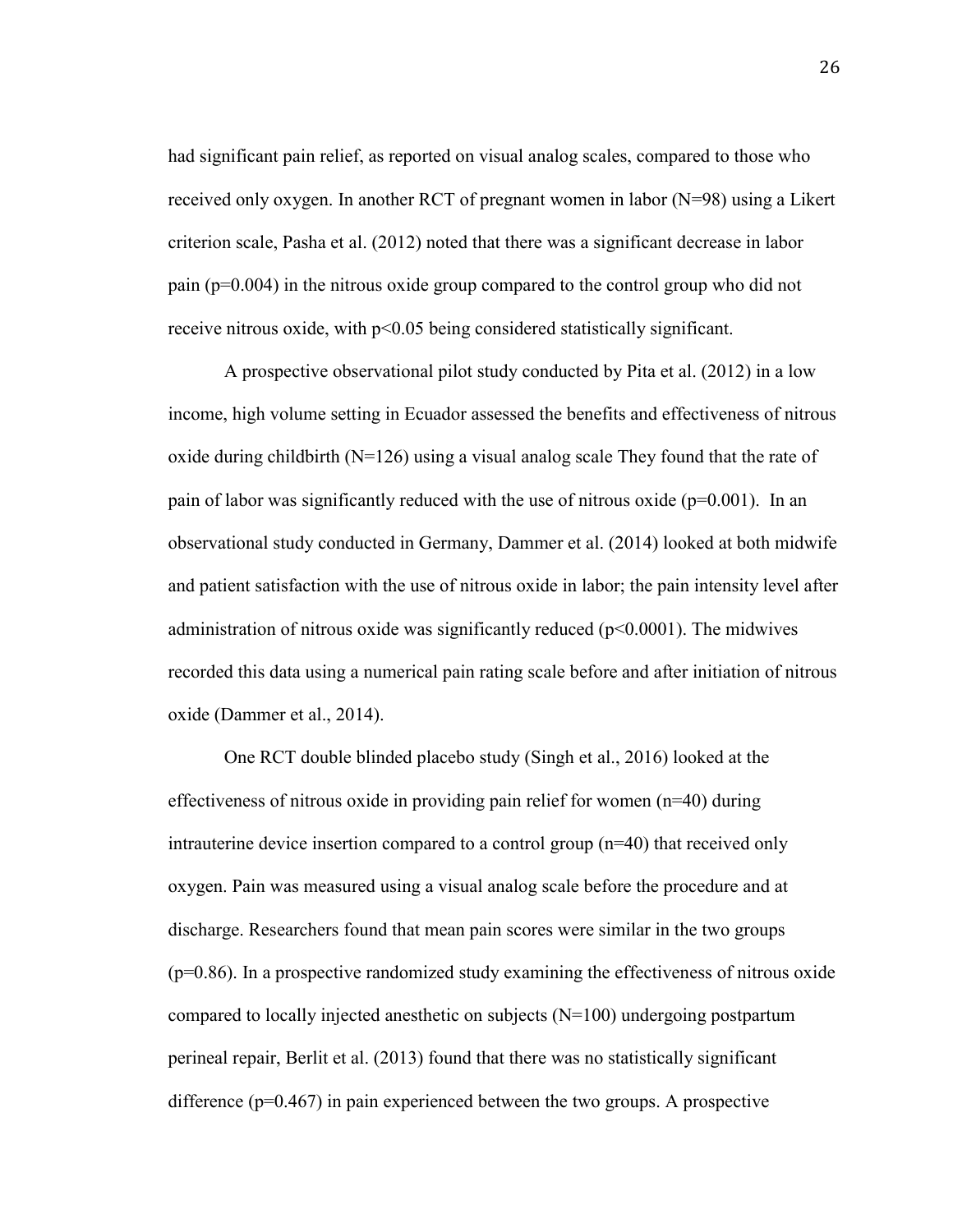comparative study by Burgos et al. (2013) analyzed the use of nitrous oxide during external cephalic version and its effects on perceived pain in subjects (N=300) compared to those who received no analgesic. Researchers found that the median level of pain was statistically lower in women given nitrous oxide  $(p< 0.01)$  compared to the control group. Severe pain was 49% less in the nitrous oxide group, which was statistically significant  $(p<0.01)$ .

Herres, Chudnofsky, Manur, Damiron, and Deitch (2016) conducted an evaluation of the effectiveness of nitrous oxide on reducing the pain in ED patients (N=85) presenting with a moderate to severe painful condition. Mean pain scores showed statistically significant reduction in pain at 20 and 60 minute periods using a visual analog scale.

*Anxiety.* Nitrous oxide has been used in dental and emergency rooms for many years and its beneficial property of being an anxiolytic is well documented, according to Collins (2015). In this review, two articles were examined that looked at this useful aspect of nitrous oxide in labor. Tension and anxiety slow the birth process. The literature review and case study by Collins (2015) provided scientific rationale that nitrous oxide was a good option for analgesic and anxiolytic effects in labor. In a double blind RCT by Manouchehrian and Bakhshaei (2014), nitrous oxide was used to reduce anxiety on subjects (N=56) undergoing cesarean section while receiving spinal anesthesia, and found the results to be statistically significant ( $p=0.003$ ).

Richardson, Lopez, Baysinger, Shotwell and Chesnut (2016), in a retrospective non-experimental survey study, found that labor pain management scores were higher  $(p<0.001)$  in subjects ( $n=6,242$ ) that used neuraxial analgesia compared to nitrous oxide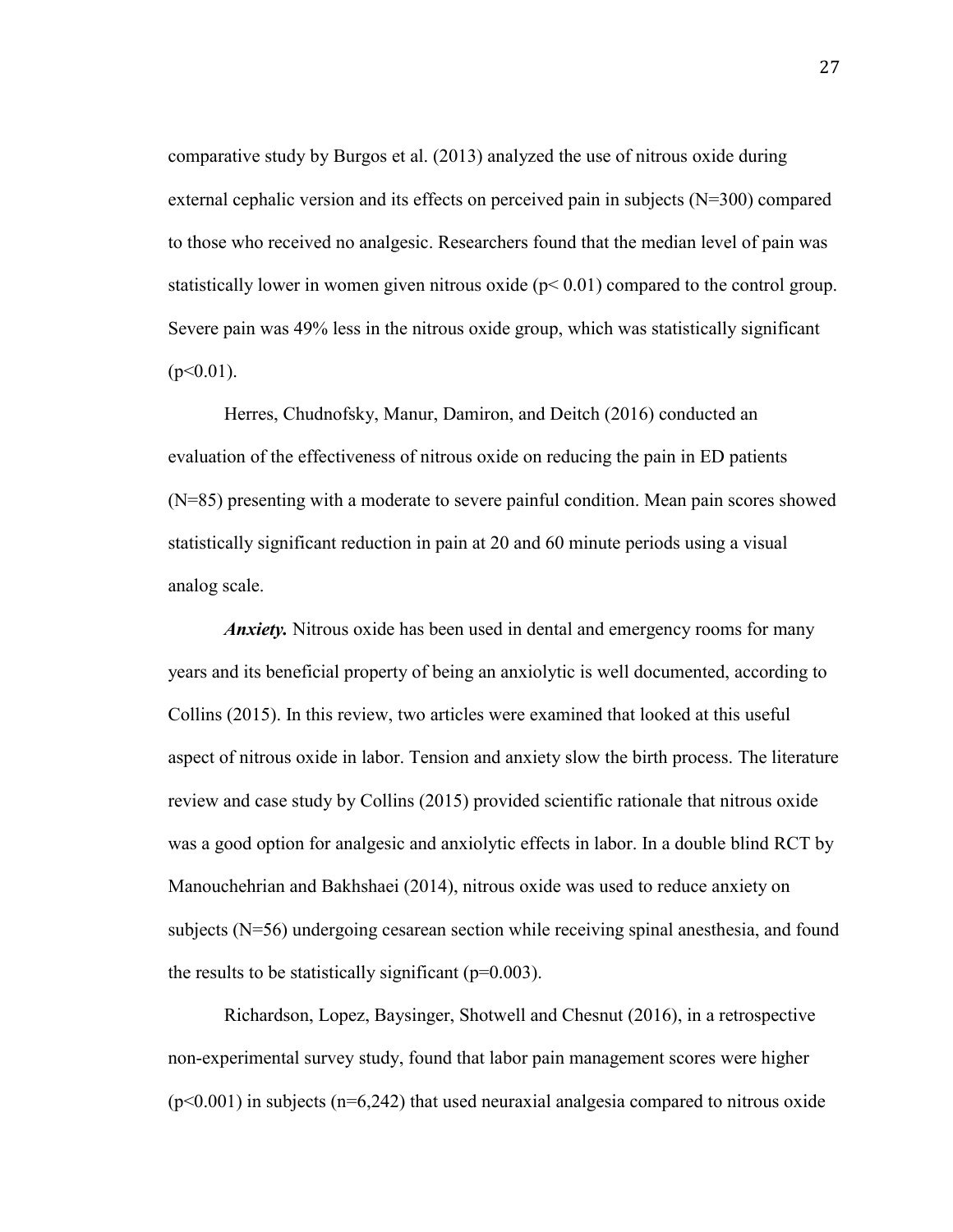either alone, or who started with nitrous oxide and then converted to an epidural. Also, a RCT conducted in China (Feng et al., 2016) found that patient controlled epidural analgesia is superior to nitrous oxide in controlling labor pain (98% compared to 50%).

**Satisfaction.** Even when pain scores were similar or higher with the control group, satisfaction scores with the use of nitrous oxide were significantly higher. This was the case in Richardson et al. (2016) when comparing epidurals to nitrous oxide  $(p=0.002)$ . Satisfaction scores with nitrous oxide during intrauterine device insertion were significant (p=0.04), although pain scores were similar to that of the control, which was oxygen alone (Sing et al., 2016).

When comparing the effects of Pethidine to nitrous oxide in labor, Teimoori et al.  $(2011)$  found in their RCT that women  $(N=100)$  using nitrous oxide had significantly higher satisfaction scores ( $p=0.01$ ) when asked to use a verbal rating scale. In a RCT evaluating women's desired and actual use of nitrous oxide, pregnant women (n=98) reported a high rate of satisfaction and positive expectations  $(p=0.01)$  after use. Their awareness and understanding towards nitrous oxide increased after use  $(p=0.02)$  as well.

When determining the methods of pain relief women preferred in labor, nitrous oxide was the method chosen most often (79%) by questionnaires in a prospective longitudinal study of 936 Swedish women. Epidurals were chosen in 33% of labors. Women reported having a less positive birth experience when epidurals were used (Lindholm & Hildingsson, 2015). In another prospective observational pilot study assessing the benefits of nitrous oxide in labor, 96% of users ( $N=126$ ) reported they would recommend it and graded it as good/excellent (92.9%) (Pita et al., 2012). Both midwives and laboring women  $(N=66)$  in an observational study in Germany reported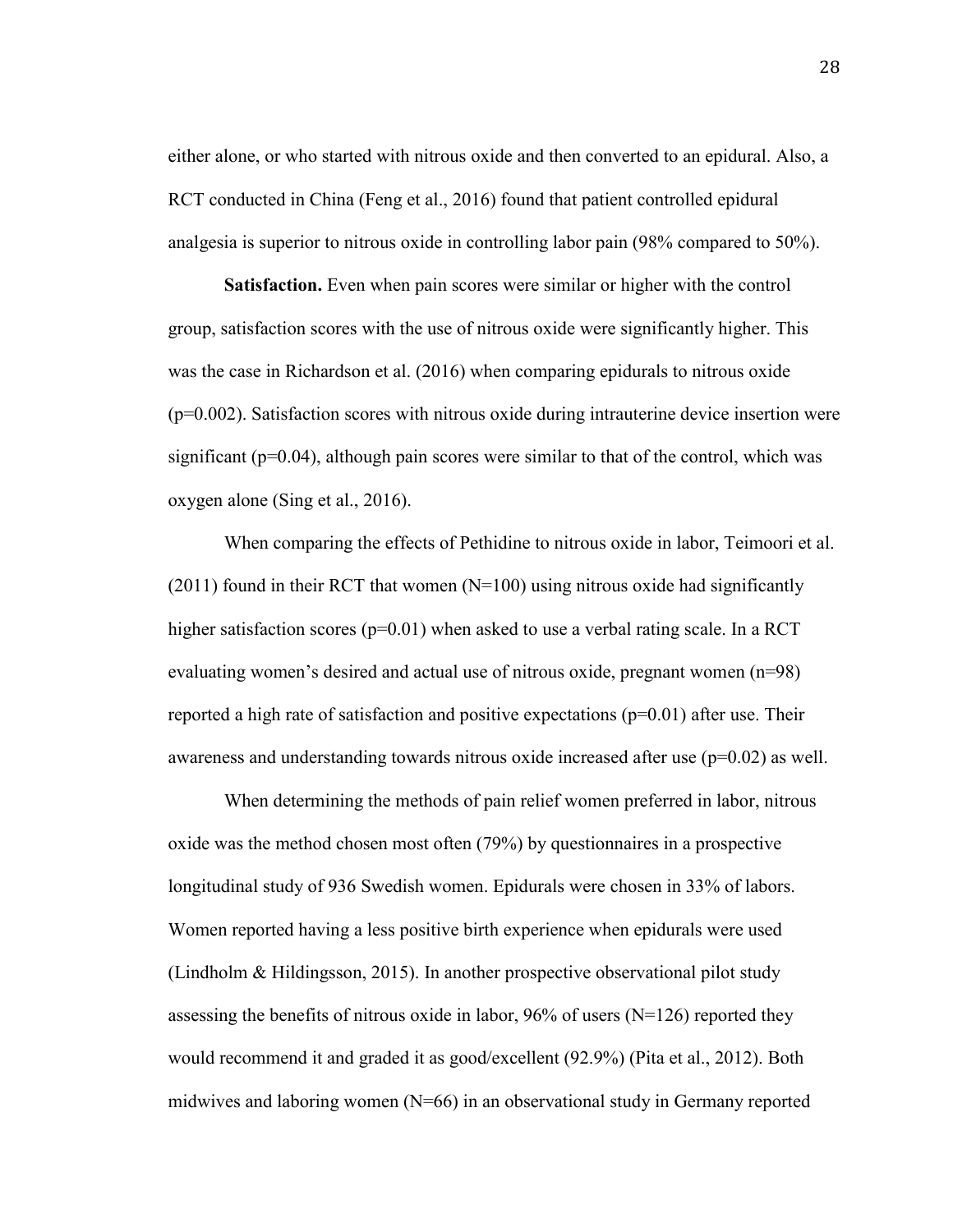high satisfaction ratings when using nitrous oxide and would chose it again ( $p=0.0129$ ), both during bearing down ( $p=0.0008$ ) and expulsion phases ( $p=0.0003$ ) (Dammer et al., 2014). Patients  $(N=85)$  in a prospective observational study presenting to the ED in moderate to severe pain reported they would use nitrous oxide again (82%). Satisfaction of nurses and physicians with its use was 82% as well (Herres et al., 2016).

**Side Effects/Tolerance.** Side effects with the use of nitrous oxide in laboring women (N=98) in one RCT (Pasha et al., 2012) with the control group not receiving any analgesic reported mild adverse side effects (p=0.001). While another RCT comparing women (N=523) in labor and the use of nitrous to that of those given oxygen found that side effects in the nitrous oxide group were significantly higher for all side effects  $(p=0.001)$ , except for vomiting which was  $p=0.030$  (Talebi et al., 2009). When Mobaraki et al. (2016) compared nitrous oxide during labor to the use of Pethidine in a RCT of 100 women, they reported no significant difference in side effects between the two groups with the exception of mouth dryness, which was greater in the nitrous oxide group (p=0.044). Manouchehrian and Bakhshaei (2104), in a double blind RCT of women undergoing cesarean section and using nitrous oxide as an adjunct, found no significant difference in nausea and vomiting between the nitrous oxide and control group who received only oxygen as an adjunct to spinal anesthesia.

In one observational study of 66 laboring women, nitrous oxide was well tolerated in 82% of cases. Side effects were minimal with 65% of women reporting none (Dammer et al., 2014). In another prospective observational pilot study (Pita et al., 2012) using nitrous oxide in childbirth, subjects  $(N=126)$  reported the main adverse effect as dizziness (43.7%) and reported it to be mild and tolerable. Berlit et al. (2013), in a prospective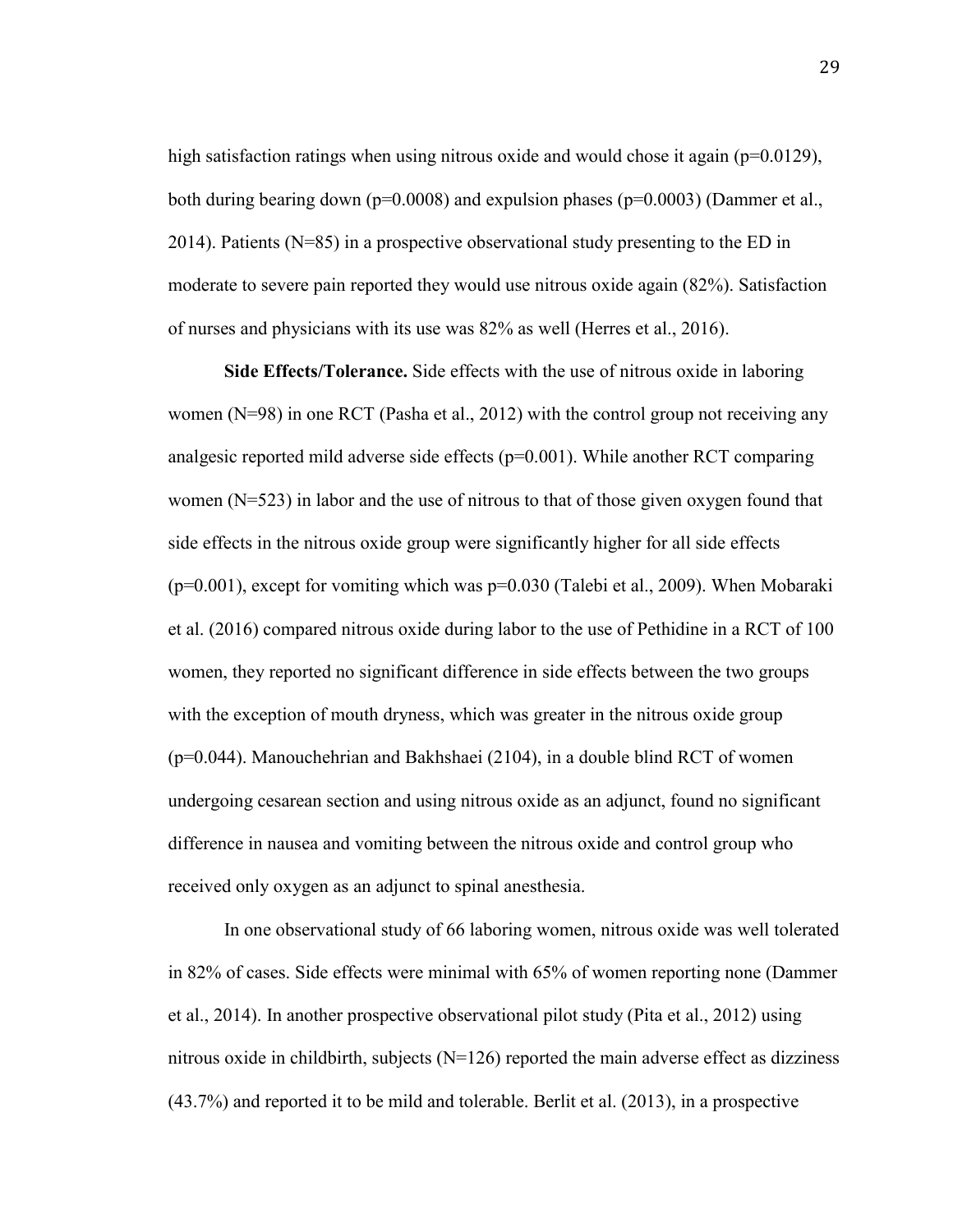study with subjects  $(N=100)$  randomized into a nitrous or infiltrative aesthesia group for perineal repairs, found that there were no side effects from nitrous oxide in 21 subjects. Nausea (two), vertigo (17), euphoria (15) and dizziness (19) were reported in the others. Onody et al. (2006), in an epidemiological prospective survey where nitrous oxide was used in a wide variety of clinical indications  $(N=35,828)$ , reported adverse events in 4.4% of administrations, most of which were gastrointestinal and neuropsychiatric (86%). Herres et al. (2016), when evaluating nitrous oxide in a prospective observational study (N=85) in the ED, found that 38 subjects experienced minor adverse events and only three required interventions.

**Ease of Use/Cost Effectiveness.** A benefit of nitrous oxides is its ease of use and while many studies did not report this outcome, several mentioned it in their discussion or conclusion (Agah et al., 2104; Berlit et al., 2013; Dammer et al., 2014; Onody et al., 2006; Talebi et al., 2009). Other reported benefits include that it is inexpensive and easy to administer in many settings, especially those with limited organizational and or staff resources (Collins, 2015; Pita et al., 2012; Rosen, 2002). Herres et al. (2016), in a prospective observational study, noted that 97% of nurses in the ED found that nitrous oxide was easy to set up and operate and 73% of these nurses felt that nitrous oxide improved their ability to care for their patients.

#### **Barriers to Use of Nitrous Oxide**

The two biggest barriers to the use of nitrous oxide are availability and education. Although it has been used in the dental industry and by laboring women in European countries for hundreds of years, its use in the United States and other countries is limited. This may be in part to limited access to delivery systems until 2012 when the Nitronox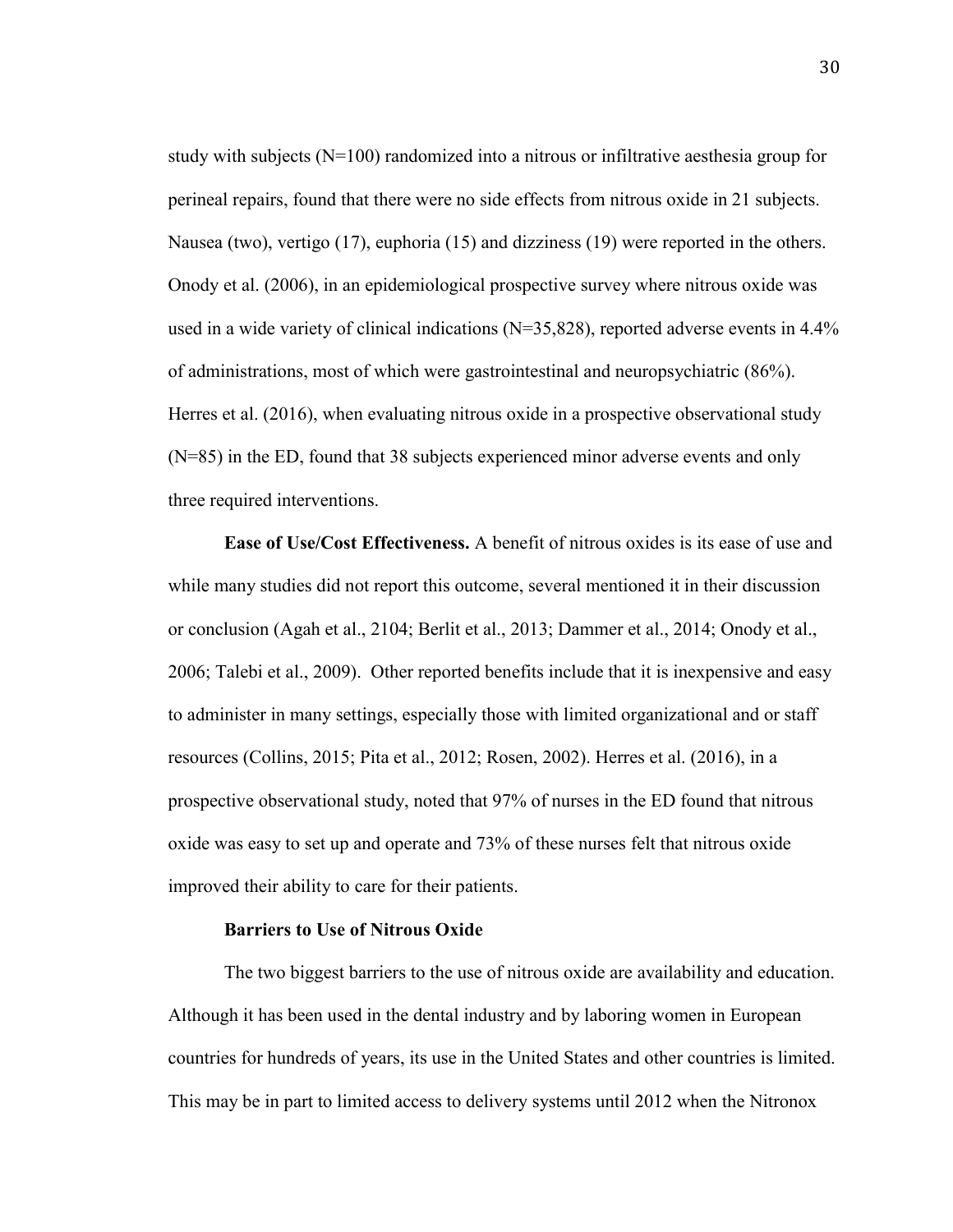system became available again after previously production had been discontinued. Education of providers and nursing staff on nitrous oxide's effectiveness and ease of use could also be a roadblock to offering it to patients as Herres et al. (2016) found.

#### **Conflicting Research**

When comparing the efficacy of epidural versus Entonox for labor analgesia in nulliparous women, Khadem et al. (2103) in their RCT found that there was no statistical difference between length of labor ( $p=0.89$ ) or cesarean rate ( $p=1$ ) between the two groups. Pain scores were lower in all stages with the epidural group than with Entonox. This is not surprising because epidurals have proven to be the gold standard for complete pain relief during labor. Satisfaction rates were also higher in the epidural group in the study by Khadem et al. (2013). Feng et al. (2016) in a RCT conducted in China also reported better pain relief when comparing nitrous oxide and patient controlled epidural analgesia.

Satisfaction in two RCT was higher with epidural use than with nitrous oxide use in labor pain (Feng et al., 2016; Khadem et al., 2013). Feng et al. (2016) compared the use of patient controlled epidural analgesia to nitrous oxide and found that patient and family satisfaction rates were hugely significant in the epidural groups.

An experimental impact study by Bobb, Farber, McGovern, and Camann (2016) found that the availability of nitrous oxide does not influence the use of epidural analgesia in laboring women. They suggest that choice of pain control in labor is multifactorial.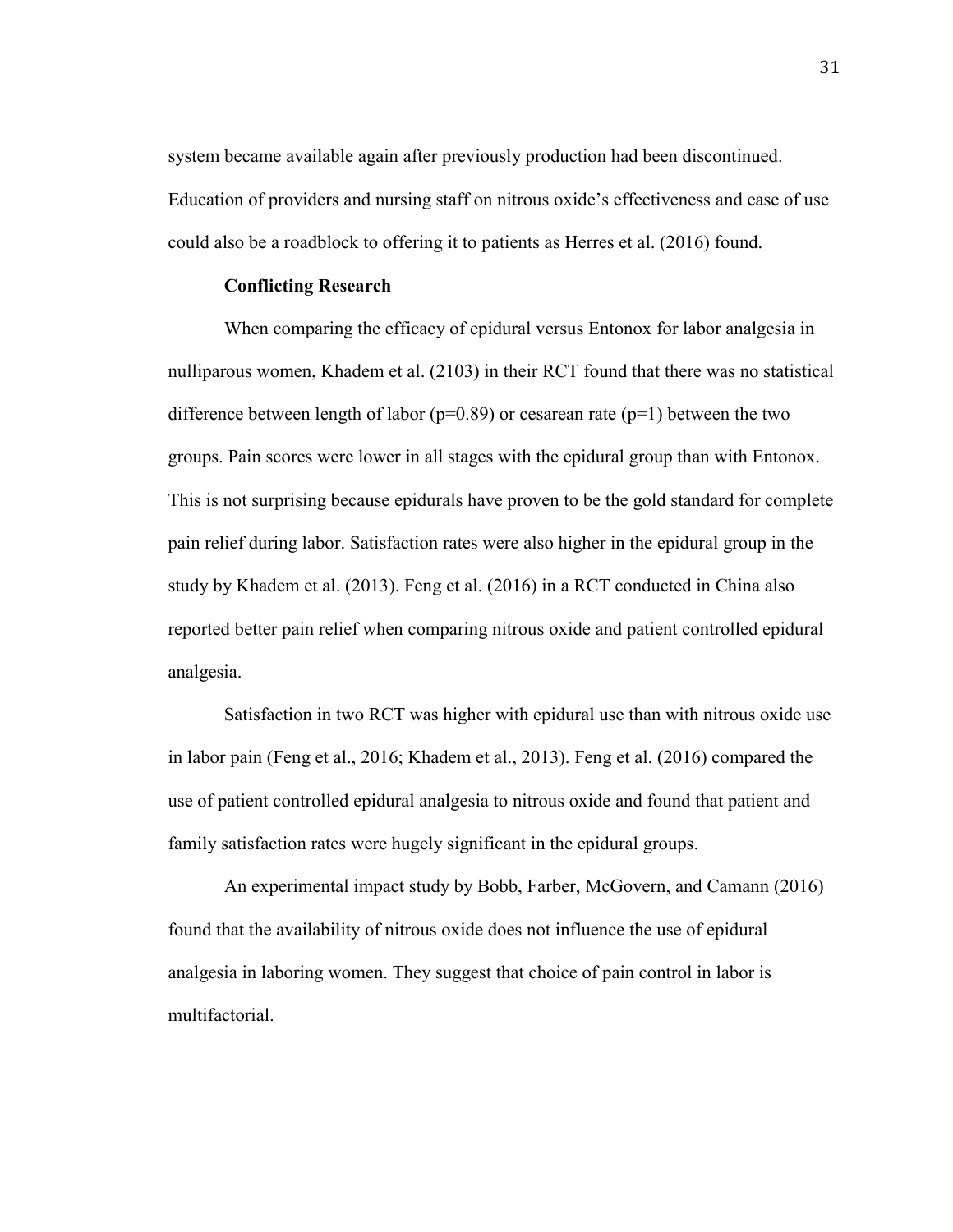#### **Strengths and Weaknesses**

The quality of the evidence reviewed was overall rated as good with four research studies being of high quality, based on the John Hopkins Research Appraisal Tool. Strengths of the review included nine randomized controlled studies and the majority of the studies reviewed had large sample sizes. The purpose, sample, design, measurements, results/conclusions and recommendations were all easily extracted from all but two of the articles included within the matrix.

Limitations of the existing research on nitrous oxide in labor and for gynecological procedure use included availability of high quality current research, small sample sizes in some studies, challenges with measuring pain and satisfaction rates, and lack of standard assessment tools. Cultural views of coping with pain may vary and affect results as well as limited external generalizability.

#### **Summary**

The matrix consists of 24 research studies that assessed the use of nitrous oxide during labor and gynecological procedures. Through the use of the John Hopkins Research Appraisal Tool each article was assessed and reviewed and a quality and evidence level were then assigned. A good quality rating was given to 16 of the articles and a high quality rating was assigned to four of them. The evidence revealed that nitrous oxide was a safe and effective method of pain control for women during labor, neonates, and gynecological procedures and had the ability to reduce or eliminate pain and anxiety. It was safe for healthcare workers when proper equipment was used. Nitrous oxide was associated with high patient and provider satisfaction, had minimal and manageable side effects, and was cost effective and easy to implement in many settings.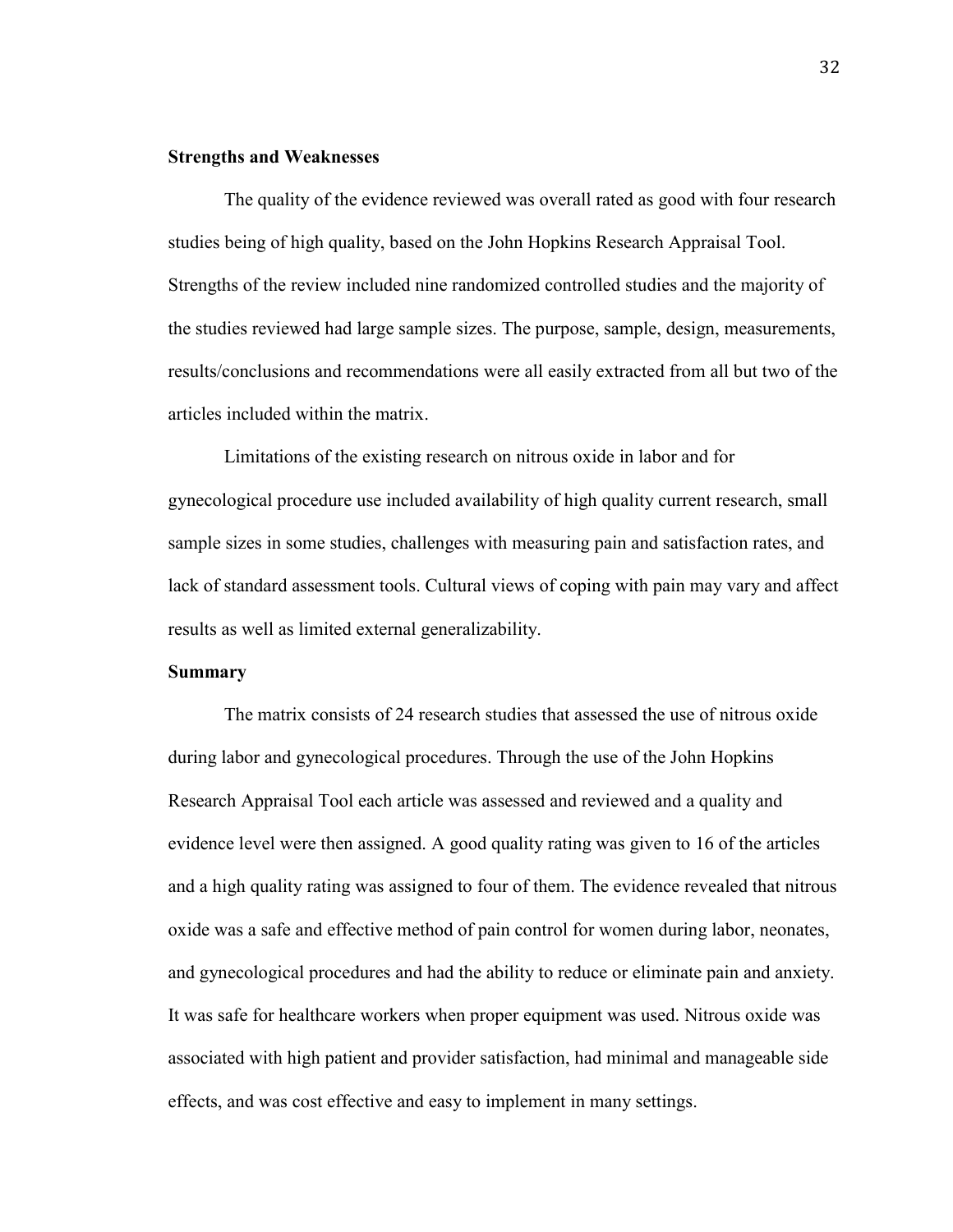Chapter four will close with a synthesis of the literature answering the research question. It will also address implications for midwifery practice and identify recommendations for further research.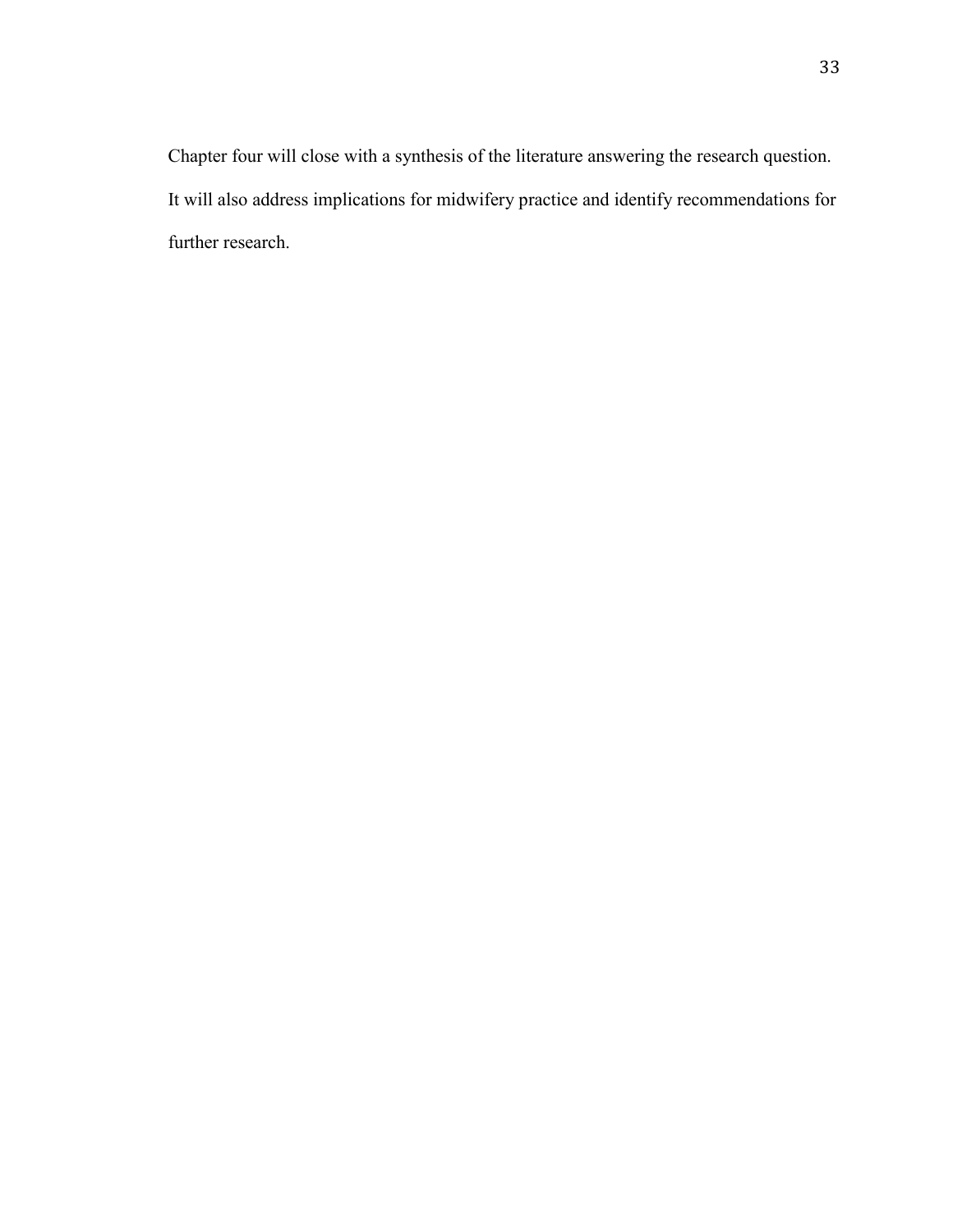#### **Chapter IV: Discussions, Implications and Conclusions**

#### **Synthesis of the Literature**

The original research question stated: *What factors contribute to availability of nitrous oxide for use during labor and gynecological procedures?* The John Hopkins Research Evidence Appraisal Tool (Dearholt & Dang, 2012) was used to analyze 24 pertinent articles on this topic. The findings were then synthesized to evaluate trends and gaps in the literature and to identify implications for nurse-midwives as well as future research needs. Integration of Bandura's theory of self-efficacy was applied to the use of nitrous oxide during labor and gynecological procedures to provide a framework for how patients respond to labor, and other stressful and painful situations, by remaining in control of their emotions and actions to help cope with the given stressor.

#### **Implications for Nurse-Midwifery Practice**

Nurse-midwives advocate for non-intervention in normal physiological processes, such as birth. They also strive to empower women by encouraging informed choice, and the right to autonomy. This is accomplished through patient education based on scientific evidence and through shared decision making. The use of nitrous oxide in birth and other gynecological procedures allows women to be in control through self-administration and it is a respected tool for coping with the pain and distress of such situations. The evaluation of the literature in this review supported midwives' advocacy for and implementation of nitrous oxide for their patients. Current evidence on nitrous oxide use is adequate to promote it, although further studies are recommended to add to the existing understanding.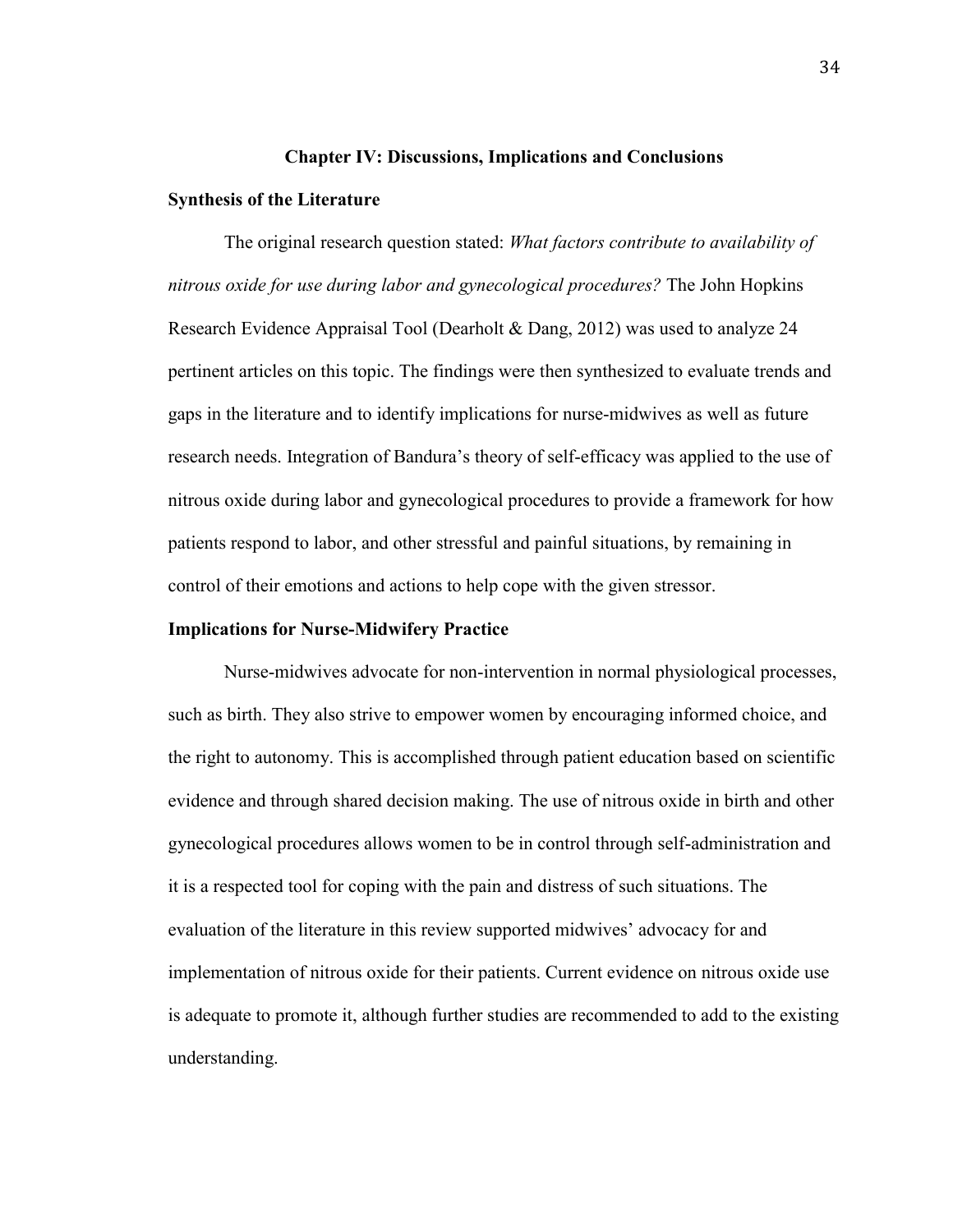Nurse-midwives should encourage the use of nitrous oxide as an option with unique properties. It is safe for both mother and infant, and has a rapid onset, and when discontinued it is quickly reversible. It allows freedom of movement, and requires less intervention and monitoring, which aids the physiological birth process and the descent of the infant. It has been shown not to effect uterine contractions, slow the birth progress or rate of vaginal births, and may shorten first and second stages of labor (Teimoori, Sakhavar, Miteimoori, & Narouie, 2011). Rosentstein et al. (2014) reported that women who used nitrous oxide in labor were less likely to require oxytocin, deliver by cesarean, or develop chorioamnionitis.

Fear of birth and anxiety are not uncommon in laboring women and those undergoing gynecological procedures. This can slow the birth process or increase the perception of pain. Nitrous oxide has been shown to have anxiolytic effects as well (Collins, 2015; Manouchehrian and Bakhshaei, 2014). It has been found to be safe for women who have bleeding disorders and for whom other methods of pain relief would be contraindicated (Chi et al., 2009). Nurse-midwives should inform their patients of these properties and benefits.

Pain management options should be discussed with patients prior to labor or implementing them. Nurse-midwives can educate patients in regard to their options in advance and help them in the informed decision making process. This can be initiated at prenatal visits and during prenatal parenting classes. Awareness, understanding, and expectations towards nitrous oxide increased after its use (Pasha et al., 2012). This would support the need to educate patients on its benefits prenatally. One study conducted in Sweden by Lindholm and Hildingsson (2015) focused on preferred methods of pain relief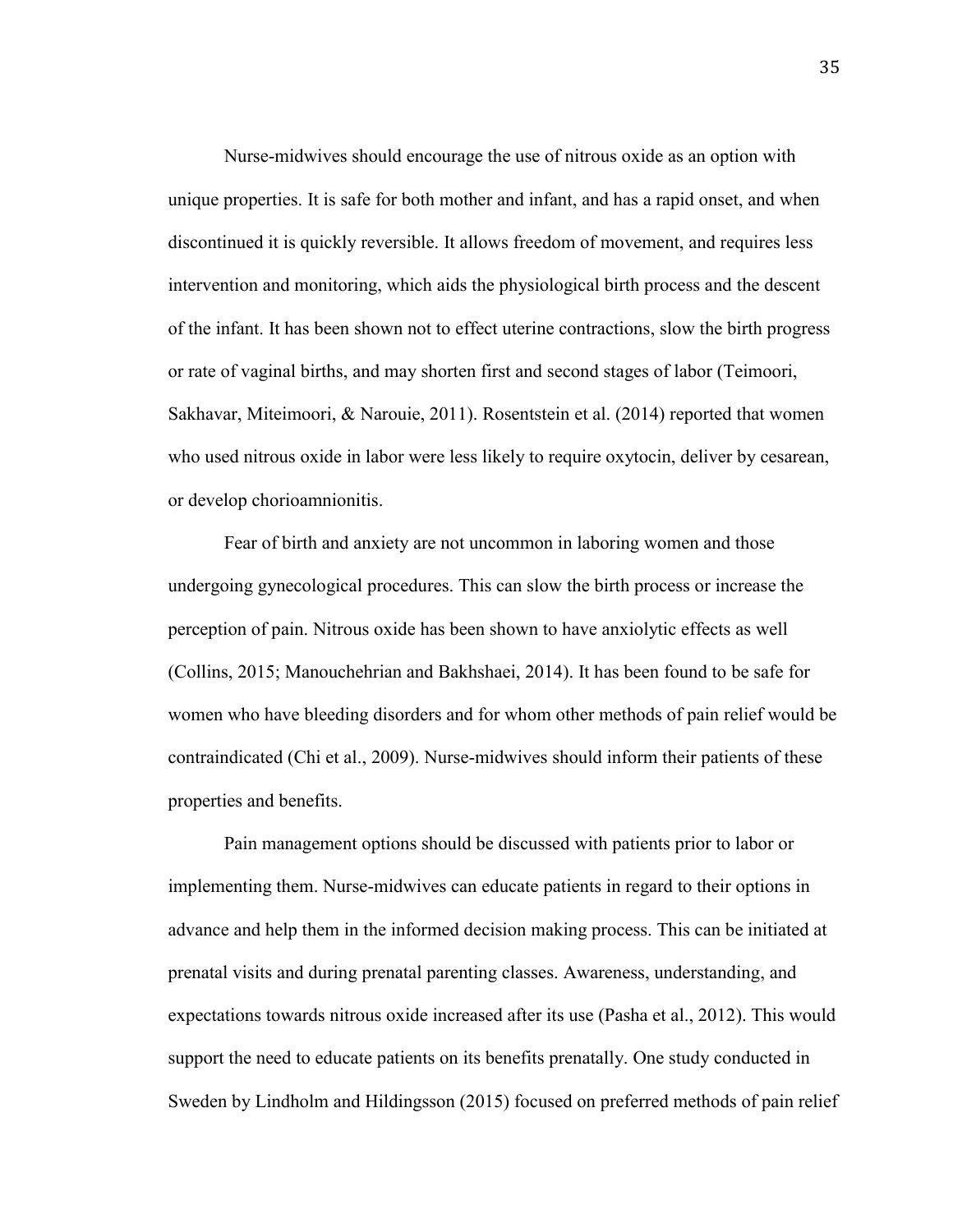in labor and showed that nitrous oxide was the most often requested pain relief method (79%). This supports the need to increase its availability as an option for women.

Anesthesia staff is not required to administer nitrous oxide. The literature suggested and promoted the belief that nurse-midwives and nurses can be trained on how to safely administer nitrous oxide. It is cost effective, easy to use, and can be implemented quickly in a variety of settings (American College of Nurse-Midwives, 2016; Collins, 2015; Herres et al., 2016). Nurse-midwives are well positioned to promote and educate health care organizations, other providers, and nurses on the benefits and use of nitrous oxide. It is associated with high satisfaction rates by both patients and providers (Agency for Healthcare Research and Quality, 2012; American College of Nurse-Midwives, 2016; Herres et al., 2016). As health care becomes more consumer driven and patient satisfaction based, offering this service will benefit both organizations and patients alike.

## **Recommendations for Future Research**

Although the safety and effectiveness of using nitrous oxide for labor is well documented in European countries, recent articles continue to prove its safety. Further research can help to expand on existing knowledge, including studies on a continuous use method, efficacy of more precise timing of administration, and research without confounding factors, as suggested by Agah et al. (2014) and Rosen (2002). The effects of nitrous oxide on breastfeeding have not been established and this is an area that needs to be investigated. There are mixed reports whether or not the use of nitrous oxide affects the route of birth or if it has an effect on the rate of cesarean births. Singh et al. (2016)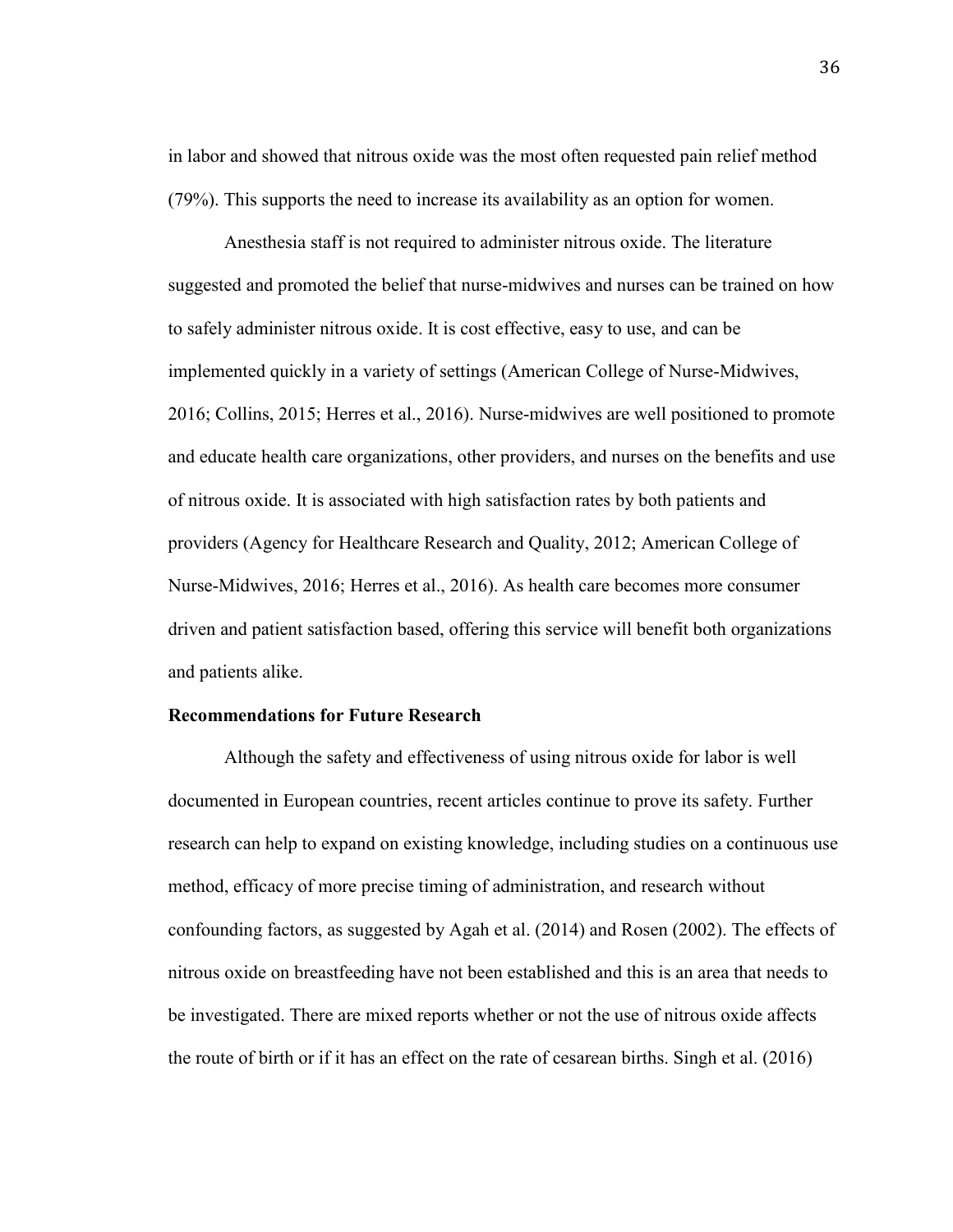suggested that further study is needed to determine if nitrous oxide is appropriate for pain management in gynecological office based procedures.

This review recognized the recurrent theme of patient satisfaction with the use of nitrous oxide in several settings, including childbirth, gynecological procedures, and emergency room use. Another area to be explored would be the effect of nitrous oxide on reducing fear and anxiety in childbirth and its connection to the psychosocial aspects and correlation to protracted labor, as suggested by Collins (2015).

The Agency for Healthcare Research and Quality (2012) suggested five key questions for further investigation regarding the use of nitrous oxide in labor. Most of these key questions have been investigated at least in part. One area that needs to be further explored is the factors affecting nitrous oxides use within health systems. This should include provider preferences, availability, setting resources, and utilization. This would then also identify barriers to implementation that could be addressed.

Chi et al. (2009) looked at the use of analgesia and anesthesia in women with several inherited bleeding disorders and found that nitrous oxide was safe. Studies that specifically examined the effects of nitrous oxide on women with low platelet levels would be beneficial as this study was outdated and had a relatively small sample size.

Sing et al. (2016), while evaluating nitrous oxides use in IUD insertion, suggested that the results of the study could have been affected by the high altitude location of the study. Effects of altitude on the use and effectiveness are an area needing further research.

It would be interesting to compare the timing of when use of epidurals began and the increased rate of cesarean sections in the United States and compare this data to use in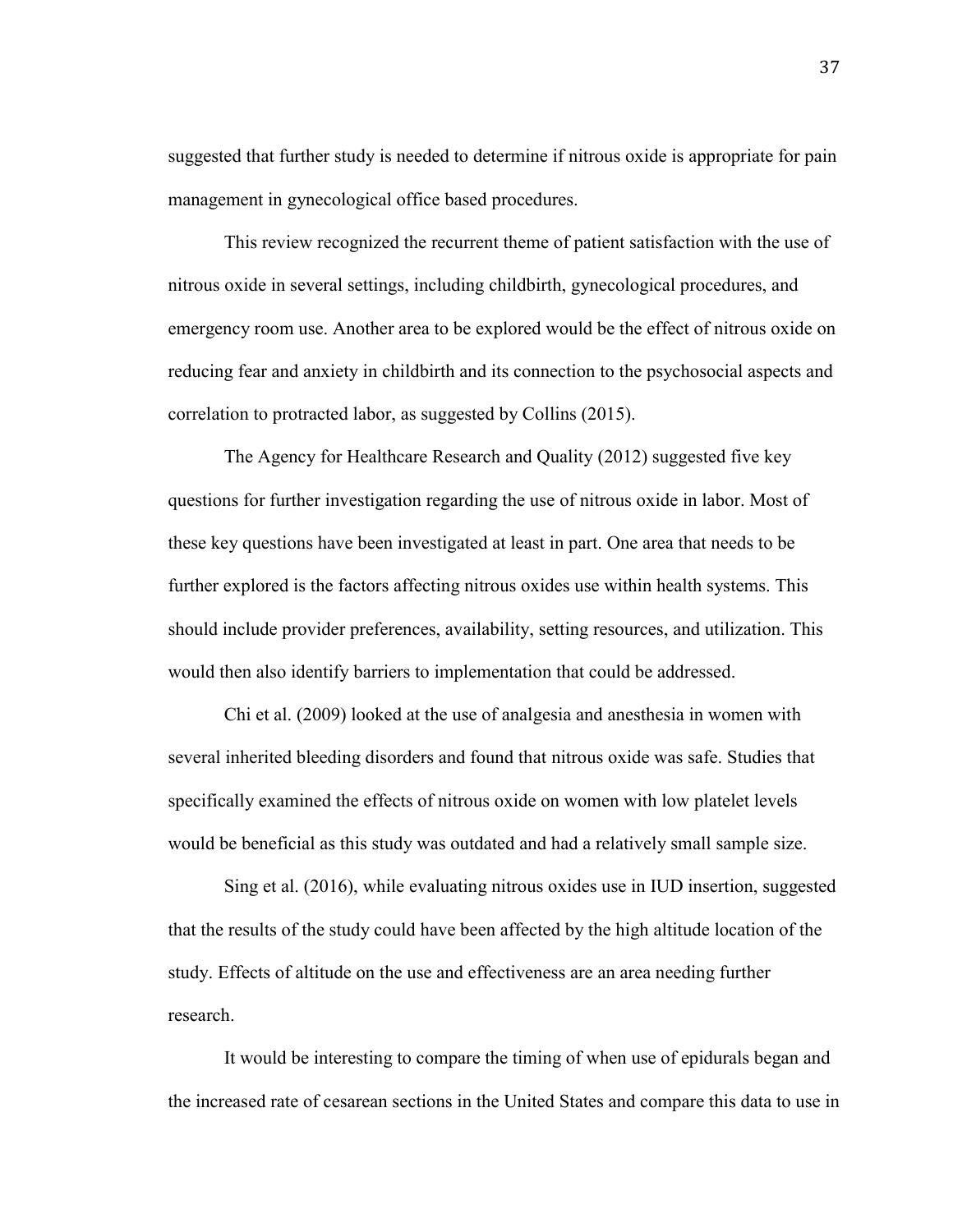other countries. This data, correlated with nitrous oxide use in countries of high use compared to their epidural and cesarean rates, is an area that should be further evaluated.

## **Integration and Application of Theoretical Framework**

Bandura's theory of self-efficacy (1997b) is a framework that can be used to support the use of nitrous oxide. A satisfying birth experience is one where a woman feels she is able to cope with the pain and stress of the birth while remaining in control (Boylan as cited in Sinclair, & O'Boyle, 1999). Bandura's self-efficacy theory is applicable to women in childbirth because it deals with people's ability to control how they respond to a situation.

Everyone responds to pain and stress differently and this is also true of women's individual responses to childbirth. Women need to believe that they have the ability to accomplish the task of labor. The current pharmacological approaches to managing the pain of labor take away a woman's ability to control how she responds to the stress of labor. Intravenous opioids dull the perception of pain and also lessen the ability to interact with one's surroundings. Neuraxial analgesic decreases or eliminates the ability to be in control of one's own physical body. Self-administered nitrous oxide increases a woman's self-efficacy by allowing her to control the amount and duration of analgesic while maintaining complete physical freedom. Although it does not completely eliminate pain, it provides a sufficient form of relief that allows her to work and cope with the experience of childbirth.

The use of nitrous oxide by women can be applied to each of Bandura's four factors of self-efficacy (1997b). Childbirth can be a transformative time in a woman's life with her ability to build on previous accomplishments and increase her belief in her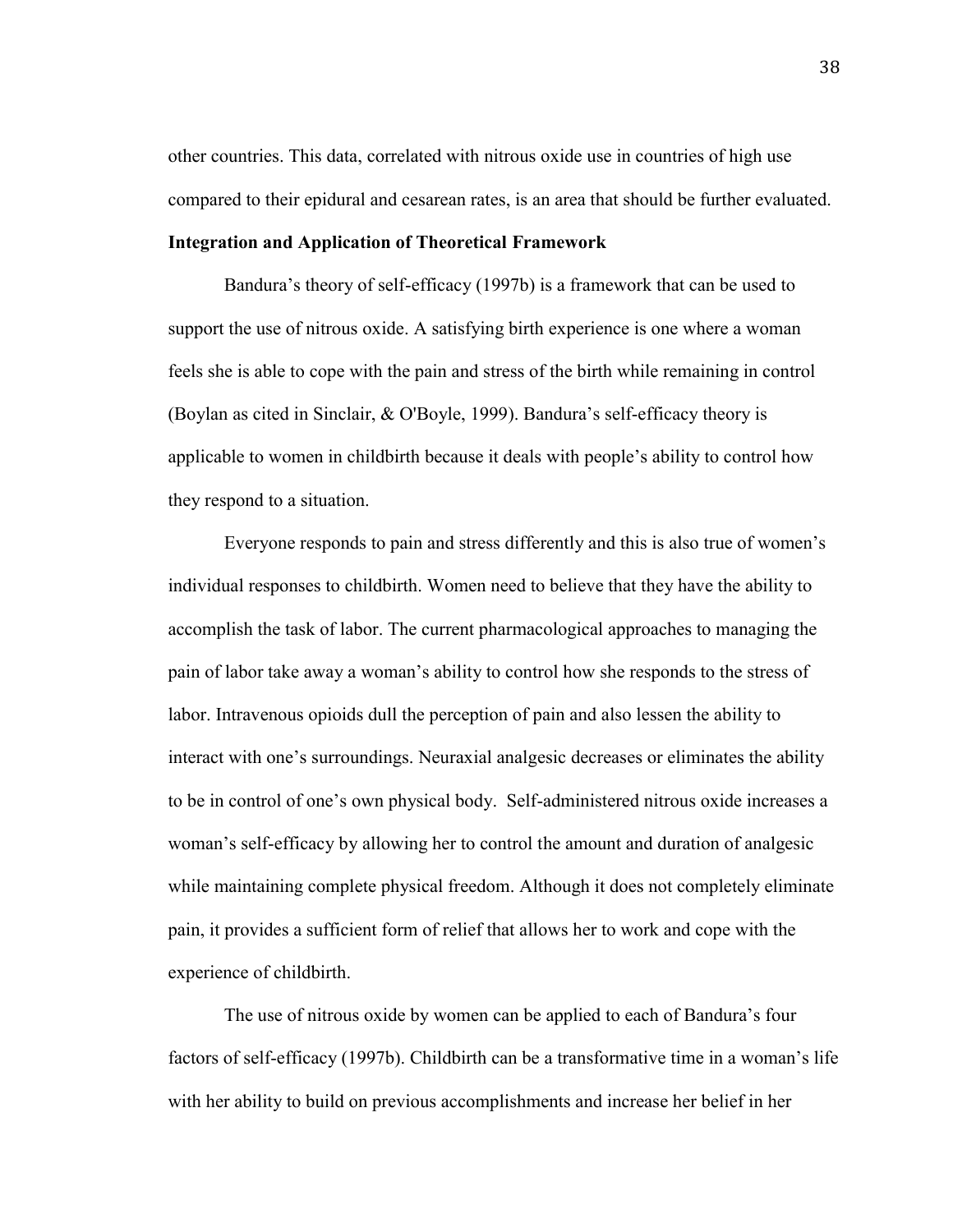capabilities to perform difficult tasks in the future. Nitrous oxide is an effective tool in the childbirth process that can increase a woman's chance of having a positive birth experience. Having another form of medication that she can self administer increases her choices, decision making, and adds to the outward sense of control, while the nitrous oxide helps her to gain control over internal factors, such as anxiety and other emotions, as well as pain. All of this adds to her performance and accomplishment and gives her a stronger sense of success.

Society forms its feelings and sense of what is normal based on individual experiences. Women love to share their birth stories and this helps to form what other women feel they should expect in childbirth. This is what Bandura (1997b) refers to as vicarious experience. For many women, drama adds to a well told story. People tend to base their experiences by comparing them to others. This can increase other women's fears of childbirth. Nitrous oxide could help improve women's self efficacy by increasing the number of positive birth stories and it could have the potential to help normalize birth in our society.

Midwives spend a lot of effort encouraging women. How they go about this is important. If midwives falsely praise people for their efforts, they will begin to see through it. Motivating individuals to understand they have the capabilities to complete a task brings about better performance. This is what Bandura (1997b) referred to as the verbal persuasion factor of self-efficacy. The use of nitrous oxide provides a worthy tool to help them remain in control of the situation so that they can take in the outward verbal persuasion of others, and in turn use it to strengthen their own inward self persuasion. Self affirming beliefs are a motivating force that leads to accomplishment.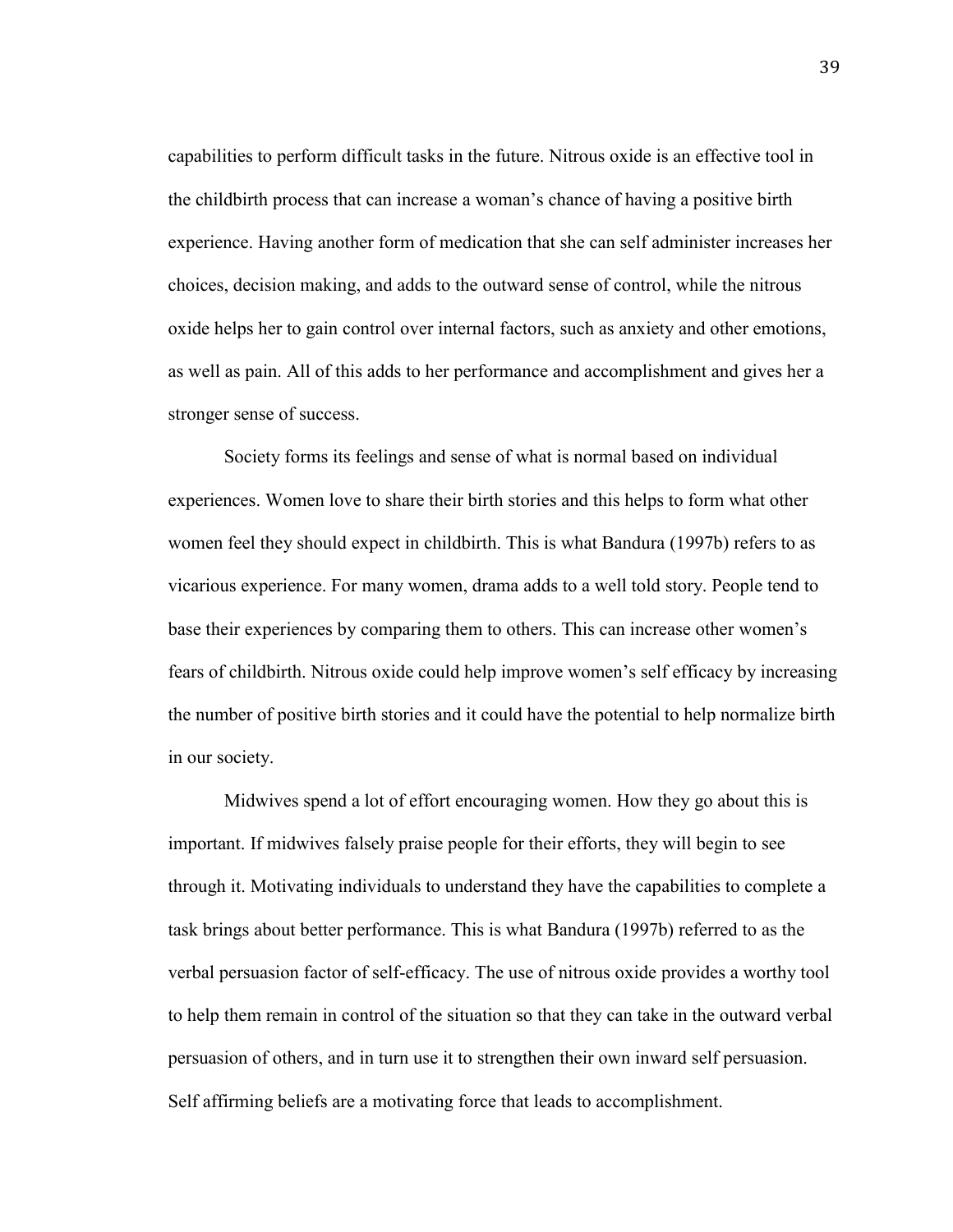It is interesting that some women cope with pain or distress through outward distractions and others become very inwardly focused on what is going on with their bodies. Bandura's fourth self-efficacy (1997b) factor deals with the physiological response a person has when dealing with a situation. Some levels of stress can be motivating, but when discomfort or pain becomes to great it causes a stress reaction that releases catecholamines, and this affects the body's response. This physiological response can lessen an individual's coping abilities. Nitrous oxide is thought to release endogenous endorphins, dopamine, and opioids, and decreases the body's stress response.

The more choices a woman can be given in labor, the more likely she will feel in control and actively involved in her birth. The more in control a woman feels, the better she is able to cope, persevere, and have a positive perception of childbirth (Drummond  $\&$ Rickwood, 1997; Sinclair & O'Boyle, 1999). The use of nitrous oxide in labor offers a choice that helps her cope with the pain and anxiety that can accompany childbirth. Being able to have control in the birth experience increases self-efficacy and can be a very empowering force. Having a positive birth experience increases self-confidence and positions women to believe in their ability to perform in their new roles of motherhood.

## **Conclusion**

The significant findings of this literature review were that the use of nitrous oxide in childbirth and gynecological procedures helps women cope with the pain, stress, and anxiety that often accompany these situations. It was found to be beneficial and safe for both women and neonates and, with proper delivery equipment, unsafe occupational exposure can be avoided. It was shown to be effective, have minimal side effects, and be cost effective and easy to use and implement in a variety of care settings. Use of nitrous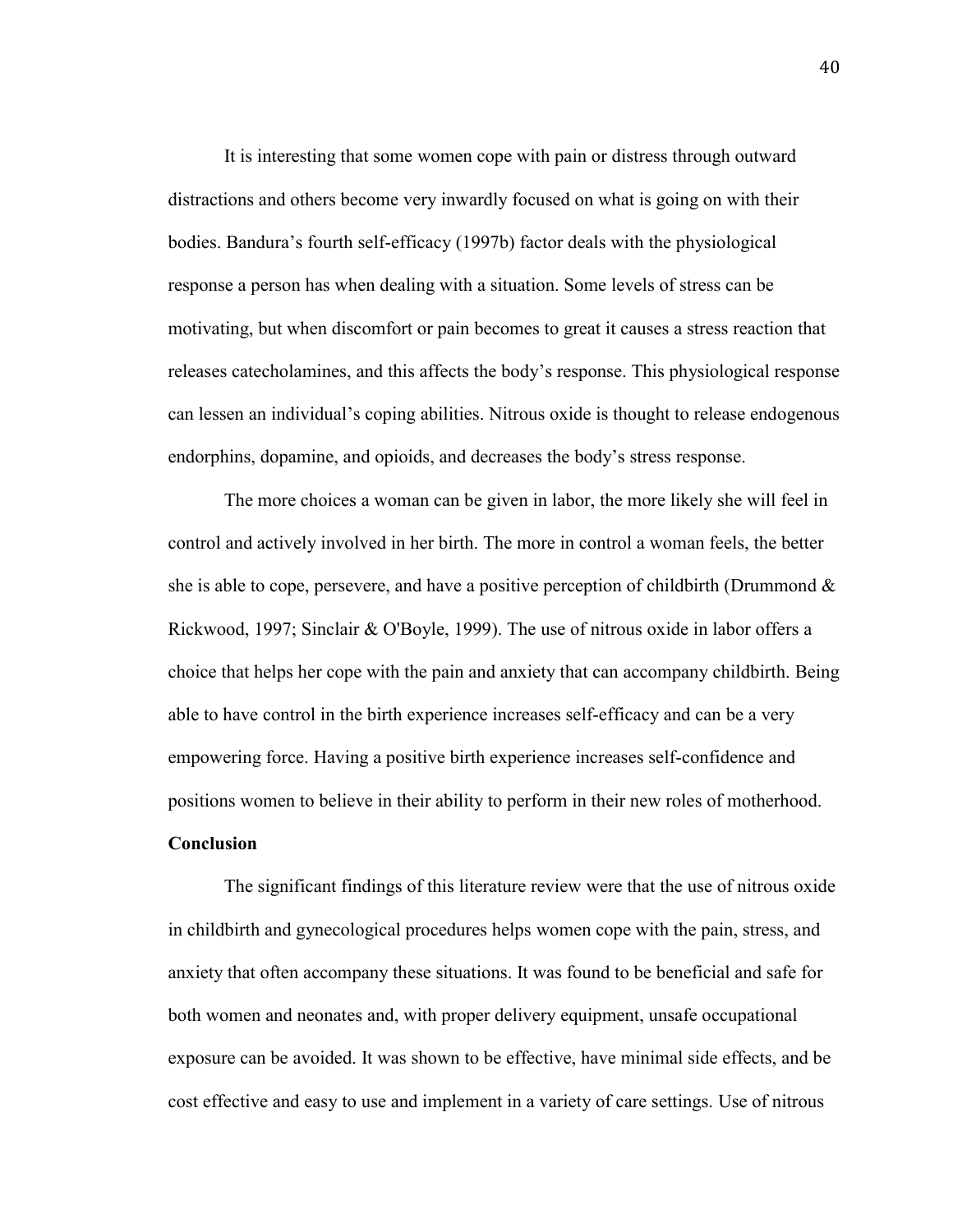oxide was found to be associated with high rates of patient satisfaction and, if made more widely available, it could increase the number of positive birth experiences. Application of Bandura's self-efficacy theory can provide the theoretical framework for nursemidwives to assist women in coping with the challenges of birth and other stressful situations. Midwives can play an integral role in educating patients, other providers, and the public on the many benefits of this effective, pain reducing modality.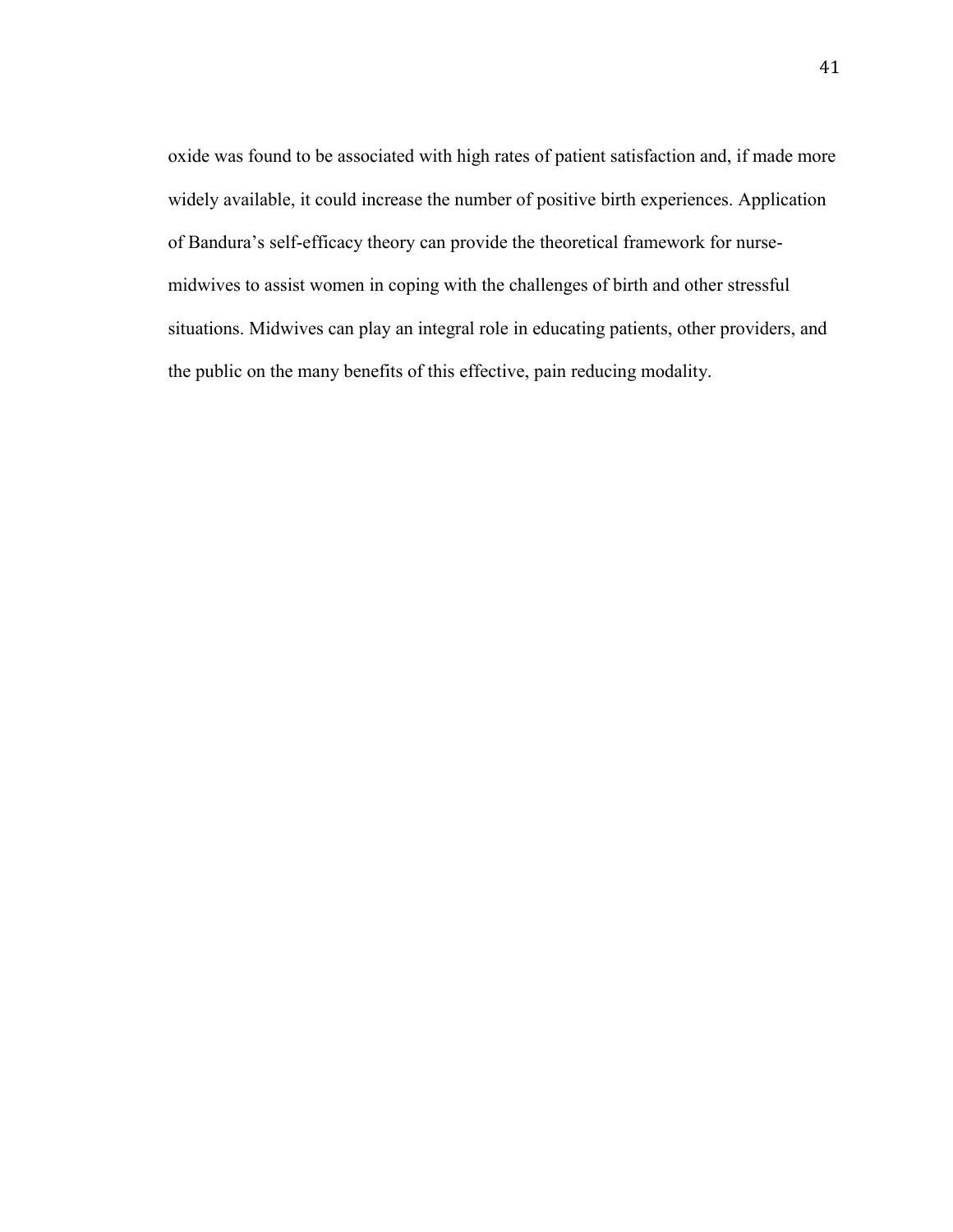## References

- Agah, J., Baghani, R., Safiabadi Tali, S. H., & Tabarraei, Y. (2014). Effects of continuous use of entonox in comparison with intermittent method on obstetric outcomes: A randomized clinical trial. *Journal of Pregnancy, 2014*, 245907. doi:10.1155/2014/245907
- Agency for Healthcare Research and Quality. (2012). Executive Summary: Nitrous oxide for the management of labor pain. *Effective Healthcare Program*. Retrieved from http://effectivehealthcare.ahrq.gov/index.cfm/search-for-guides-reviews-andreports/?productid=1230&pageaction=displayproduct
- American College of Obstetricians and Gynecologist. (2004). Pain relief during labor. *American College of Obstetricians and Gynecologist*. Retrieved from http://www.acog.org/Resources-And-Publications/Committee-Opinions/Committee-on-Obstetric-Practice/Pain-Relief-During-Labor
- American College of Nurse-Midwives. (2012). Core competencies for basic midwifery practice. *American College of Nurse Midwives*. Retrieved from http://www.midwife.org/ACNM/files/ACNMLibraryData/UPLOADFILENAME/000000 000050/Core%20Comptencies%20Dec%202012.pdf
- American College of Nurse-Midwives. (2010). Position statement: Nitrous oxide for labor Analgesia. *The Journal of Midwifery & Women's Health, 55*(3), 292-296. doi:10.1016/j.jmwh.2010.03.003
- American College of Nurse -Midwives. (2016, December). Position Statement: Nitrous oxide for labor and birth analgesia. *American College of Nurse-Midwives*. Retrieved from http://www.midwife.org/ACNM/files/ACNMLibraryData/UPLOADFILENAME/000000 000080/Nitrous-Oxide-for-Labor-and-Birth-Analgesia-Dec-2016.pdf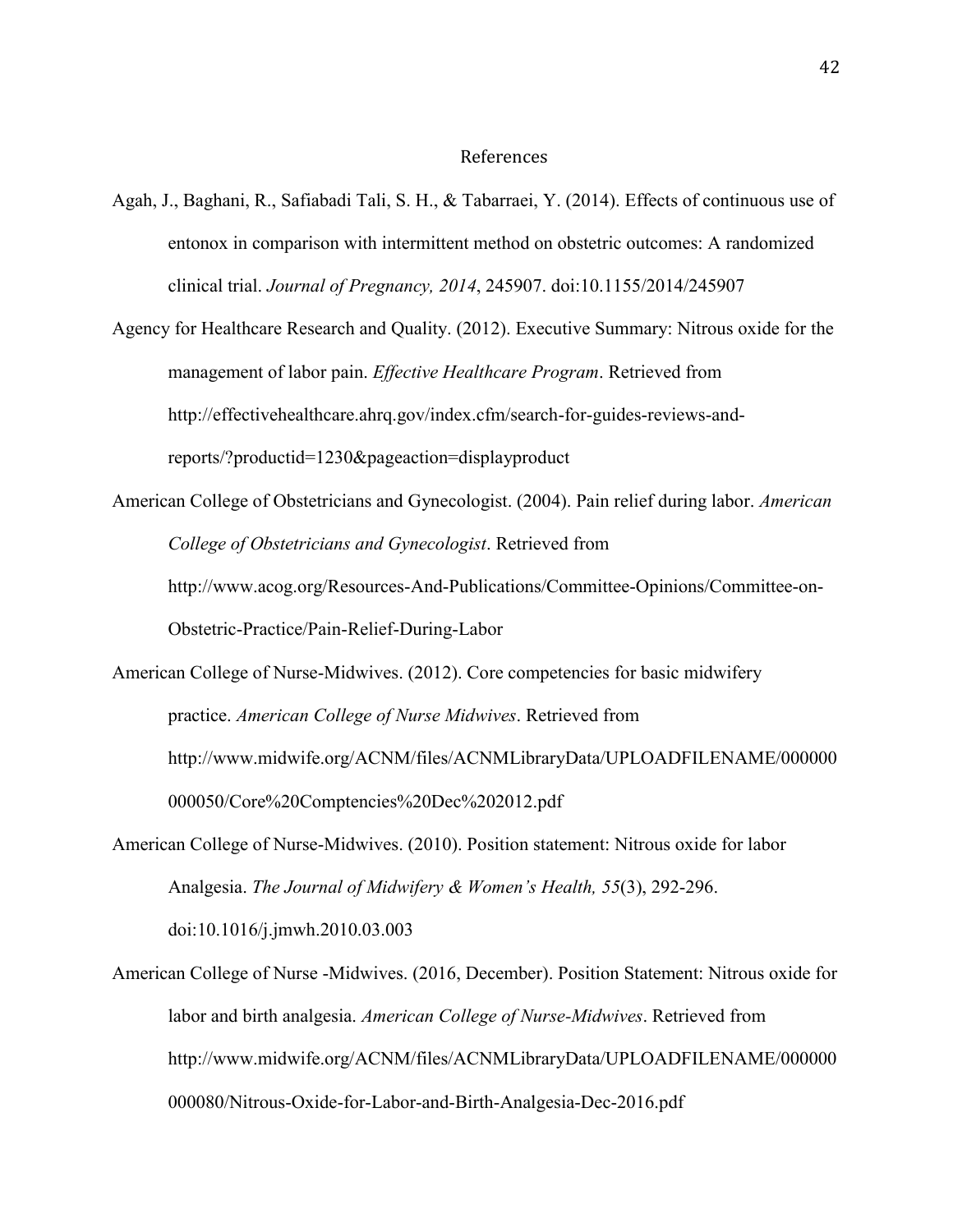- Bandura, A. (1997a). Insights. Self-efficacy. *Harvard Mental Health Letter, 13*(9), 46. doi: 10.4135/9781412952576.n182
- Bandura, A. (1997b). *Self-efficacy: The exercise of control*. New York, NY: W. H. Freeman and Company.
- Berlit, S., Tuschy, B., Brade, J., Mayer, J., Kehl, S., & Sütterlin, M. (2013). Effectiveness of nitrous oxide for postpartum perineal repair: A randomised controlled trial. *European Journal of Obstetrics & Gynecology and Reproductive Biology, 170*(2), 329-332. doi[:http://dx.doi.org.ezproxy.bethel.edu/10.1016/j.ejogrb.2013.06.025](http://dx.doi.org.ezproxy.bethel.edu/10.1016/j.ejogrb.2013.06.025)
- Bobb, L. E., Farber, M. K., McGovern, C., & Camann, W. (2016). Does nitrous oxide labor analgesia influence the pattern of neuraxial analgesia usage? an impact study at an academic medical center. *Journal of Clinical Anesthesia, 35*, 54-57. doi:10.1016/j.jclinane.2016.07.019
- Burgos, J., Cobos, P., Osuna, C., de Mar Centeno, M., Fernández-Llebrez, L., Astorquiza, T. M., & Melchor, J. C. (2013). Nitrous oxide for analgesia in external cephalic version at term: Prospective comparative study. *Journal of Perinatal Medicine*, *41*(6), 719-723. Retrieved from http://dx.doi.org/10.1515/jpm-2013-0046
- Broussard, A. B., & Weber-Breaux, J. G. (1994). Application of the childbirth belief-efficacy model in childbirth education classes. *Journal of Perinatal Education, 3*(1), 7-15 Retrieved from http://search.proquest.com/openview/33af27808c50577a4b7fa98bf091ede2/1?pq-

origsite=gscholar&cbl=34121

Brucker, M. C., & King, T. L. (2017). *Pharmacology for women's health* (Second ed.). Burlington, MA: Jones and Bartlett Learning.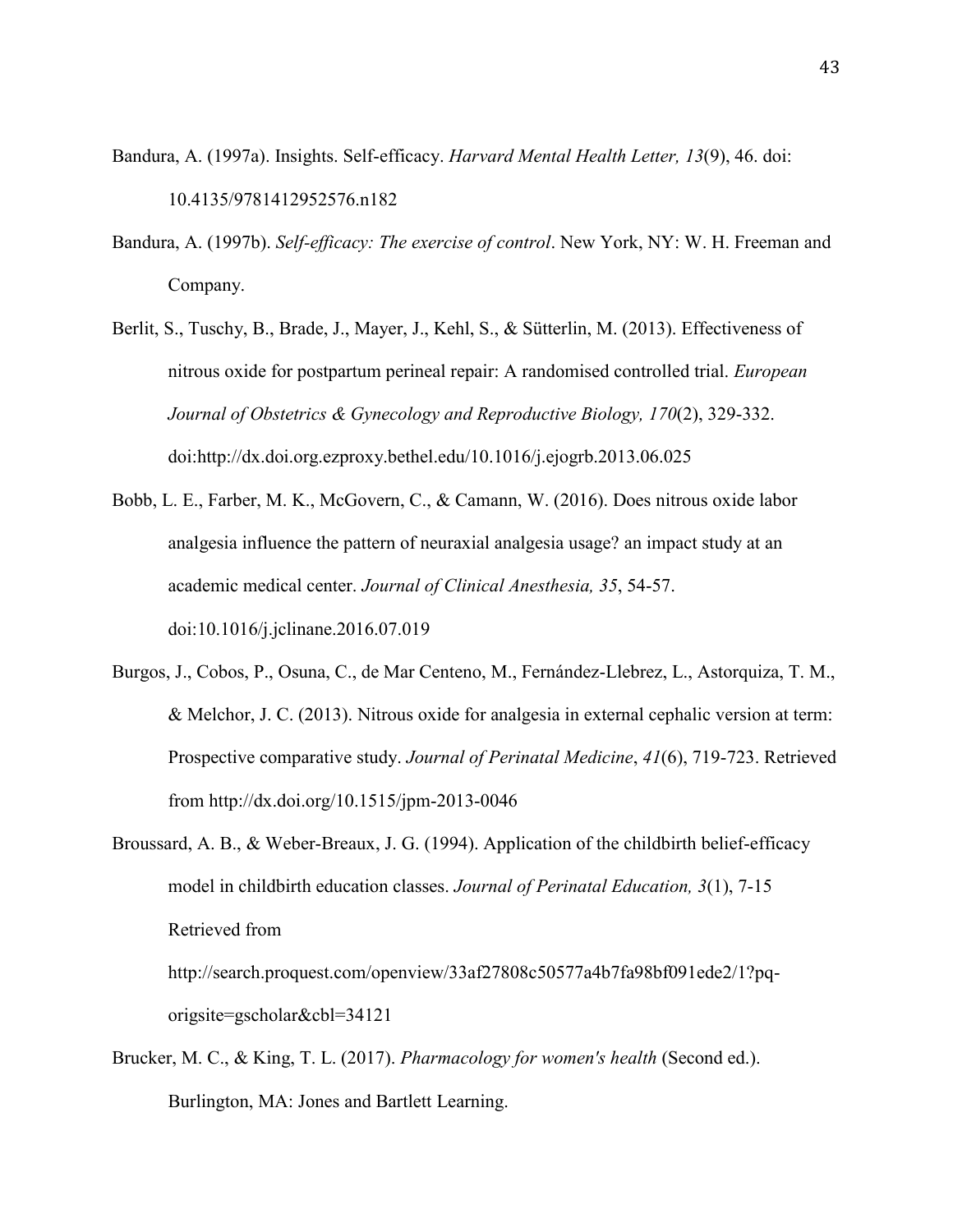- Chi, C., Lee, C. A., England, A., Hingorani, J., Paintsil, J., & Kadir, R. A. (2009). Obstetric analgesia and anesthesia in women with inherited bleeding disorders. *Thromb Haemost*, *101*(6), 1104-1111. Retrieved from http://dx.doi.org/10.1160/th08-10-0694
- Collins, M. (2015). A case report on the anxiolytic properties of nitrous oxide during labor. *JOGNN: Journal of Obstetric, Gynecologic & Neonatal Nursing, 44*(1), 87-92 6p. doi:10.1111/1552-6909.12522
- Dammer, U., Weiss, C., Raabe, E., Heimrich, J., Koch, M. C., Winkler, M., . . . Kehl, S. (2014). Introduction of inhaled nitrous oxide and oxygen for pain management during labour evaluation of patients' and midwives' satisfaction. *Geburtshilfe Und Frauenheilkunde, 74*(7), 656-660. doi:10.1055/s-0034-1368606
- Dearholt, S. L., & Dang, D. D. (2012). *John Hopkins Nursing evidence-based practice: Model and guidelines* (second ed.). Indianapolis, IN: Sigma Theta Tau International.
- Drummond, J., & Rickwood, D. (1997). Childbirth confidence: Validating the childbirth selfefficacy inventory (CBSEI) in an Australian sample. *Journal of Advanced Nursing, 26*(3), 613-622 doi:10.1046/j.1365-2648.1997.t01-24-00999.x
- Eley, V. A., Callaway, L., & van Zundert, A. A. (2015). Developments in labour analgesia and their use in Australia. *Anaesthesia and Intensive Care, 43*, 12-21. Retrieved from https://www.ncbi.nlm.nih.gov/pubmed/26126071
- Feng, X., Yang, J., Cao, S., Yi, J., Ji, S., Bai, Y., & Cao, W. (2016). Patient-controlled epidural analgesia is superior to nitrous oxide inhalation in controlling childbirth pain. *International Journal of Clinical and Experimental Medicine, 9*(7), 13122-13126. Retrieved from http://www.ijcem.com/files/ijcem0022018.pdf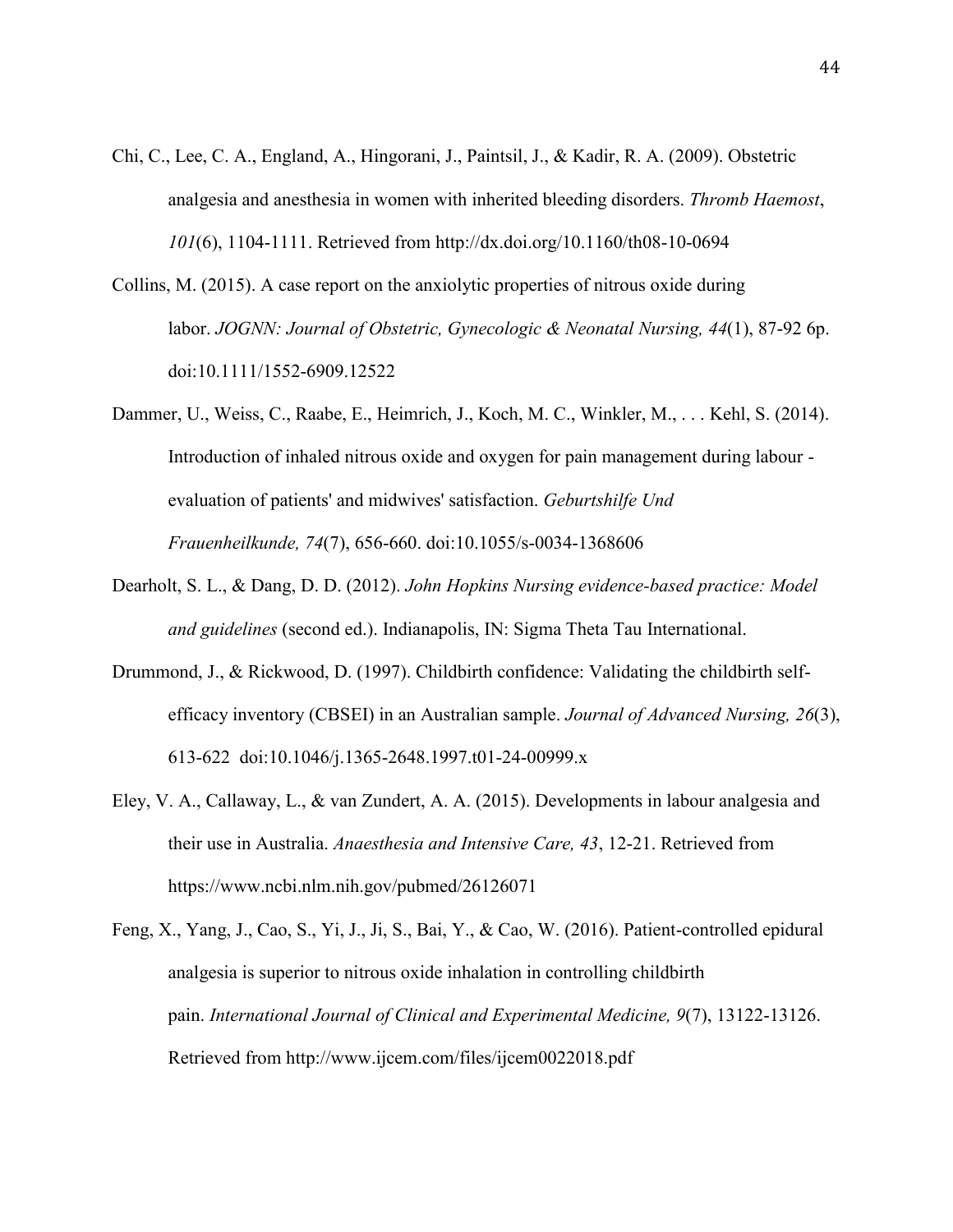Herres, J., Chudnofsky, C. R., Manur, R., Damiron, K., & Deitch, K. (2016). The use of inhaled nitrous oxide for analgesia in adult ED patients: A pilot study. *American Journal of Emergency Medicine, 34*(2), 269-273. doi:10.1016/j.ajem.2015.10.038

Jones, L., Othman, M., Doswell, T., Alfirevic, Z., Gates, S., Newburn, M.,…Neilson, JP., (2013). Pain management for women in labour: An overview of systematic reviews. *Cochrane Database of Systematic Reviews,* (6) doi:10.1002/14651858.CD009234.pub2

- Klomp, T., van Poppel, M., Jones, L., Lazet, J., Di Nisio, M., & Lagro-Janssen, A. L. (2012). Inhaled analgesia for pain management in labour. *The Cochrane Database of Systematic Reviews, (9):CD009351.* doi:10.1002/14651858.CD009351.pub2
- Koyyalamudi, V., Sidhu, G., Cornett, E. M., Nguyen, V., Labrie-Brown, C., Fox, C. J., & Kaye, A. D. (2016). New labor pain treatment options. *Current Pain and Headache Reports, 20*(2), 11. doi:10.1007/s11916-016-0543-2
- Likis, F. E., Andrews, J. C., Collins, M. R., Lewis, R. M., Seroogy, J. J., Starr, S. A., . . . McPheeters, M. L. (2014). Nitrous oxide for the management of labor pain: A systematic review. *Anesthesia and Analgesia, 118*(1), 153-167. doi:10.1213/ANE.0b013e3182a7f73c
- Lindholm, A., & Hildingsson, I. (2015). Women's preferences and received pain relief in childbirth - A prospective longitudinal study in a northern region of sweden. *Sexual & Reproductive Healthcare : Official Journal of the Swedish Association of Midwives, 6*(2), 74-81. doi:10.1016/j.srhc.2014.10.001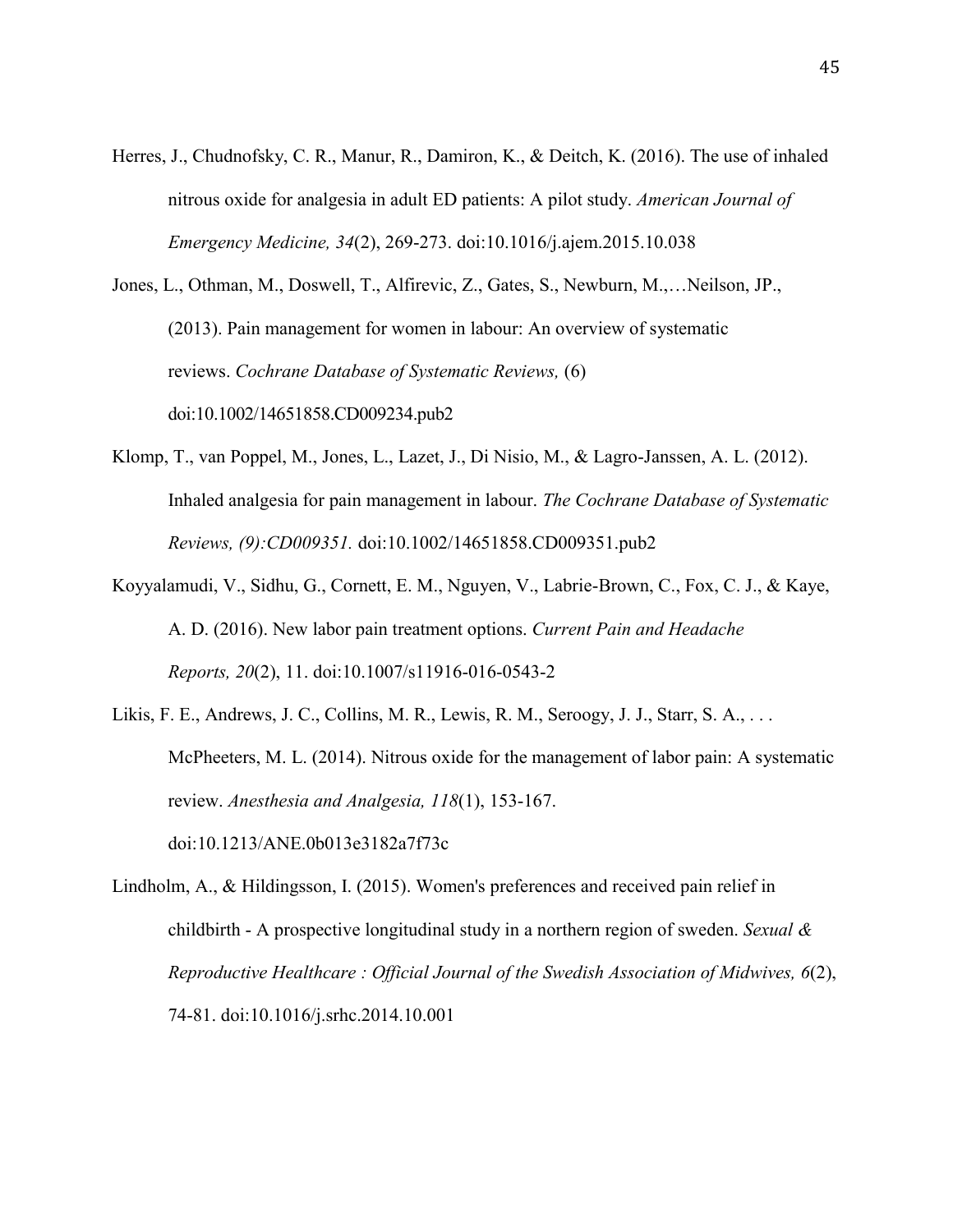- Manouchehrian, N., & Bakhshaei, M. H. (2014). Nitrous oxide effect on relieving anxiety and pain in parturients under spinal anesthesia for caesarean section. *Anesthesiology and Pain Medicine, 4*(2) doi:10.5812/aapm.16662
- Marmor, T. R., & Krol, D. M. (2002). Labor pain management in the United States: Understanding patterns and the issue of choice. *American Journal of Obstetrics & Gynecology, 186*(5), S173. doi: 10.1067/mob.2002.121258
- Messeri, A., Amore, E., Dugheri, S., Bonari, A., Pompilio, I., Arcangeli, G., & Rizzo, G. (2016). Occupational exposure to nitrous oxide during procedural pain control in children: A comparison of different inhalation techniques and scavenging systems. *Paediatric Anaesthesia, 26*(9), 919-925. doi:10.1111/pan.12966
- Mobaraki, N., Yousefian, M., Seifi, S., & Sakaki, M. (2016). A randomized controlled trial comparing use of enthonox with pethidine for pain relief in primigravid women during the active phase of labor. *Anesthesiology and Pain Medicine, 6*(4), e37420. doi:10.5812/aapm.37420
- Pasha, H., Basirat, Z., Hajiahmadi, M., Bakhtiari, A., Faramarzi, M., & Salmalian, H. (2012). Evaluation of painless labor with entonox gas. *Journal of Babol University of Medical Sciences, 14*(1), 71-76. Retrieved from http://en.journals.sid.ir/ViewPaper.aspx?ID=279326
- Onody, P., Gil, P., & Hennequin, M. (2006). Safety of inhalation of a 50% nitrous oxide/oxygen premix. *Drug Safety*, *29*(7), 633-640. http://dx.doi.org/10.2165/00002018-200629070- 00008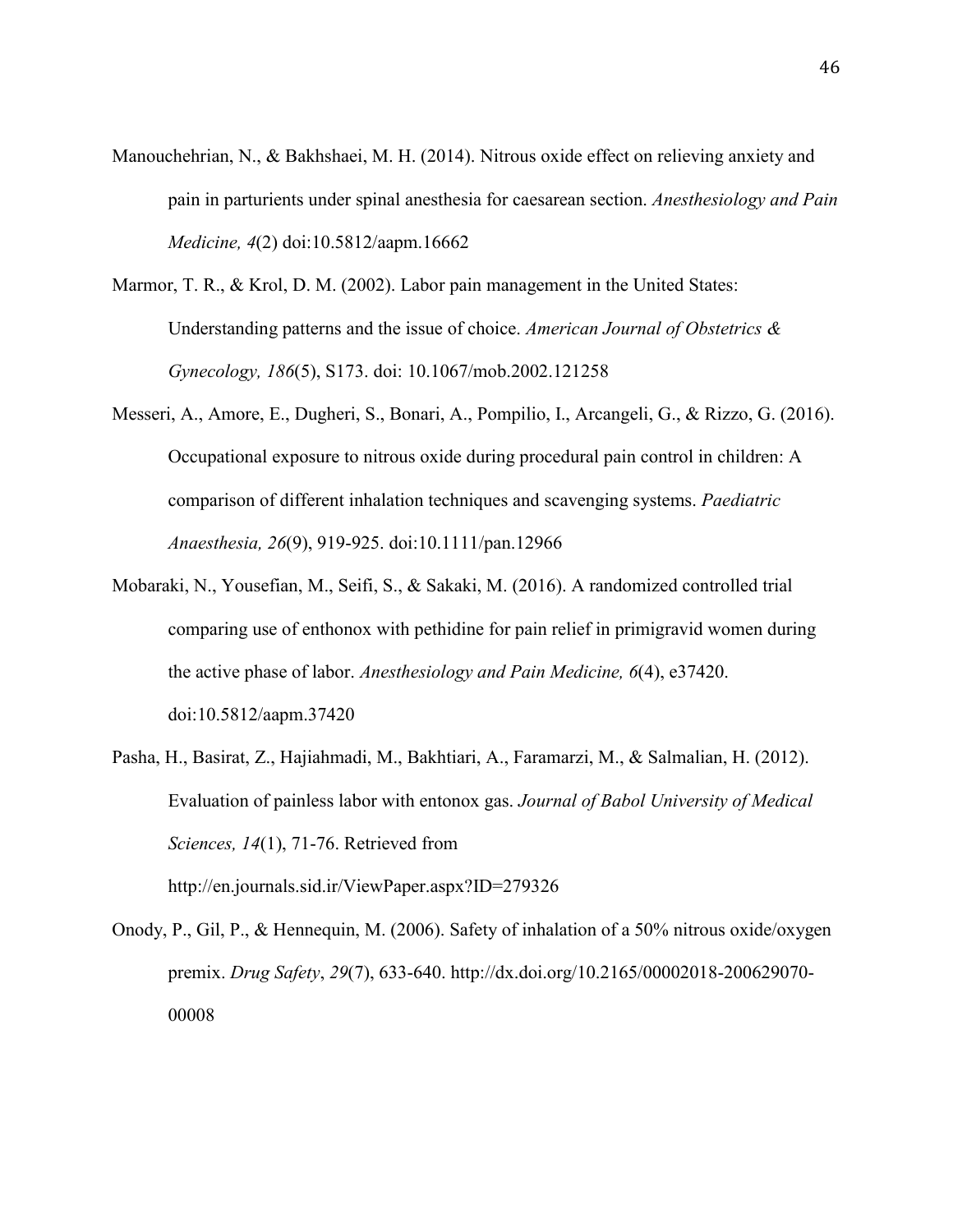- Pasha, H., Basirat, Z., Hajahmadi, M., Bakhtiari, A., Faramarzi, M., & Salmalian, H. (2012). Maternal expectations and experiences of labor analgesia with nitrous oxide. *Iranian Red Crescent Medical Journal, 14*(12), 792-797. doi:10.5812/ircmj.3470
- Pita, C., Pazmiño, S., Vallejo, M., Salazar-Pousada, D., Hidalgo, L., Pérez-López, F., & Chedraui, P. (2012). Inhaled intrapartum analgesia using a 50-50 % mixture of nitrous oxide-oxygen in a low-income hospital setting. *Archives of Gynecology & Obstetrics, 286*(3), 627-631. doi:10.1007/s00404-012-2359-6
- Richardson, M. G., Lopez, B. M., Baysinger, C. L., Shotwell, M. S., & Chestnut, D. H. (2016). Nitrous oxide during labor: Maternal satisfaction does not depend exclusively on analgesic effectiveness. *Anesthesia and Analgesia,* 124(2), 548. doi:10.1213/ANE.0000000000001680
- Rooks, J. P. (2011). Safety and risks of nitrous oxide labor analgesia: A review. *Journal of Midwifery & Women's Health, 56*(6), 557-565. doi:10.1111/j.1542-2011.2011.00122.x
- Rooks, J. P. (2012). Labor pain management other than neuraxial: What do we know and where do we go next? *Birth: Issues in Perinatal Care, 39*(4), 318-322 5p. doi:10.1111/birt.12009
- Rosen, M. A. (2002). Nitrous oxide for relief of labor pain: A systematic review. *American Journal of Obstetrics and Gynecology, 186*(5 Suppl Nature), S110-26. doi:a121259
- Rosenstein, M., Flood, P., Thiet, M. P., Nakagawa, S., Bishop, J., & Cheng, Y. (2014). 598: The use of nitrous oxide analgesia during labor at a single institution in the United States. *American Journal of Obstetrics and Gynecology*, *1*(210), S294-S295. http://dx.doi.org/10.1016/j.ajog.2013.10.631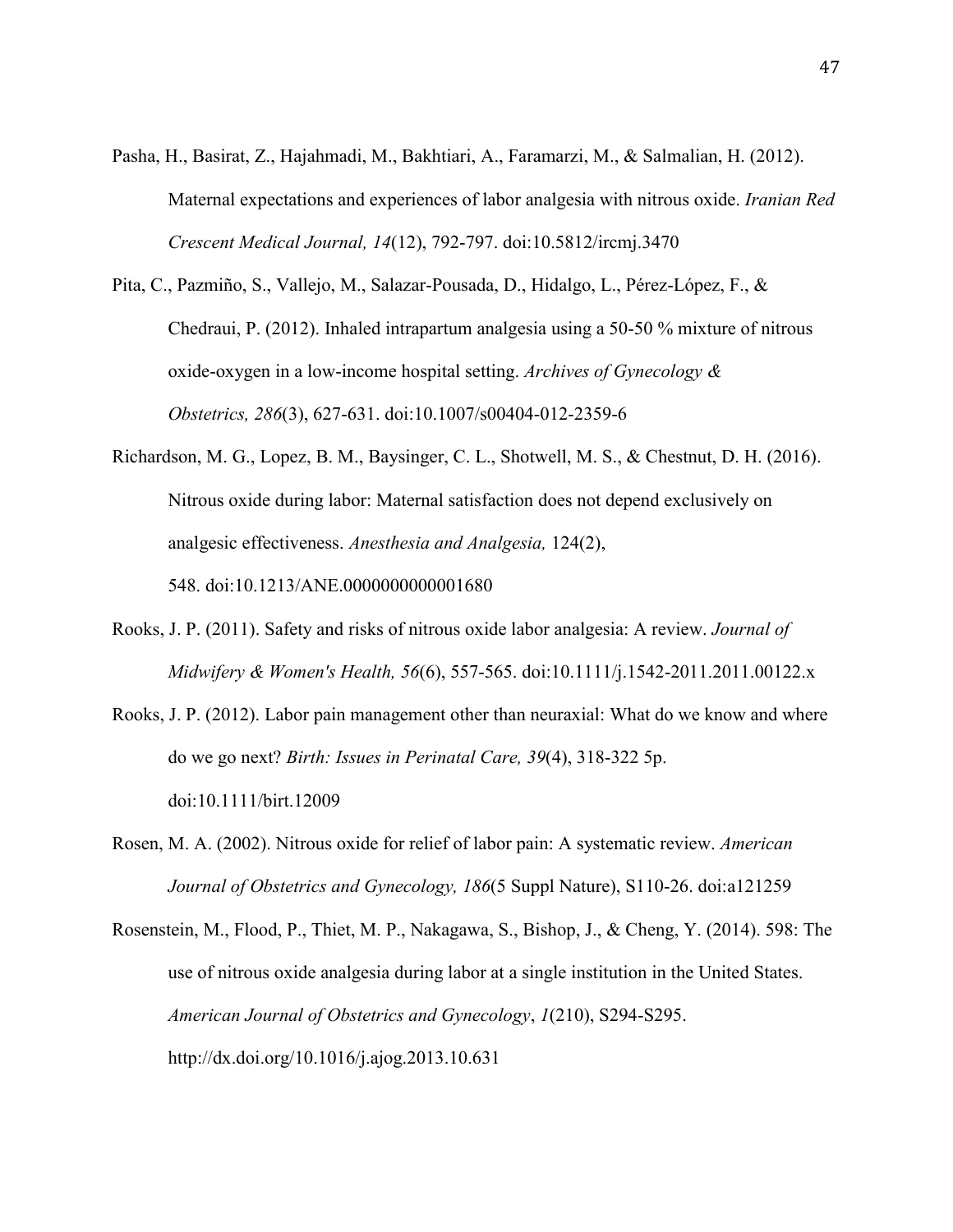- Salomonsson, B., Gullberg, M. T., Alehagen, S., & Wijma, K. (2013). Self-efficacy beliefs and fear of childbirth in nulliparous women. *Journal of Psychosomatic Obstetrics & Gynecology, 34*(3), 116-121. doi:10.3109/0167482X.2013.824418
- Sinclair, M., & O'Boyle, C. (1999). The childbirth self-efficacy inventory: A replication study. *Journal of Advanced Nursing, 30*(6), 1416-1423 8p. doi:10.1046/j.1365- 2648.199.01230.x
- Singh, R. H., Thaxton, L., Carr, S., Leeman, L., Schneider, E., & Espey, E. (2016). A randomized controlled trial of nitrous oxide for intrauterine device insertion in nulliparous women. *International Journal of Gynecology & Obstetrics, 135*(2), 145-148. doi[:http://dx.doi.org.ezproxy.bethel.edu/10.1016/j.ijgo.2016.04.014](http://dx.doi.org.ezproxy.bethel.edu/10.1016/j.ijgo.2016.04.014)
- Skowronski, G. A. (2015). Pain relief in childbirth: Changing historical and feminist perspectives. *Anaesthesia & Intensive Care, 43*, 25-28. Retrieved from https://www.ncbi.nlm.nih.gov/labs/articles/26126073/
- Squires, D., & Anderson, C. (2015, October). U.S. health care from a global perspective: Spending, use of services, prices, and health in 13 countries. *The Commonwealth Fund*. Retrieved from http://www.commonwealthfund.org/publications/issuebriefs/2015/oct/us-health-care-from-a-global-perspective
- Talebi, H., Nourozi, A., Jamilian, M., Baharfar, N., & Eghtesadi-Araghi, P. (2009). Entonox for labor pain: A randomized placebo controlled trial. *Pakistan Journal of Biological Sciences : PJBS, 12*(17), 1217-1221. doi: 10.3923/pjbs.20091217.1221
- Teimoori, B., Sakhavar, N., Mirteimoori, M., & Narouie, B. (2011). Nitrous oxide versus pethidine with promethasine for reducing labor pain. *African Journal of Pharmacy and Pharmacology, 5*(17), 2013-2017. doi:10.5897/AJPP11.490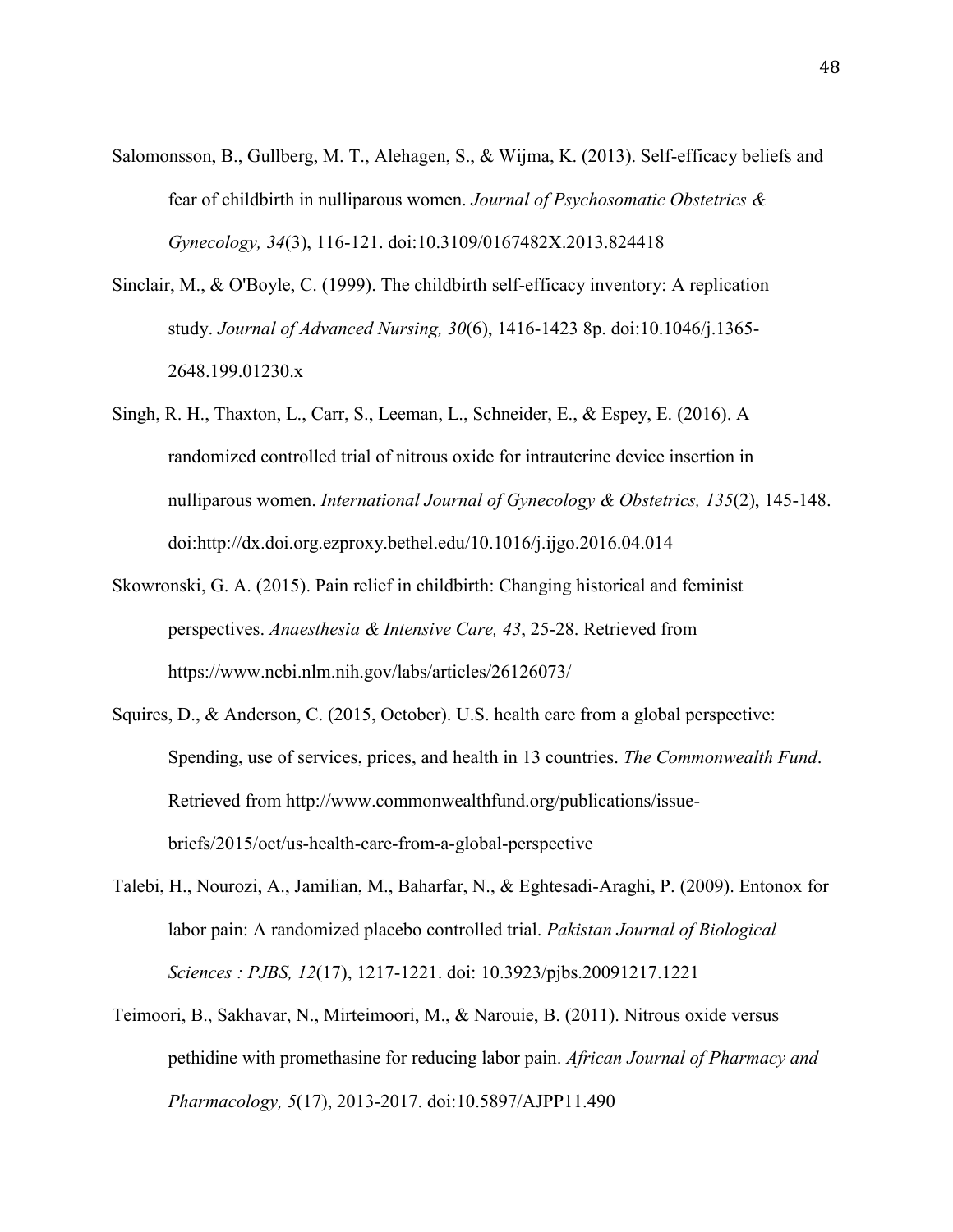Van Der Kooy, J., De Graaf, J. P., Kolder, Z. M., Witters, K. D., Fitzpatrick, E., Duvekot, J. J., . . . Bonsel, G. J. (2012). A newly developed scavenging system for administration of nitrous oxide during labour: Safe occupational use. *Acta Anaesthesiologica Scandinavica, 56*(7), 920-925. doi:10.1111/j.1399-6576.2012.02668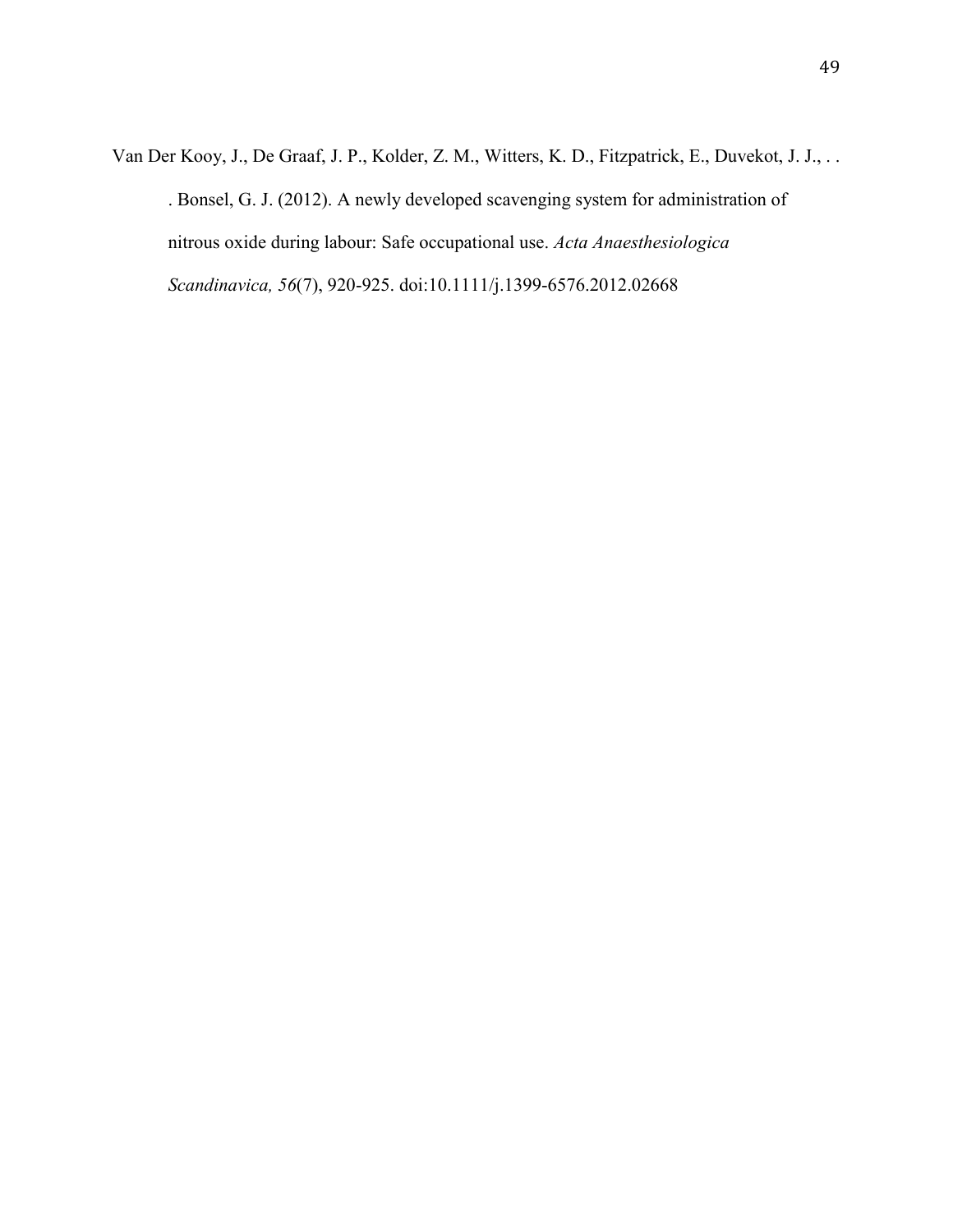| <b>Citation</b>                                                                                                                                                                                                                                                                                                    | <b>Purpose</b>                                                                                                     | <b>Sample</b>                                                                                                                                                                                                             | <b>Design</b>               | <b>Measurement</b>                                                                                                                                                                                                                                                                                                                                                                                                                                                    | <b>Results/Conclusion</b><br>S                                                                                                                                                                                                                                                                                                                                                                                                                                                                                                                                                                                                                                                                                                                                                                         | <b>Recommendations</b>                                                                                                                                                                                                                     | Level &<br>Quality      |
|--------------------------------------------------------------------------------------------------------------------------------------------------------------------------------------------------------------------------------------------------------------------------------------------------------------------|--------------------------------------------------------------------------------------------------------------------|---------------------------------------------------------------------------------------------------------------------------------------------------------------------------------------------------------------------------|-----------------------------|-----------------------------------------------------------------------------------------------------------------------------------------------------------------------------------------------------------------------------------------------------------------------------------------------------------------------------------------------------------------------------------------------------------------------------------------------------------------------|--------------------------------------------------------------------------------------------------------------------------------------------------------------------------------------------------------------------------------------------------------------------------------------------------------------------------------------------------------------------------------------------------------------------------------------------------------------------------------------------------------------------------------------------------------------------------------------------------------------------------------------------------------------------------------------------------------------------------------------------------------------------------------------------------------|--------------------------------------------------------------------------------------------------------------------------------------------------------------------------------------------------------------------------------------------|-------------------------|
| Agah, J., Baghani,<br>R., Safiabadi Tali, S.<br>H., & Tabarraei, Y.<br>$(2014)$ . Effects of<br>continuous use of<br>Entonox in<br>comparison with<br>intermittent method<br>on obstetric<br>outcomes: A<br>randomized clinical<br>trial. Journal of<br>Pregnancy, 2014,<br>245907.<br>doi:10.1155/2014/24<br>5907 | To compare the safety of<br>continuous use nitrous<br>oxide to that of intermittent<br>use nitrous oxide in labor. | Included 100<br>women<br>admitted for<br>vaginal<br>deliveries<br>with singleton<br>pregnancies<br>in cephalic<br>presentation<br>at term. Study<br>took place in<br>Iran in $2013$<br>at Sabzevar<br>Mobini<br>Hospital. | Randomized<br>control trial | Rates of labor<br>progression,<br>maternal SpO2,<br>vacuum assisted<br>births, perineal<br>lacerations, and<br>uterine atony<br>were recorded<br>and compared.<br>Fetal Apgar<br>scores at one and<br>five minutes were<br>assessed. An<br>unbiased<br>observing<br>midwife using a<br>prepared scale<br>recorded rate of<br>maternal pushing.<br>Maternal<br>satisfaction was<br>measured. P<br>value $\leq 0.05$ was<br>considered<br>statistically<br>significant. | Researchers found no<br>significant difference<br>in maternal SpO2<br>levels $(P>0.05)$ ,<br>duration of second<br>stage of labor ( $p=0.3$ ),<br>and fetal Apgar scores<br>$(p=0.3)$ . Vacuum<br>assisted delivery rate<br>was higher in the<br>intermittent use group,<br>but not statistically<br>significant ( $p=0.4$ ).<br>There was no<br>statistically significant<br>difference in uterine<br>atony between the two<br>groups $(p=0.2)$ .<br>Maternal collaboration<br>in pushing was greater<br>in the continuous<br>group ( $p=0.03$ ).<br>Intermittent group had<br>higher rate of perineal<br>lacerations ( $p=0.04$ ).<br>Need for Pitocin was<br>not statistically<br>significant ( $p=0.2$ ).<br>Maternal satisfaction<br>scores were<br>significantly higher in<br>the continuous use | Continuous use of<br>nitrous oxide during<br>labor is safe.<br>Researchers found<br>that the continuous<br>use group had fewer<br>perineal lacerations<br>and that this may be<br>related to a greater<br>rate of maternal<br>cooperation. | Level I<br>High quality |

group (p= 0.0001).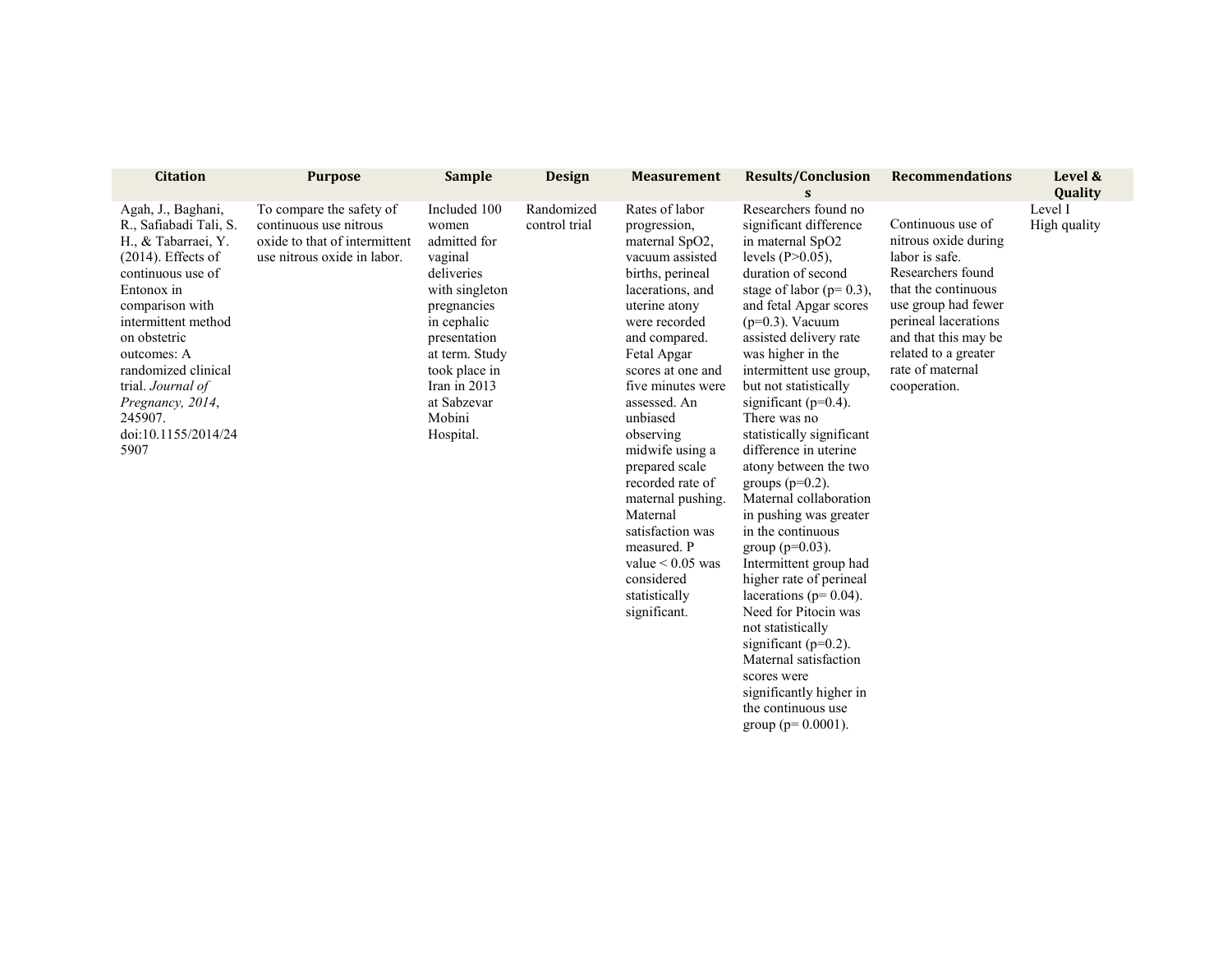| <b>Citation</b>                                                                                                                                                                                                                                                                                                                                                                                     | <b>Purpose</b>                                                                                                                           | <b>Sample</b>                                                                                                                                                                                                                                                                                                                                                                               | <b>Design</b>                                                                                                                                                                 | <b>Measurement</b>                                                                                                                                                                                                                                                                                                                             | <b>Results/Conclusion</b><br>$\mathbf{s}$                                                                                                                                                                                                                                                                                                                                                                                                                                                                                                                                                                                                                          | <b>Recommendations</b>                                                                                                                                                                                               | Level &<br><b>Quality</b> |
|-----------------------------------------------------------------------------------------------------------------------------------------------------------------------------------------------------------------------------------------------------------------------------------------------------------------------------------------------------------------------------------------------------|------------------------------------------------------------------------------------------------------------------------------------------|---------------------------------------------------------------------------------------------------------------------------------------------------------------------------------------------------------------------------------------------------------------------------------------------------------------------------------------------------------------------------------------------|-------------------------------------------------------------------------------------------------------------------------------------------------------------------------------|------------------------------------------------------------------------------------------------------------------------------------------------------------------------------------------------------------------------------------------------------------------------------------------------------------------------------------------------|--------------------------------------------------------------------------------------------------------------------------------------------------------------------------------------------------------------------------------------------------------------------------------------------------------------------------------------------------------------------------------------------------------------------------------------------------------------------------------------------------------------------------------------------------------------------------------------------------------------------------------------------------------------------|----------------------------------------------------------------------------------------------------------------------------------------------------------------------------------------------------------------------|---------------------------|
| Berlit, S., Tuschy,<br>B., Brade, J., Mayer,<br>J., Kehl, S., $\&$<br>Sütterlin, M. (2013).<br>Effectiveness of<br>nitrous oxide for<br>postpartum perineal<br>repair: A randomized<br>controlled<br>trial. European<br>Journal of Obstetrics<br>& Gynecology and<br>Reproductive<br><i>Biology</i> , 170(2). Doi:<br>http://dx.doi.org.ezpr<br>oxy.bethel.edu/10.10<br>16/j.ejogrb.2013.06.<br>025 | To examine the<br>effectiveness of nitrous<br>oxide compared to locally<br>injected anesthetic during<br>postpartum perineal<br>repairs. | Included 100<br>women 18<br>years old or<br>greater with<br>singleton<br>vaginal<br>deliveries<br>requiring<br>perineal<br>repair with<br>less than a 4th<br>degree injury.<br>None of the<br>subjects had<br>received an<br>epidural.<br><b>Deliveries</b><br>occurred<br>between<br>November<br>2012 and<br>February<br>$2013$ at a<br>university<br>hospital in<br>Mannheim,<br>Germany. | Prospective<br>study with<br>subjects<br>randomized<br>into either<br>self-<br>administered<br>nitrous oxide<br>mixture or<br>infiltrative<br>anesthesia<br>during<br>repair. | Maternal<br>characteristic data<br>was collected for<br>statistical analysis.<br>McGill Pain<br><b>Ouestionnaire</b> was<br>filled out<br>immediately after<br>repair was<br>completed.<br>Comparisons<br>between the two<br>groups were made<br>using univariate<br>test. P value $< 0.05$<br>was considered<br>statistically<br>significant. | There were no<br>statistically significant<br>demographic or labor<br>characteristic<br>differences between<br>the two groups. No<br>statistically<br>significance<br>differences in pain<br>experienced between<br>the two groups was<br>found ( $p=0.467$ ).<br>Satisfaction between<br>the two groups was not<br>statistically significant<br>$(p=0.0699)$ . Additional<br>injected anesthetic was<br>required in the study<br>group ( $p=0.0001$ ).<br>There were no side.<br>effects from using<br>nitrous oxide in 21<br>women. Those<br>reporting side effects<br>noted nausea in two<br>subjects, vertigo in 17,<br>and 15 experienced<br>euphoria, and 19 | Nitrous oxide should<br>be considered an<br>effective and<br>satisfactory<br>alternative method<br>for pain control<br>during perineal<br>repair. Further<br>research with larger<br>sample sizes is<br>recommended. | Level I<br>Good quality   |

experienced dizziness.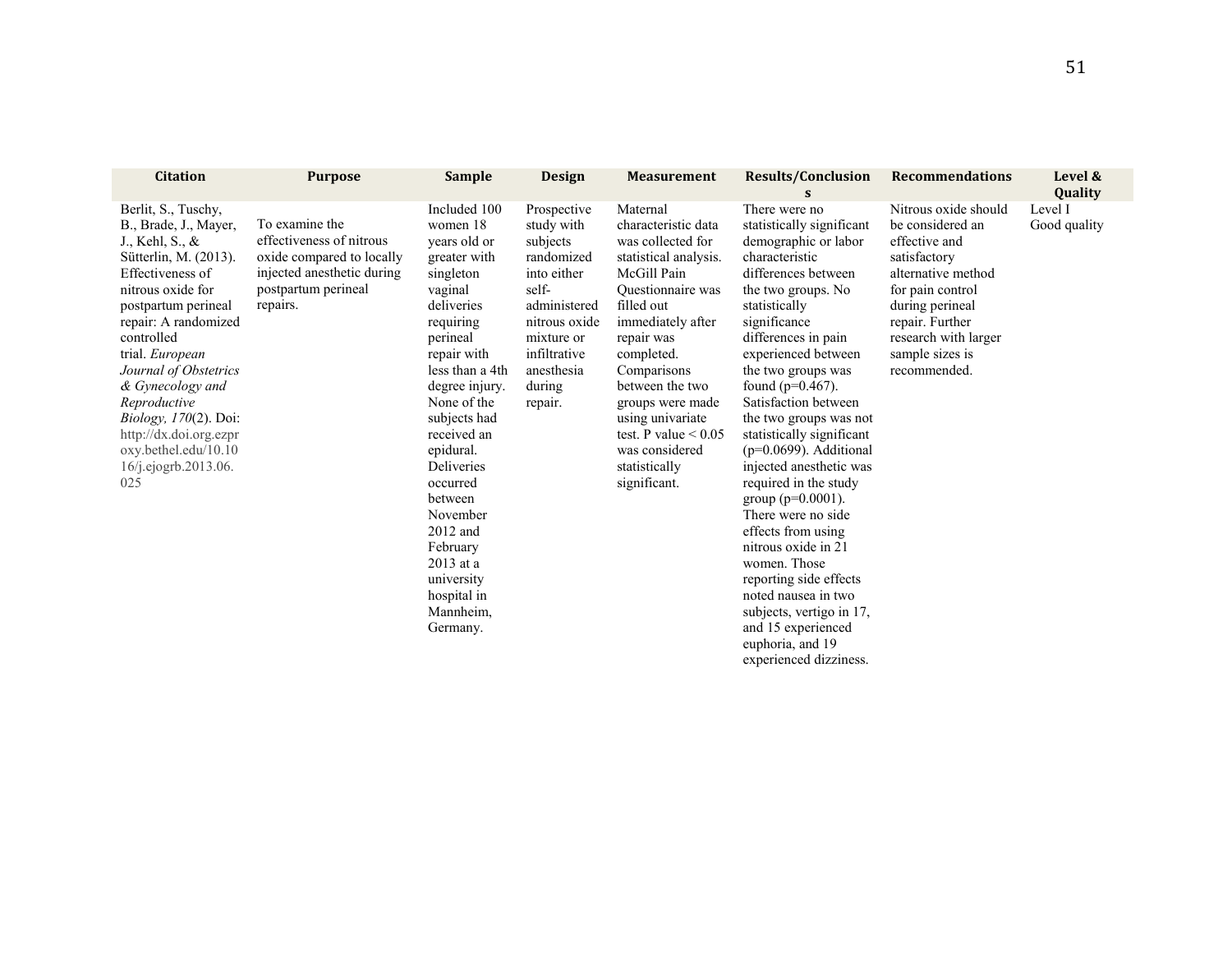| <b>Citation</b>                                                                                                                                                                                                                                                                                                                  | <b>Purpose</b>                                                                                  | <b>Sample</b>                                                                                                                                                                                                                                                                                                                         | <b>Design</b>                    | <b>Measurement</b>                                         | <b>Results/Conclusion</b><br>s                                                                                                                                                                                                                                             | <b>Recommendations</b>                                                                                                                                                                                                                                                                            | Level &<br><b>Quality</b> |
|----------------------------------------------------------------------------------------------------------------------------------------------------------------------------------------------------------------------------------------------------------------------------------------------------------------------------------|-------------------------------------------------------------------------------------------------|---------------------------------------------------------------------------------------------------------------------------------------------------------------------------------------------------------------------------------------------------------------------------------------------------------------------------------------|----------------------------------|------------------------------------------------------------|----------------------------------------------------------------------------------------------------------------------------------------------------------------------------------------------------------------------------------------------------------------------------|---------------------------------------------------------------------------------------------------------------------------------------------------------------------------------------------------------------------------------------------------------------------------------------------------|---------------------------|
| Bobb, L. E., Farber,<br>M. K., McGovern,<br>$C_{.}$ & Camann, W.<br>$(2016)$ . Does nitrous<br>oxide labor analgesia<br>influence the pattern<br>of neuraxial<br>analgesia usage? An<br>impact study at an<br>academic medical<br>center. Journal of<br>Clinical<br>Anesthesia, 35.<br>$doi:10.1016/j.$ jclinan<br>e.2016.07.019 | To determine if the use of<br>nitrous oxide in labor<br>influences the rate of<br>epidural use. | Data on<br>epidural use<br>for labor both<br>8 months<br>prior $(4315)$<br>births) and 8<br>months after<br>$(4224 \text{ births})$<br>introduction<br>of nitrous<br>oxide was<br>introduced<br>was gathered<br>from the<br>nursing and<br>anesthesia<br>department<br>databases at<br>Brigham &<br>Women's<br>Hospital in<br>Boston. | Experimenta<br>l impact<br>study | Chi-square<br>statistics were used<br>to analyze the data. | Analysis of the month-<br>to-month births<br>showed no change in<br>the use of neuraxial<br>analgesia ( $p=0.24$ ).<br>Researchers suggest<br>that neuraxial<br>analgesia use is not<br>influenced by the<br>availability of nitrous<br>oxide for pain relief in<br>labor. | Researchers<br>recognized that there<br>are many factors<br>contributing to a<br>woman's choice of<br>pain control in labor<br>and suggested further<br>studies to determine<br>the overall effect of<br>nitrous oxide on<br>patient satisfaction<br>and its role in pain<br>management in labor. | Level II<br>Good quality  |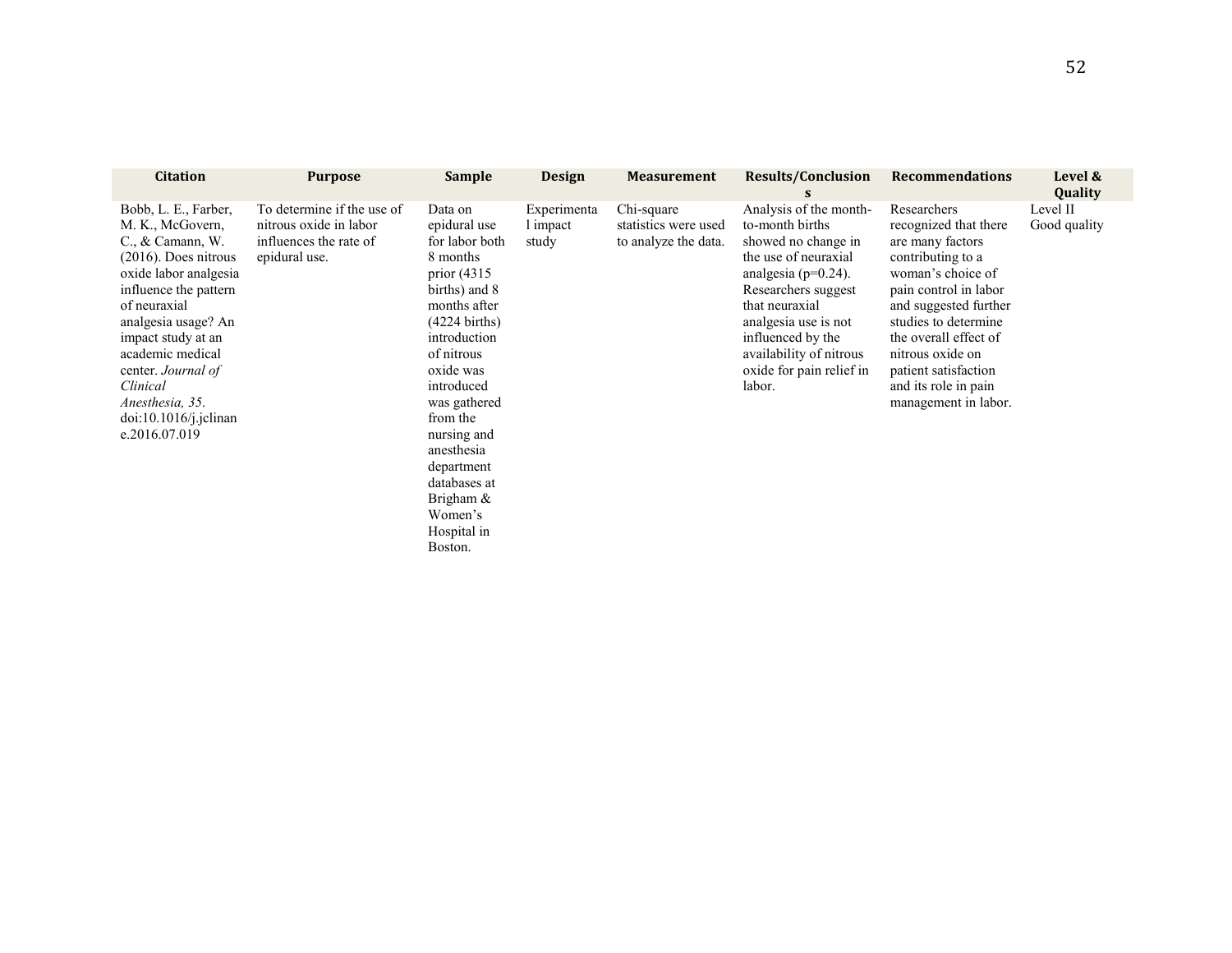| <b>Citation</b>                                                                                                                                                                                                                                                                                                                                                         | <b>Purpose</b>                                                                                                                                                      | Sample                                                                                                                                                                                                                                                                                                             | Design                                                                                                                                                                                                                                                                                                                                                                                                              | <b>Measurement</b>                                                                                                                                                                                                                                                                                                                                                                                                                                                                                    | <b>Results/Conclusion</b><br>S                                                                                                                                                                                                                                                                                                                                                                                                                                                                                                                                                                                                                                                                                                           | <b>Recommendations</b>                                                                                                                                                                                                                                        | Level &<br>Quality       |
|-------------------------------------------------------------------------------------------------------------------------------------------------------------------------------------------------------------------------------------------------------------------------------------------------------------------------------------------------------------------------|---------------------------------------------------------------------------------------------------------------------------------------------------------------------|--------------------------------------------------------------------------------------------------------------------------------------------------------------------------------------------------------------------------------------------------------------------------------------------------------------------|---------------------------------------------------------------------------------------------------------------------------------------------------------------------------------------------------------------------------------------------------------------------------------------------------------------------------------------------------------------------------------------------------------------------|-------------------------------------------------------------------------------------------------------------------------------------------------------------------------------------------------------------------------------------------------------------------------------------------------------------------------------------------------------------------------------------------------------------------------------------------------------------------------------------------------------|------------------------------------------------------------------------------------------------------------------------------------------------------------------------------------------------------------------------------------------------------------------------------------------------------------------------------------------------------------------------------------------------------------------------------------------------------------------------------------------------------------------------------------------------------------------------------------------------------------------------------------------------------------------------------------------------------------------------------------------|---------------------------------------------------------------------------------------------------------------------------------------------------------------------------------------------------------------------------------------------------------------|--------------------------|
| Burgos, J., Cobos,<br>P., Osuna, C., de<br>Mar Centeno, M.,<br>Fernández-Llebrez,<br>L., Astorquiza, T.<br>M., & Melchor, J. C.<br>$(2013)$ . Nitrous<br>oxide for analgesia<br>in external cephalic<br>version at term:<br>Prospective<br>comparative study.<br>Journal of Perinatal<br>Medicine, $41(6)$ ,<br>719-723.<br>http://dx.doi.org/10.1<br>515/jpm-2013-0046 | To analyze the use of<br>nitrous oxide during<br>external cephalic version<br>and its effect on the<br>procedure, pain, and<br>obstetric and perinatal<br>outcomes. | Correlation<br>rate of $2:1$<br>was used to<br>determine the<br>sample size. It<br>included 300<br>women with<br>singleton<br>pregnancy in<br>breech<br>presentation<br>at term<br>undergoing an<br>ECV who<br>used nitrous<br>oxide and 150<br>women in the<br>control that<br>had no<br>analgesia<br>during ECV. | Prospective<br>comparative<br>study<br>The control<br>group<br>received<br>$(n=150)$ no<br>analgesia<br>during the<br>ECV while<br>the study<br>group<br>$(n=300)$<br>received<br><b>Nitrous</b><br>Oxide in a<br>50:50 mix<br>with oxygen<br>administered<br>via a face<br>mask three<br>minutes<br>before<br>beginning<br>the ECV and<br>continuous<br>through the<br>procedure<br>for two to<br>four<br>minutes. | A gynecologist<br>who was not<br>involved in the<br>procedure assessed<br>the degree of pain<br>using a numeric<br>pain scale 30<br>minutes after the<br>procedure. Other<br>factors analyzed<br>included success<br>rate of the<br>procedure,<br>complication rates,<br>and emergency<br>cesarean rates. P<br>value $\leq 0.05$ was<br>considered<br>statistically<br>significant. SPSS<br>was used in<br>comparative<br>analysis and Chi-<br>square statistics<br>were used to<br>analyze the data. | The success rate was<br>52.3% in the nitrous<br>oxide group and 52.7<br>in the control group.<br>This was not found to<br>be statistically<br>significant ( $p=0.94$ ).<br>The median level of<br>pain was statistically<br>lower in women given<br>nitrous $(p<0.01)$<br>compared to the<br>control group. Severe<br>pain was statistically<br>significant between the<br>two groups with the<br>N2O group having a<br>49% less severe pain<br>$(p<0.01)$ . There were<br>no significant<br>differences in rate of<br>complications<br>$(p=0.91)$ and there<br>were no severe<br>complications<br>secondary to Nitrous<br>Oxide inhalation. The<br>cesarean rate was also<br>not significant<br>between the two<br>groups ( $p=0.87$ ). | Further studies are<br>needed which<br>eliminate the bias in<br>the use of<br>consecutive cohort<br>groups, as opposed to<br>a randomized trial. A<br>study with a larger<br>sample would also be<br>helpful in eliminating<br>errors due to a beta<br>error. | Level II<br>Good quality |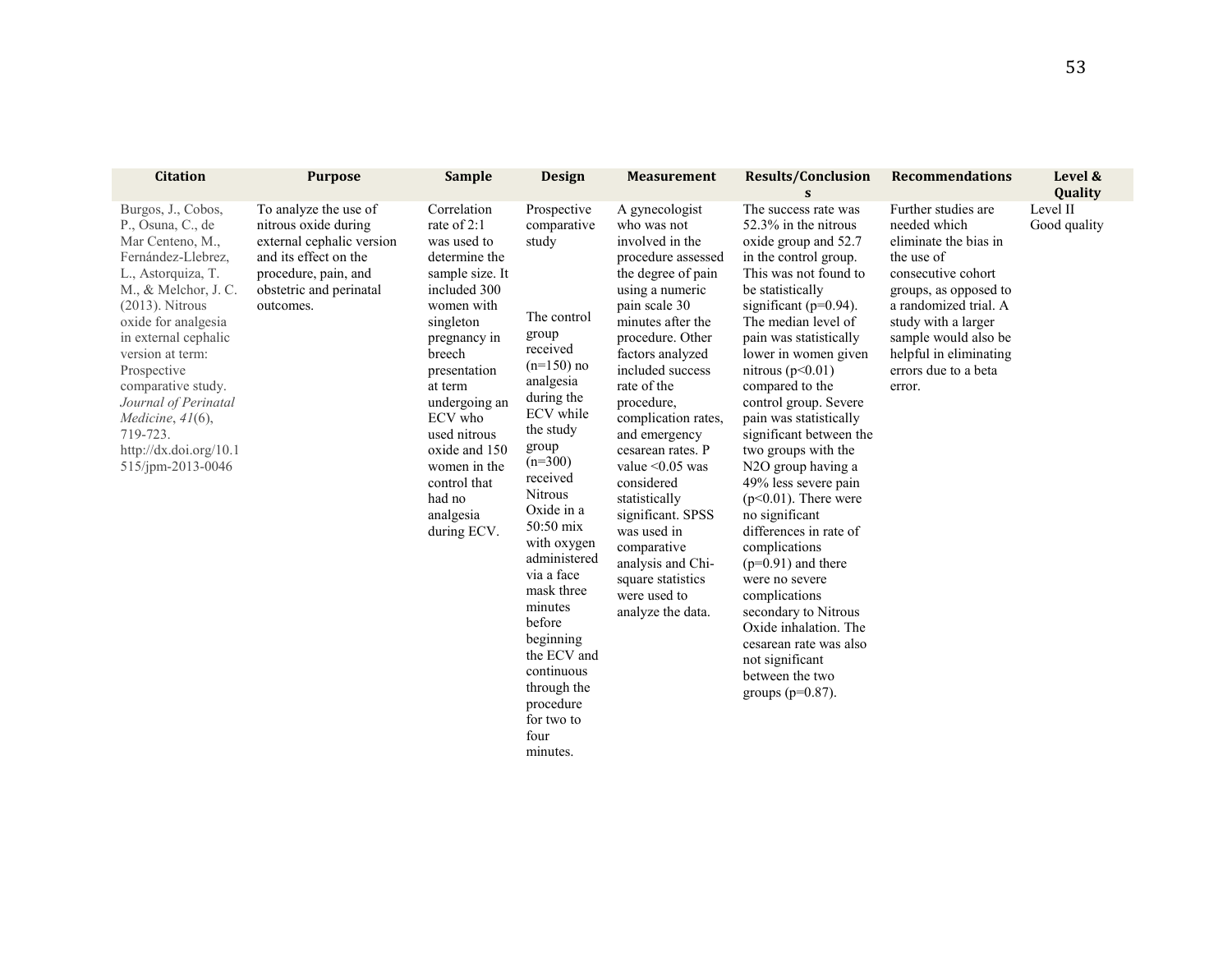| <b>Citation</b>                                                                                                                                                                                                                                                                                 | <b>Purpose</b>                                                                                                                                        | <b>Sample</b>                                                                                                                                                                                                                | <b>Design</b>                                                                                              | <b>Measurement</b>                                                                                                                                                                                | <b>Results/Conclusion</b><br>S                                                                                                                                                                                                                                                                                                                                                                                                 | <b>Recommendations</b>                                                                                                                                                                                                                                                                                                                                                    | Level &<br>Quality      |
|-------------------------------------------------------------------------------------------------------------------------------------------------------------------------------------------------------------------------------------------------------------------------------------------------|-------------------------------------------------------------------------------------------------------------------------------------------------------|------------------------------------------------------------------------------------------------------------------------------------------------------------------------------------------------------------------------------|------------------------------------------------------------------------------------------------------------|---------------------------------------------------------------------------------------------------------------------------------------------------------------------------------------------------|--------------------------------------------------------------------------------------------------------------------------------------------------------------------------------------------------------------------------------------------------------------------------------------------------------------------------------------------------------------------------------------------------------------------------------|---------------------------------------------------------------------------------------------------------------------------------------------------------------------------------------------------------------------------------------------------------------------------------------------------------------------------------------------------------------------------|-------------------------|
| Chi, C., Lee, C. A.,<br>England, A.,<br>Hingorani, J.,<br>Paintsil, J., & Kadir,<br>R. A. (2009).<br>Obstetric analgesia<br>and anaesthesia in<br>women with<br>inherited bleeding<br>disorders. Thromb<br><i>Haemost</i> , 101(6),<br>1104-1111.<br>http://dx.doi.org/10.1<br>160/th08-10-0694 | To review the use of<br>obstetric analgesia and<br>anesthesia in women with<br>inherited bleeding<br>disorders and their<br>associated complications. | Consisted of<br>63 women<br>with inherited<br>bleeding<br>disorders who<br>had 80<br>pregnancies<br>between<br>January 1<br>$2000$ and<br>December 31<br>2005. Women<br>delivered at<br>Royal Free<br>Hospital in<br>London. | Retrospectiv<br>e review<br>based on<br>case notes of<br>women with<br>inherited<br>bleeding<br>disorders. | Clinical data was<br>collected including<br>type of bleeding<br>disorder, labor and<br>delivery data.<br>method of pain<br>relief, and any<br>complications<br>attributable to the<br>anesthesia. | In $67$ of the<br>pregnancies where the<br>woman labored.<br>Entonox was used in<br>61% of the labors and<br>no complications were<br>noted. Researchers<br>suggest that regional<br>blocks can be offered<br>to women with<br>bleeding disorders if<br>their coagulation<br>disorders during<br>pregnancy are within<br>normal levels or if<br>they have received<br>haemostatic agent that<br>provides adequate<br>coverage. | Each case must be<br>assessed individually.<br>The type of pain<br>relief used is<br>determined by the<br>patient's preference,<br>and collaboration<br>with obstetrics.<br>anesthesia, and based<br>on her haemostatic<br>risk. Entonox is safe<br>for women with<br>inherited bleeding<br>disorders, as opposed<br>to other methods<br>which may be<br>contraindicated. | Level V<br>Good quality |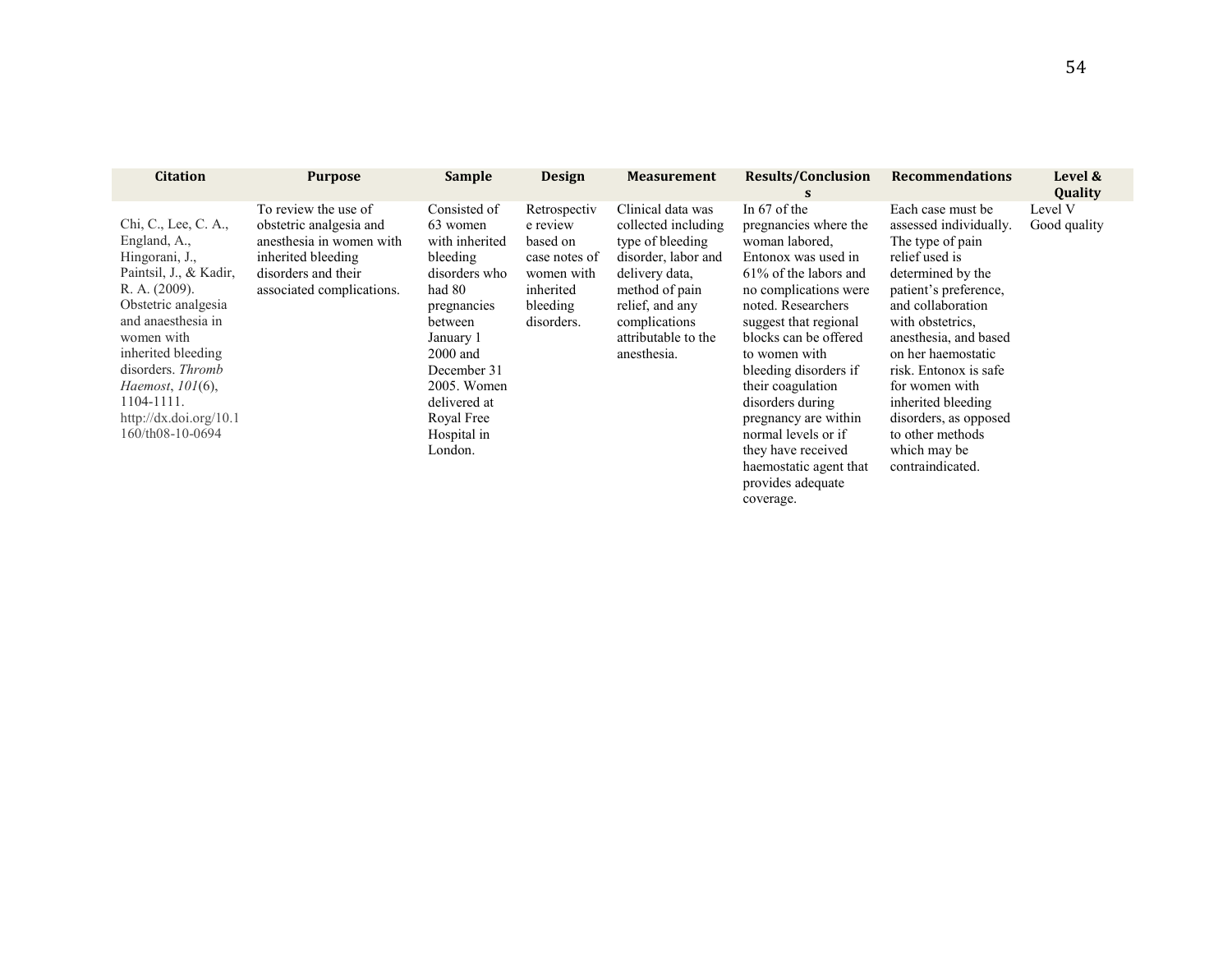| <b>Citation</b>                                                                                                                                                                                                                            | <b>Purpose</b>                                                                                                                                                         | <b>Sample</b>                                                                                                                                                                                                                                                                                | <b>Design</b>                          | <b>Measurement</b>                                                                                              | <b>Results/Conclusion</b><br>S                                                                                  | <b>Recommendations</b>                                                                     | Level &<br>Quality      |
|--------------------------------------------------------------------------------------------------------------------------------------------------------------------------------------------------------------------------------------------|------------------------------------------------------------------------------------------------------------------------------------------------------------------------|----------------------------------------------------------------------------------------------------------------------------------------------------------------------------------------------------------------------------------------------------------------------------------------------|----------------------------------------|-----------------------------------------------------------------------------------------------------------------|-----------------------------------------------------------------------------------------------------------------|--------------------------------------------------------------------------------------------|-------------------------|
| Collins, M. (2015).<br>A case report on the<br>anxiolytic properties<br>of nitrous oxide<br>during<br>labor. JOGNN:<br>Journal of Obstetric,<br>Gynecologic &<br>Neonatal<br><i>Nursing</i> , $44(1)$ .<br>doi:10.1111/1552-<br>6909.12522 | To examine the anxiolytic<br>effects of nitrous oxide in<br>labor and reflect on a<br>woman's experience of its<br>use during labor to reduce<br>her fear and anxiety. | Literature<br>review of 30<br>articles on<br>nitrous oxide<br>in labor,<br>dental<br>procedures,<br>IV<br>cannulation.<br>and fear in<br>childbirth as<br>well as one<br>case study on<br>a 30 year old,<br>G3P2002<br>woman who<br>experienced<br>stalled labor<br>r/t anxiety in<br>labor. | Literature<br>review and<br>case study | Literature review<br>used to provide<br>scientific rationale<br>and case study<br>offers logical<br>conclusion. | Nitrous oxide appears<br>to be a good option for<br>analgesia in labor with<br>potential anxiolytic<br>effects. | Further research into<br>the anxiolytic effects<br>of nitrous oxide in<br>labor is needed. | Level V<br>Good quality |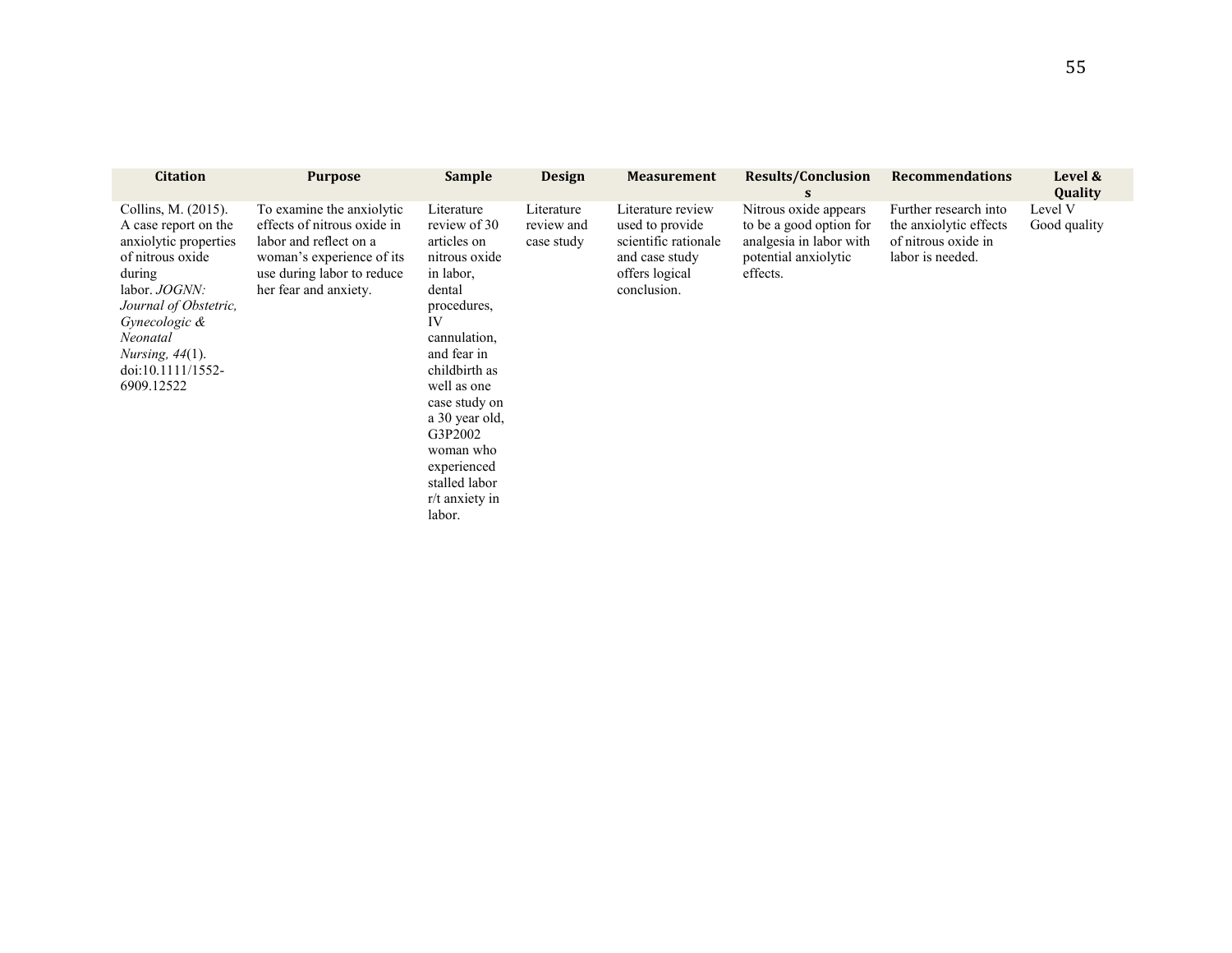| <b>Citation</b>                                                                                                                                                                                                                                                                                                                                 | <b>Purpose</b>                                                                                                        | <b>Sample</b>                                                                                                                               | <b>Design</b>          | <b>Measurement</b>                                                                                                                                                                                                                                                                                                                                                                                                                                                 | <b>Results/Conclusion</b><br>S.                                                                                                                                                                                                                                                                                                                                                                                                                                                                                                                                                                                                                                                                                                                                            | <b>Recommendations</b>                                                           | Level &<br>Quality        |
|-------------------------------------------------------------------------------------------------------------------------------------------------------------------------------------------------------------------------------------------------------------------------------------------------------------------------------------------------|-----------------------------------------------------------------------------------------------------------------------|---------------------------------------------------------------------------------------------------------------------------------------------|------------------------|--------------------------------------------------------------------------------------------------------------------------------------------------------------------------------------------------------------------------------------------------------------------------------------------------------------------------------------------------------------------------------------------------------------------------------------------------------------------|----------------------------------------------------------------------------------------------------------------------------------------------------------------------------------------------------------------------------------------------------------------------------------------------------------------------------------------------------------------------------------------------------------------------------------------------------------------------------------------------------------------------------------------------------------------------------------------------------------------------------------------------------------------------------------------------------------------------------------------------------------------------------|----------------------------------------------------------------------------------|---------------------------|
| Dammer, U., Weiss, C.,<br>Raabe, E., Heimrich, J.,<br>Koch, M. C., Winkler, M.,.<br>Kehl, S. (2014).<br>Introduction of inhaled<br>nitrous oxide and oxygen<br>for pain management<br>during labour: Evaluation<br>of patients' and midwives'<br>satisfaction. Geburtshilfe<br>Und<br>Frauenheilkunde, 74(7).<br>doi:10.1055/s-0034-<br>1368606 | To determine both<br>midwive's and patient's<br>satisfaction in Germany<br>with the use of nitrous<br>oxide in labor. | 66 women<br>with<br>singleton<br>term<br>pregnancies<br>at the<br>University<br>Hospital<br>Erlangen,<br>Germany,<br>and their<br>midwives. | Observational<br>study | Subjective<br>patient data was<br>recorded by the<br>midwife and<br>included a<br>numerical pain<br>rating scale<br>before and after<br>initiation of<br>inhalation of<br>nitrous oxide,<br>statements of<br>tolerance, side<br>effects, and if the<br>patient would<br>choose this<br>method again.<br>The midwife's<br>own satisfaction<br>with the inhaled<br>analgesic was<br>recorded. P value<br>$< 0.05$ was<br>considered<br>statistically<br>significant. | The pain intensity<br>level after<br>administration of<br>nitrous oxide was<br>significantly reduced<br>$(p<0.0001)$ . The<br>nitrous oxide was<br>reported as being well<br>tolerated in 82% of<br>cases. Of these<br>satisfied women 68%<br>reported that they were<br>very likely to use<br>inhaled analgesia<br>again (p=0.0129).<br>Subjects who used<br>N <sub>2</sub> O during expulsion<br>or bearing down<br>reported that they<br>would very likely use<br>it again ( $p=0.0003$ and<br>$p=0.0008,$<br>respectively). Side<br>effects were minimal<br>with 65% of women<br>reporting none and no<br>statistically<br>significance between<br>the two groups<br>$(p=0.7053)$ . The<br>midwives also<br>reported satisfaction<br>with the use of nitrous<br>oxide. | Nitrous oxide is a<br>safe and effective<br>form of pain relief<br>during labor. | Level III<br>Good quality |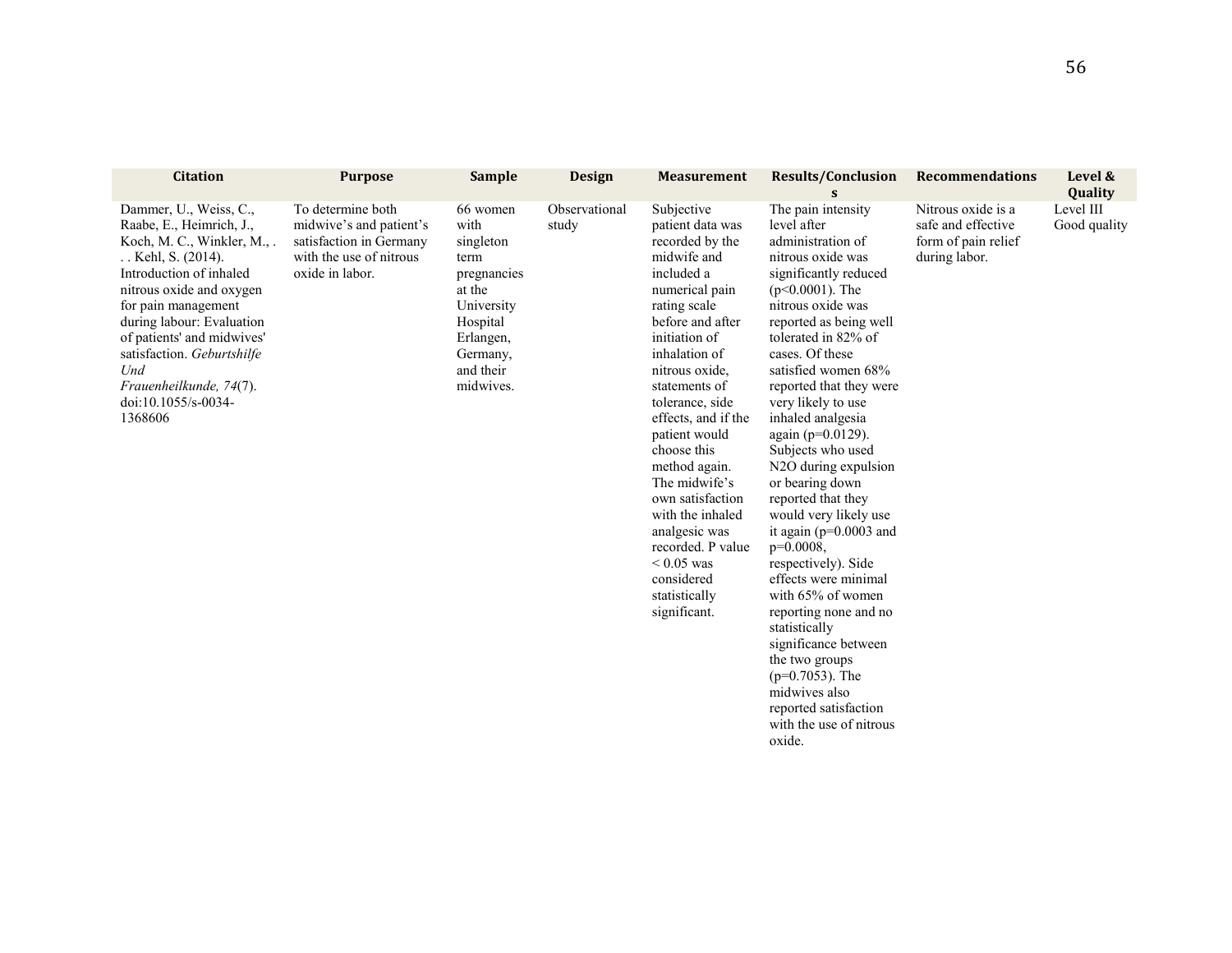| <b>Citation</b>                                                                                                                                                                                                                                                                                                                                                                 | <b>Purpose</b>                                                                                                                                                              | <b>Sample</b>                                                                                                                                                                                                   | <b>Design</b>                                                                                                                                                                                                                                                                                           | <b>Measurement</b>                                                                                                                                                                                                                                   | <b>Results/Conclusion</b><br>S                                                                                                                                                                                                                                                                       | <b>Recommendations</b>                                                                                                            | Level &<br>Quality      |
|---------------------------------------------------------------------------------------------------------------------------------------------------------------------------------------------------------------------------------------------------------------------------------------------------------------------------------------------------------------------------------|-----------------------------------------------------------------------------------------------------------------------------------------------------------------------------|-----------------------------------------------------------------------------------------------------------------------------------------------------------------------------------------------------------------|---------------------------------------------------------------------------------------------------------------------------------------------------------------------------------------------------------------------------------------------------------------------------------------------------------|------------------------------------------------------------------------------------------------------------------------------------------------------------------------------------------------------------------------------------------------------|------------------------------------------------------------------------------------------------------------------------------------------------------------------------------------------------------------------------------------------------------------------------------------------------------|-----------------------------------------------------------------------------------------------------------------------------------|-------------------------|
| Feng, $X_{.}$ , Yang, J.,<br>Cao, S., Yi, J., Ji, S.,<br>Bai, Y., & Cao, W.<br>$(2016)$ . Patient-<br>controlled epidural<br>analgesia is superior<br>to nitrous oxide<br>inhalation in<br>controlling childbirth<br>pain. International<br>Journal of Clinical<br>and Experimental<br>Medicine, 9(7).<br>Retrieved from<br>http://www.ijcem.co<br>m/files/ijcem002201<br>8.pdf | To determine which<br>method was most effective<br>at controlling labor pain in<br>a comparison of nitrous<br>oxide and patient<br>controlled epidural<br>analgesia (PCEA). | Vaginal<br>deliveries of<br>400 women<br>ages 21-42<br>years old with<br>gestational<br>age of $34-42$<br>weeks. There<br>were no<br>significant<br>demographica<br>l differences<br>between the<br>two groups. | Random<br>controlled<br>trial of 400<br>women was<br>randomly<br>divided into<br>two groups<br>of 200 cases<br>each. One<br>group used<br>N <sub>2</sub> O and the<br>other patient<br>controlled<br>epidural<br>analgesia.<br>Subjects in<br>both groups<br>were also<br>given a<br>pudendal<br>block. | Visual analogue<br>pain scale and a<br>patient and family<br>satisfaction survey<br>after delivery were<br>used. Chi-square<br>statistics were used<br>to analyze the data.<br>Results were<br>reported in<br>percentages with<br>no P values given. | When compared with<br>N <sub>2</sub> O <sub>, PCEA</sub> was<br>associated with better<br>pain relief and greater<br>patient and family<br>satisfaction rates and<br>reported as being<br>hugely significant.<br>Satisfaction rate of<br>50% in nitrous oxide<br>group and 99% in the<br>PCEA group. | Researchers<br>suggested that PCEA<br>used with pudendal<br>block achieve the<br>goal of minimizing<br>pain during<br>childbirth. | Level I<br>High quality |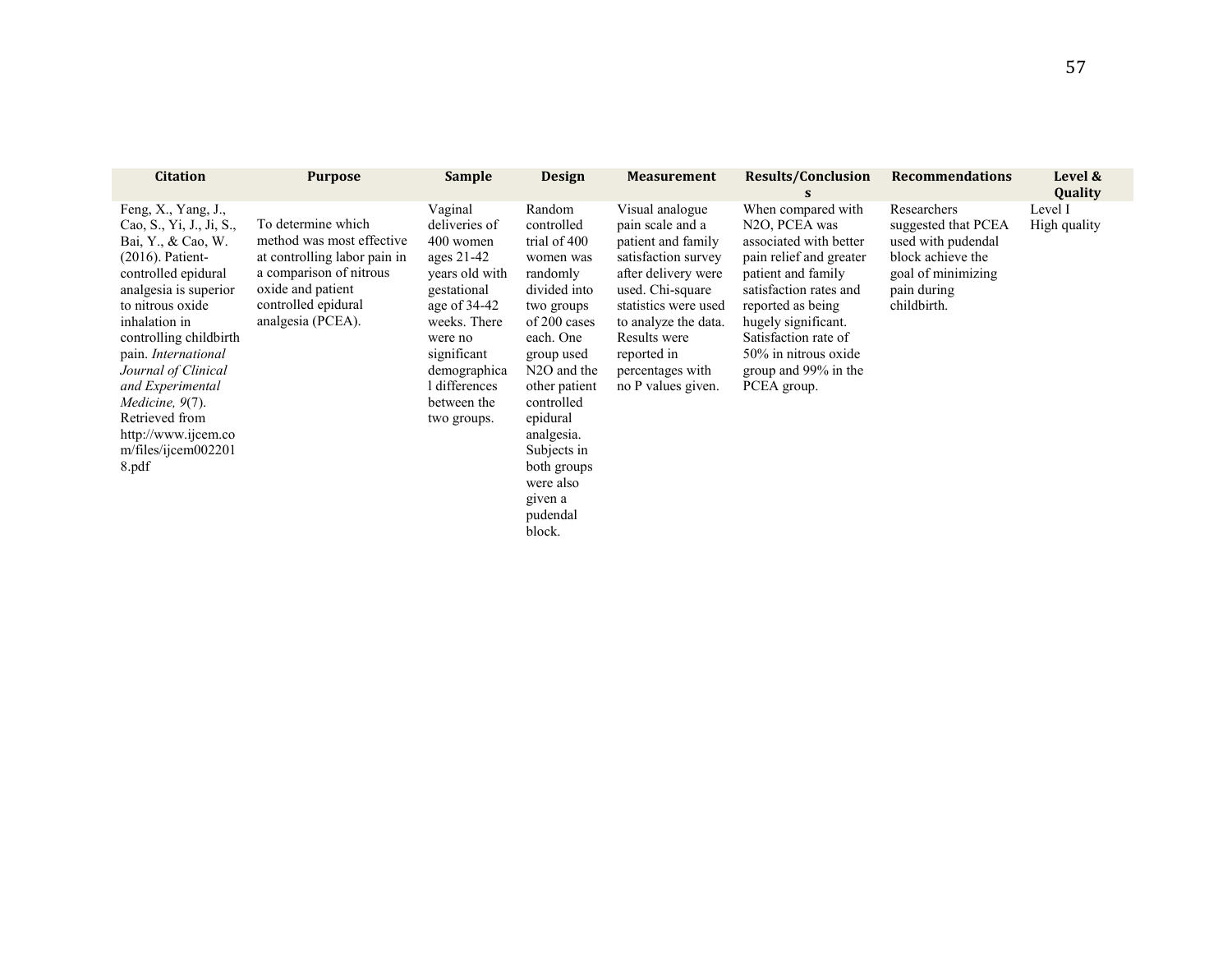| <b>Citation</b>                                                                                                                                                                                                                                                                                                | <b>Purpose</b>                                                                                                                                                                                                | <b>Sample</b>                                                                               | <b>Design</b>                           | <b>Measurement</b>                                                                                                                                                                                           | <b>Results/Conclusion</b><br>S                                                                                                                                                                                                                                                                                                                                                                                                                                                                                                                                                                                                                                                                                                                           | <b>Recommendations</b>                                                                                                                                                                                                                                                         | Level &<br><b>Quality</b> |
|----------------------------------------------------------------------------------------------------------------------------------------------------------------------------------------------------------------------------------------------------------------------------------------------------------------|---------------------------------------------------------------------------------------------------------------------------------------------------------------------------------------------------------------|---------------------------------------------------------------------------------------------|-----------------------------------------|--------------------------------------------------------------------------------------------------------------------------------------------------------------------------------------------------------------|----------------------------------------------------------------------------------------------------------------------------------------------------------------------------------------------------------------------------------------------------------------------------------------------------------------------------------------------------------------------------------------------------------------------------------------------------------------------------------------------------------------------------------------------------------------------------------------------------------------------------------------------------------------------------------------------------------------------------------------------------------|--------------------------------------------------------------------------------------------------------------------------------------------------------------------------------------------------------------------------------------------------------------------------------|---------------------------|
| Herres, $J_{\cdot}$ ,<br>Chudnofsky, C. R.,<br>Manur, R., Damiron,<br>K., & Deitch, K.<br>$(2016)$ . The use of<br>inhaled nitrous oxide<br>for analgesia in adult<br>ED patients: A pilot<br>study. American<br>Journal of<br>Emergency<br>Medicine, 34(2),<br>269-273.<br>doi:10.1016/j.ajem.2<br>015.10.038 | To evaluate the analgesic<br>effectiveness of nitrous<br>oxide in the ED in patients<br>presenting with a painful<br>condition. To determine<br>patient and staff<br>satisfaction with portable<br>NO device. | Consisted of<br>85 patients 18<br>year old and<br>older with<br>moderate to<br>severe pain. | Prospective<br>observationa<br>1 study. | Pain reduction<br>from baseline<br>using a VAS at 20,<br>40, and 60<br>minutes.<br>Secondary<br>measurement was<br>patient, nurse, and<br>physician<br>satisfaction<br>reported on a brief<br>questionnaire. | Clinically and<br>statistically significant<br>reduction in mean pain<br>scores from baseline to<br>$20$ minutes $(29.5$ mm)<br>and sustained through<br>60-minute period (37.7)<br>$mm)$ with a 95% CI.<br>93% of subjects were<br>satisfied with ease of<br>use, 82% reported they<br>would use N2O again.<br>Satisfaction of nurses<br>and physicians was<br>82%, and 73% of<br>nurses' felt that N2O<br>improved their ability<br>to care for their<br>patients. 97% of<br>nurses felt that N2O<br>was easy to set up and<br>operate. Thirty-eight<br>subjects experienced<br>minor adverse events<br>and only three<br>required interventions.<br>Results suggest that<br>N <sub>2</sub> O is an effective<br>adjunct analgesic for<br>ED patients. | This was a pilot study<br>and lacked<br>convenience sample,<br>a control group, and<br>lack of patient and<br>staff blinding.<br>Reluctance of the<br>nurses to initiate<br>N <sub>2</sub> O suggests that a<br>comprehensive<br>educational program<br>of staff is indicated. | Level I<br>Good quality   |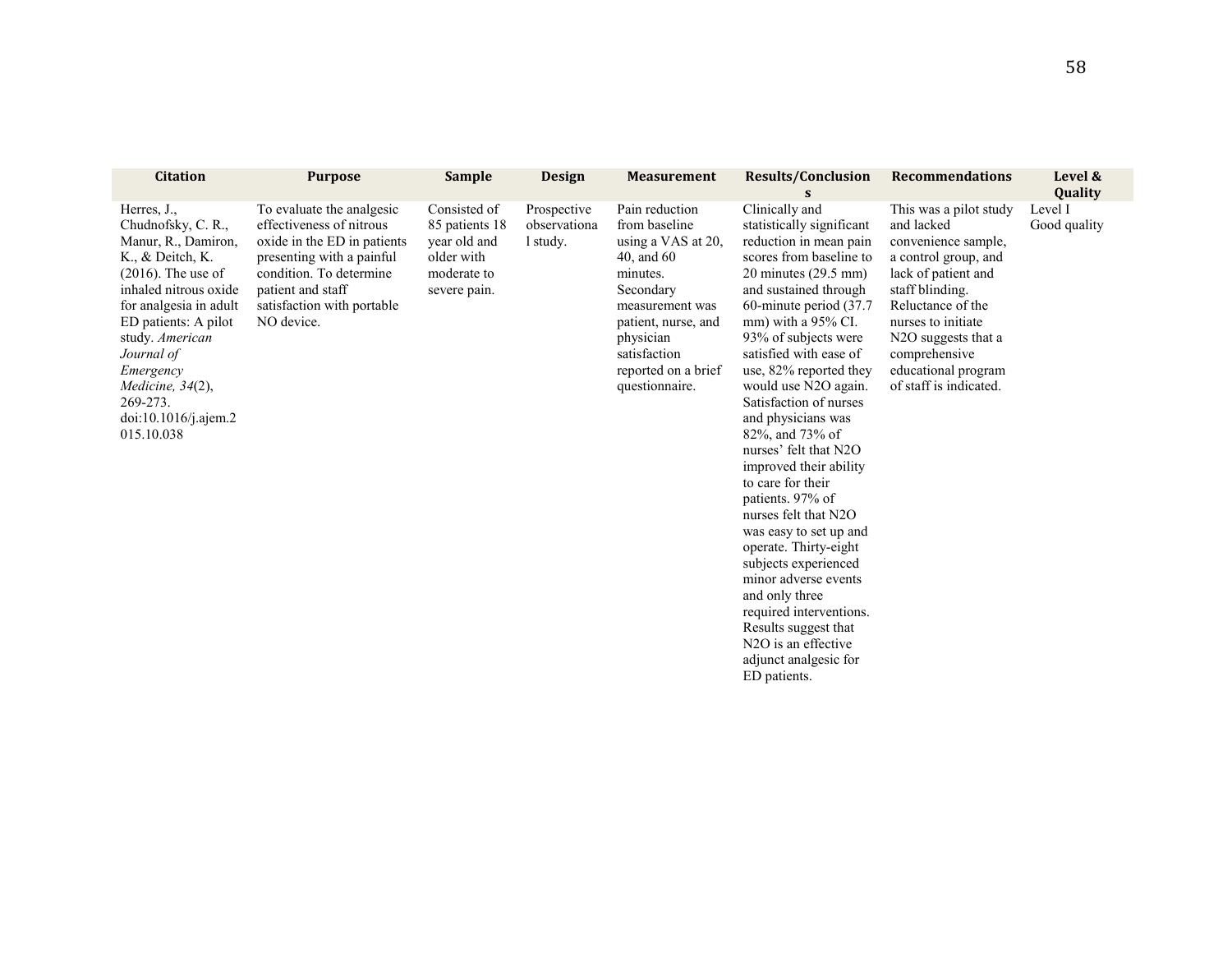| <b>Citation</b>                                                                                                                                                                                                                                                                                    | <b>Purpose</b>                                                                                                   | <b>Sample</b>                                                                                                                                                                 | <b>Design</b>                                                                                                                                                                                                                                           | <b>Measurement</b>                                                                                                                                                                                                            | <b>Results/Conclusion</b><br>S                                                                                                                                                                                                                                                                                                               | <b>Recommendations</b>                                                                                                                                                                                                                                                                              | Level &<br>Quality      |
|----------------------------------------------------------------------------------------------------------------------------------------------------------------------------------------------------------------------------------------------------------------------------------------------------|------------------------------------------------------------------------------------------------------------------|-------------------------------------------------------------------------------------------------------------------------------------------------------------------------------|---------------------------------------------------------------------------------------------------------------------------------------------------------------------------------------------------------------------------------------------------------|-------------------------------------------------------------------------------------------------------------------------------------------------------------------------------------------------------------------------------|----------------------------------------------------------------------------------------------------------------------------------------------------------------------------------------------------------------------------------------------------------------------------------------------------------------------------------------------|-----------------------------------------------------------------------------------------------------------------------------------------------------------------------------------------------------------------------------------------------------------------------------------------------------|-------------------------|
| Khadem, N., Zirak,<br>N., Soltani, G.,<br>Sahebdelfar, N.,<br>Sepehri Shamloo,<br>A., & Ebrahimzadeh,<br>S. (2013).<br>Comparison of<br>epidural versus<br>Entonox for labor<br>analgesia in<br>nulliparous women.<br>نشری مجراحی وت روم!,<br>5-1, $(1)$ . Retrieved<br>from<br>http://www.ijs.ir/ | To compare the efficacy of<br>epidural versus Entonox<br>methods for labor<br>analgesia in nulliparous<br>women. | Consisted of<br>84 nulliparous<br>women with<br>gestational<br>age at or $>37$<br>weeks with<br>singleton,<br>cephalic<br>pregnancies<br>admitted to<br>Imam Reza<br>Hospital | Randomized<br>controlled<br>trial<br>Subjects<br>were<br>randomly<br>divided into<br>two groups.<br>42 women<br>used<br>Entonox in<br>the active<br>phase of<br>labor at the<br>beginning of<br>each<br>contraction<br>and $42$<br>women<br>received an | The subjects rated<br>pain using a verbal<br>report scale of 0 to<br>10. Data was<br>analyzed using<br>SPSS software.<br>Confidence<br>coefficient was<br>95% and $p<0.05$<br>was considered<br>statistically<br>significant. | Pain score was lower<br>in all stages with<br>epidural than with<br>Entonox ( $p=0.00$ ).<br>There was no<br>statistical difference<br>between length of<br>labor ( $p=0.89$ ),<br>cesarean rate $(p=1)$ ,<br>and Apgar scores<br>$(p=0.87, p=0.75)$ .<br>Complete satisfaction<br>rate was higher in the<br>epidural group<br>$(p=0.002)$ . | Epidurals<br>recommended for<br>painless delivery but<br>Entonox is safe and<br>may be considered<br>when regional<br>analgesia is not<br>performed.<br>Researchers<br>suggested that more<br>studies with higher<br>population and more<br>studied groups be<br>included to be sure of<br>results. | Level I<br>Good quality |

epidural.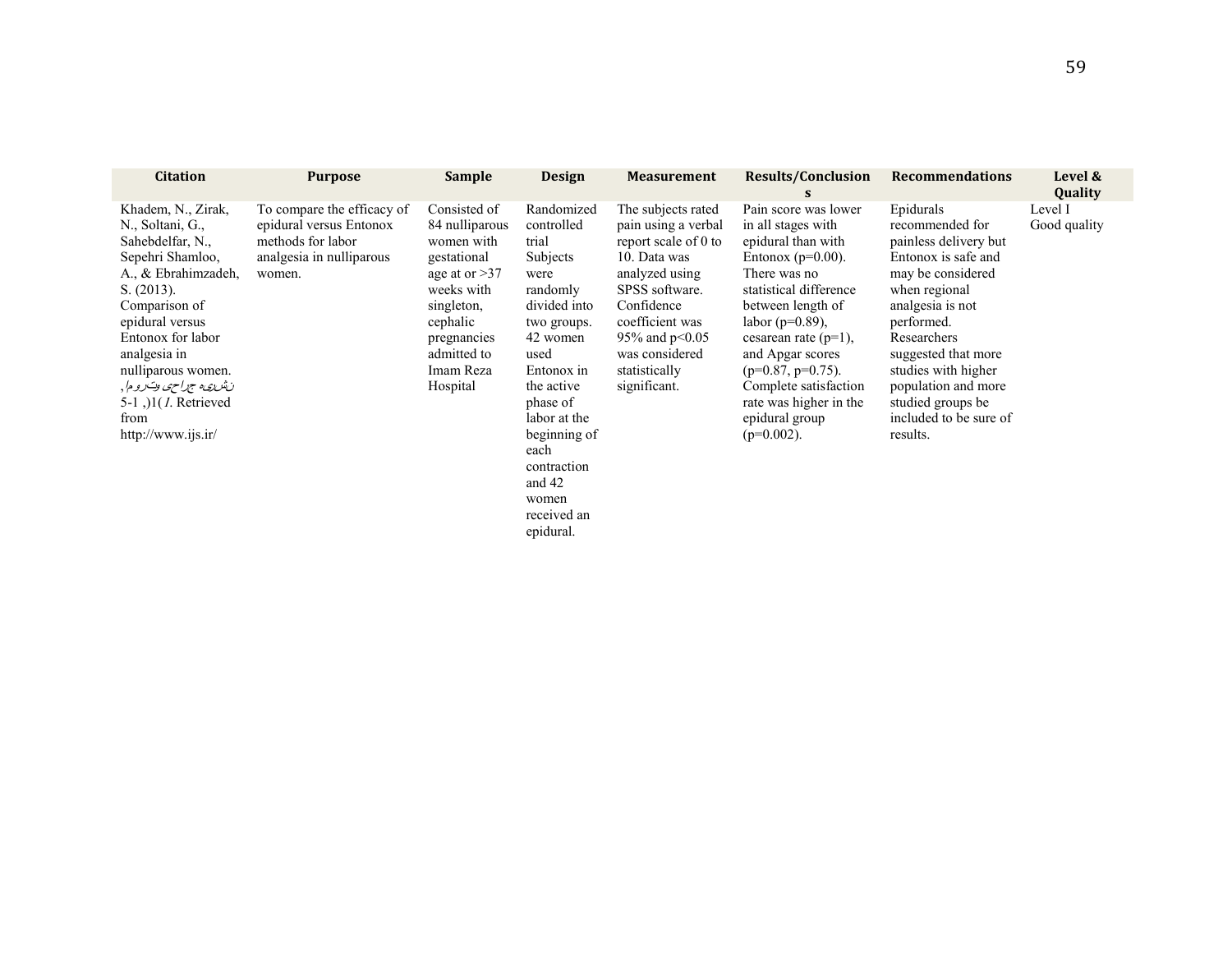| <b>Citation</b>                                                                                                                                                                                                                                                                                                                                                        | <b>Purpose</b>                                                                                                 | <b>Sample</b>                                                                         | <b>Design</b>                                                                                                                                                                                | <b>Measurement</b>                                                                                                                                                | <b>Results/Conclusion</b><br>S                                                                                                                                                                                                                                                                                                                                                                                                                                                                                                              | <b>Recommendations</b>                                                                                                                                                                                                                                                                  | Level &<br>Quality       |
|------------------------------------------------------------------------------------------------------------------------------------------------------------------------------------------------------------------------------------------------------------------------------------------------------------------------------------------------------------------------|----------------------------------------------------------------------------------------------------------------|---------------------------------------------------------------------------------------|----------------------------------------------------------------------------------------------------------------------------------------------------------------------------------------------|-------------------------------------------------------------------------------------------------------------------------------------------------------------------|---------------------------------------------------------------------------------------------------------------------------------------------------------------------------------------------------------------------------------------------------------------------------------------------------------------------------------------------------------------------------------------------------------------------------------------------------------------------------------------------------------------------------------------------|-----------------------------------------------------------------------------------------------------------------------------------------------------------------------------------------------------------------------------------------------------------------------------------------|--------------------------|
| Lindholm, A., $\&$<br>Hildingsson, I.<br>$(2015)$ . Women's<br>preferences and<br>received pain relief<br>in childbirth: A<br>prospective<br>longitudinal study in<br>a northern region of<br>Sweden. Sexual &<br>Reproductive<br>Healthcare: Official<br>Journal of the<br>Swedish Association<br>of Midwives, $6(2)$ .<br>doi:10.1016/j.srhc.20<br>$14.10.001$ [doi] | To determine what types of<br>pain relief methods women<br>preferred in labor when<br>asked in late pregnancy. | Pregnant<br>Swedish<br>speaking<br>women<br>$(n=936)$ at 17-<br>18 weeks<br>gestation | Prospective<br>longitudinal<br>study using<br>three<br>separate<br>questionnair<br>es. Likert<br>scales were<br>used to<br>determine<br>fear of birth<br>and to rate<br>birth<br>experience. | Descriptive<br>statistics along<br>with logistical<br>regression<br>modeling and<br>statistical analyses<br>using social<br>science software<br>were implemented. | Patient's preference<br>and primiparity were<br>the strongest factors<br>for choosing type of<br>pain relief during<br>labor. The pain relief<br>chosen most often was<br>nitrous oxide $(79\%)$ ,<br>followed by bathing<br>$(39\%)$ , breathing<br>techniques $(36\%)$ ,<br>epidural $(33\%)$ , and<br>massage $(13%)$ .<br>Women reported a less<br>positive birth<br>experience when<br>epidural was used.<br>Women with fear of<br>childbirth and<br>preference for<br>caesarean section were<br>more likely to prefer<br>an epidural. | Researchers<br>suggested that<br>positive birth<br>experiences may be<br>associated with pain<br>relief methods where<br>the patient feels a<br>sense of control or<br>being in charge. Pain<br>relief methods and<br>preferences should be<br>explored and<br>discussed with<br>women. | Level II<br>Good quality |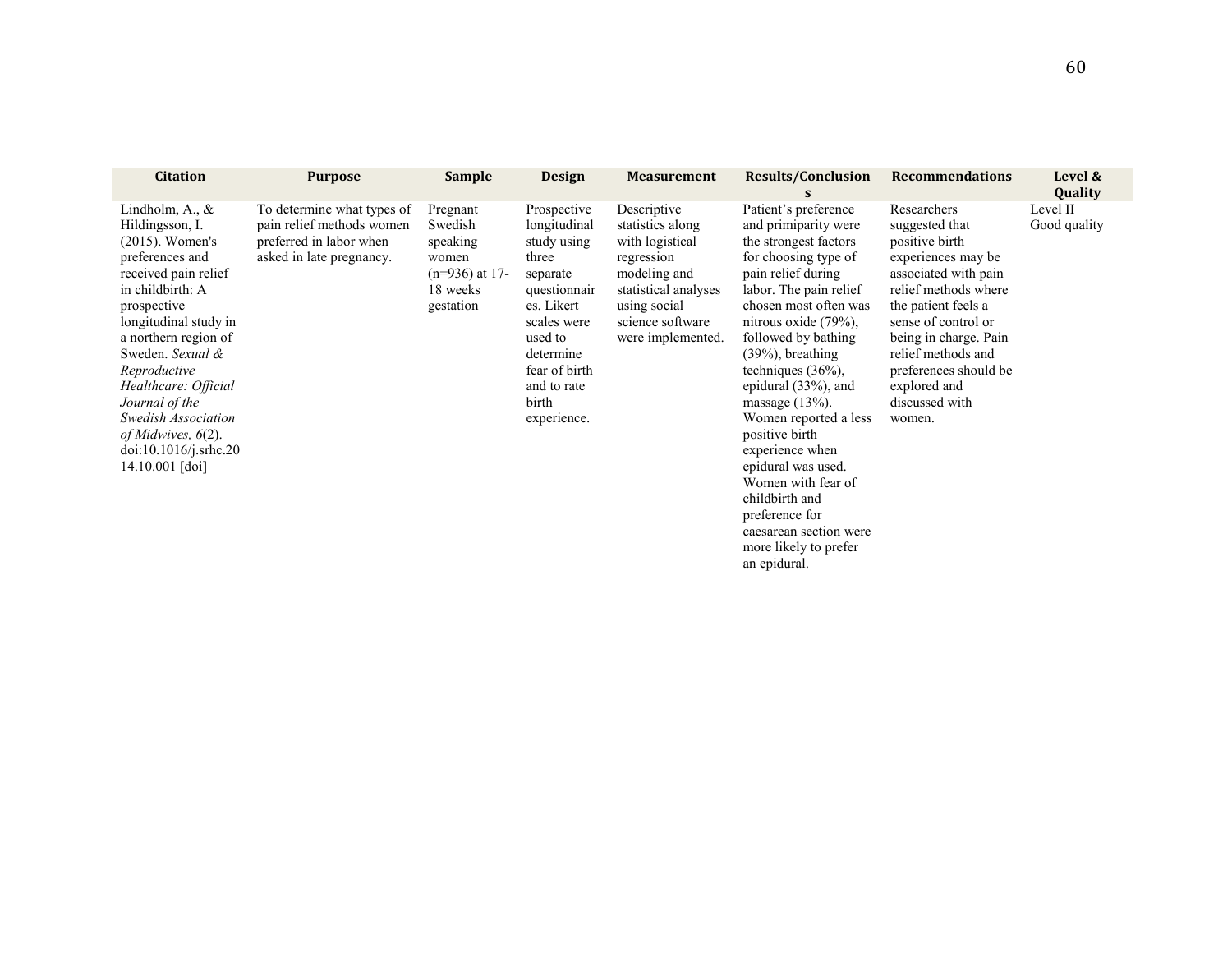| <b>Citation</b>                                                                                                                                                                                                                                                              | <b>Purpose</b>                                                                                                                                                         | <b>Sample</b>                                                                                                                                                                                                                                                               | <b>Design</b>                                                                                                                                                                                                                                                                                   | <b>Measurement</b>                                                                                                                                                                                                                                                                                                                                                                                                                                                                                           | <b>Results/Conclusion</b>                                                                                                                                                                                                                                                                                                                                                                                                                              | <b>Recommendations</b>                                                                                                                             | Level &<br>Quality      |
|------------------------------------------------------------------------------------------------------------------------------------------------------------------------------------------------------------------------------------------------------------------------------|------------------------------------------------------------------------------------------------------------------------------------------------------------------------|-----------------------------------------------------------------------------------------------------------------------------------------------------------------------------------------------------------------------------------------------------------------------------|-------------------------------------------------------------------------------------------------------------------------------------------------------------------------------------------------------------------------------------------------------------------------------------------------|--------------------------------------------------------------------------------------------------------------------------------------------------------------------------------------------------------------------------------------------------------------------------------------------------------------------------------------------------------------------------------------------------------------------------------------------------------------------------------------------------------------|--------------------------------------------------------------------------------------------------------------------------------------------------------------------------------------------------------------------------------------------------------------------------------------------------------------------------------------------------------------------------------------------------------------------------------------------------------|----------------------------------------------------------------------------------------------------------------------------------------------------|-------------------------|
| Manouchehrian, N.,<br>& Bakhshaei, M. H.<br>$(2014)$ . Nitrous<br>oxide effect on<br>relieving anxiety and<br>pain in parturients<br>under spinal<br>anesthesia for<br>caesarean<br>section. Anesthesiolo<br>gy and Pain<br>Medicine, $4(2)$ .<br>doi:10.5812/aapm.16<br>662 | Determine the<br>effectiveness on N2O<br>versus O2 on reducing pain<br>and anxiety on patients<br>undergoing cesarean<br>section while receiving<br>spinal anesthesia. | Subjects<br>$(n=56)$ were<br>primigravida<br>patients with<br>an<br>uncomplicate<br>d pregnancy<br>with a mean<br>age of $23.15$<br>vears<br>undergoing<br>elective<br>caesarean<br>section.<br>Sample size<br>was<br>determined<br>with a $95%$<br>confidence<br>interval. | Double blind<br>random<br>control trial<br>Subjects in<br>the<br>intervention<br>group<br>received<br>$50/50$ blend<br>of $N2O/O2$<br>three<br>minutes<br>prior to<br>receiving the<br>spinal and<br>was<br>continued<br>until<br>delivery.<br>The control<br>group<br>received<br>only oxygen. | VAS scales were<br>used to determine<br>both anxiety and<br>pain. Recordings<br>were obtained at<br>six stages before,<br>during, and in<br>recovery from<br>procedure. Chi-<br>square test was<br>used to compare<br>the categorical<br>variables and t-test<br>for the continuous<br>variables.<br>Pearson's<br>correlation<br>coefficient test was<br>used to examine<br>the correlation<br>between variables.<br>A P value of equal<br>or $\leq 0.05$ was<br>considered<br>statistically<br>significant. | Pain ( $p=0.042$ ) and<br>anxiety ( $p=0.003$ )<br>levels were<br>significantly reduced<br>when $N2O$ and $O2$<br>were given in a $50/50$<br>blend compared to<br>oxygen alone during<br>caesarean section in<br>subjects who received<br>spinal anesthesia. No<br>significant differences<br>were found between<br>the two groups in<br>regard to SpO2, Apgar<br>scores, ephedrine use,<br>operation time,<br>delivery time, nausea,<br>and vomiting. | The use of nitrous<br>oxide is beneficial to<br>decrease the amount<br>of anxiety a patient<br>experiences while<br>having a caesarean<br>section. | Level I<br>High quality |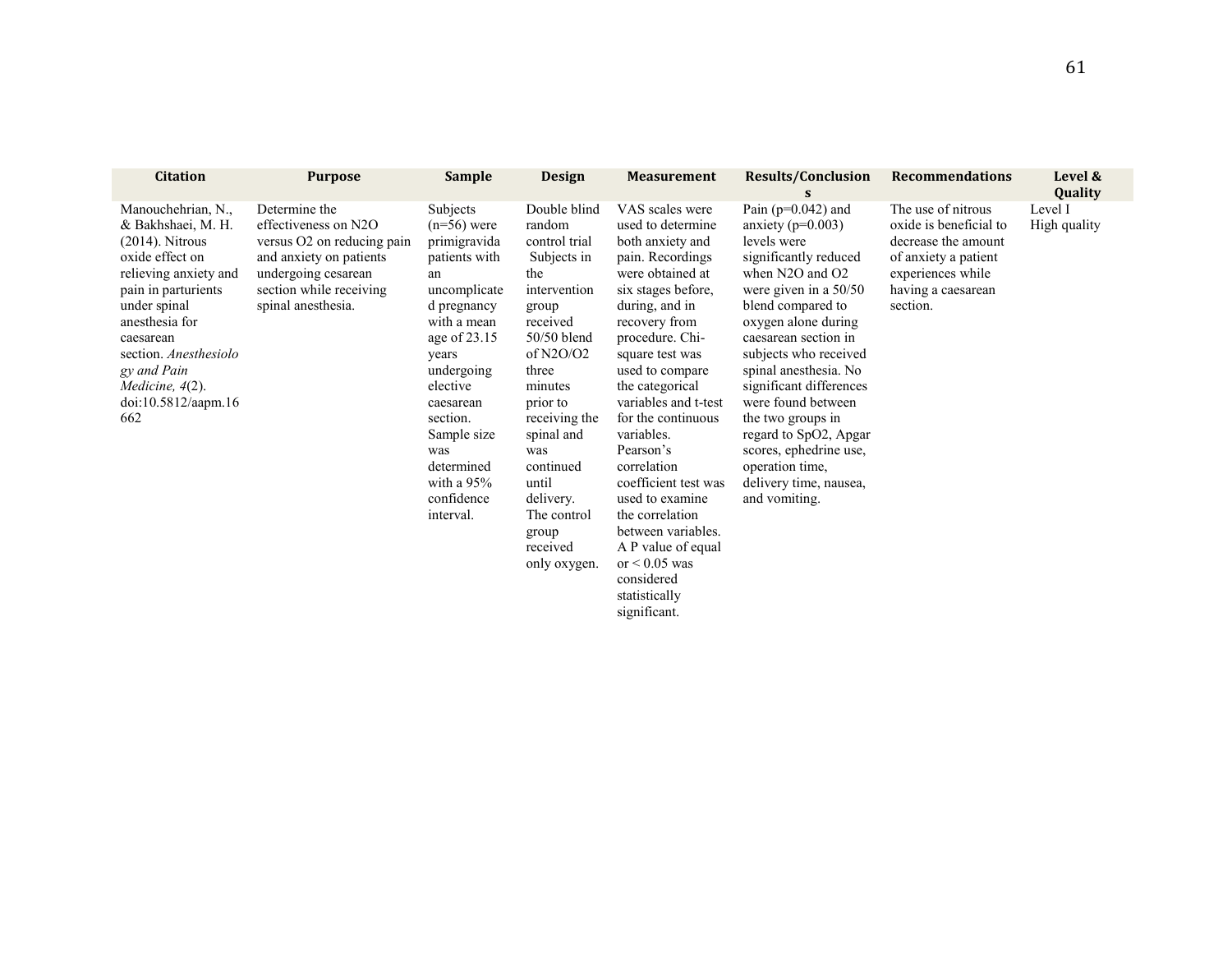| <b>Citation</b>                                                                                                                                                                                                                                                                                                                                                                      | <b>Purpose</b>                                                                                                                                                              | <b>Sample</b>                                                                                                                                                                                                                                                                                                                                                                                                                                                                                                                                                     | <b>Design</b>                                           | <b>Measurement</b>                                                                                                                                                                                                                                                                                                                                                                                                                                                                                                                                                                                                                                         | <b>Results/Conclusion</b><br>S                                                                                                                                                                                                                                                                                                                                                                                                                                                                         | <b>Recommendations</b>                                                                                                                                                                                                                                                                                                                                                                       | Level &<br>Quality       |
|--------------------------------------------------------------------------------------------------------------------------------------------------------------------------------------------------------------------------------------------------------------------------------------------------------------------------------------------------------------------------------------|-----------------------------------------------------------------------------------------------------------------------------------------------------------------------------|-------------------------------------------------------------------------------------------------------------------------------------------------------------------------------------------------------------------------------------------------------------------------------------------------------------------------------------------------------------------------------------------------------------------------------------------------------------------------------------------------------------------------------------------------------------------|---------------------------------------------------------|------------------------------------------------------------------------------------------------------------------------------------------------------------------------------------------------------------------------------------------------------------------------------------------------------------------------------------------------------------------------------------------------------------------------------------------------------------------------------------------------------------------------------------------------------------------------------------------------------------------------------------------------------------|--------------------------------------------------------------------------------------------------------------------------------------------------------------------------------------------------------------------------------------------------------------------------------------------------------------------------------------------------------------------------------------------------------------------------------------------------------------------------------------------------------|----------------------------------------------------------------------------------------------------------------------------------------------------------------------------------------------------------------------------------------------------------------------------------------------------------------------------------------------------------------------------------------------|--------------------------|
| Messeri, A., Amore,<br>E., Dugheri, S.,<br>Bonari, A.,<br>Pompilio, I.,<br>Arcangeli, G., &<br>Rizzo, G. (2016).<br>Occupational<br>exposure to nitrous<br>oxide during<br>procedural pain<br>control in children:<br>A comparison of<br>different inhalation<br>techniques and<br>scavenging<br>systems. Paediatric<br>Anaesthesia, 26(9),<br>919-925.<br>doi:10.1111/pan.129<br>66 | To determine occupational<br>exposure to N2O when<br>administered to children<br>using different inhalation<br>delivery devices and two<br>different scavenging<br>systems. | Two Staff<br>members<br>involved in<br>administration<br>of N2O<br>during 45<br>procedures.<br>Samples were<br>taken during<br>procedures<br>using<br>standard<br>anesthesia<br>face mask<br>$(FM)$ (n=10),<br>standard<br>anesthesia<br>face mask<br>connected to a<br>demand valve<br>$(DV)$ (n=10),<br>closed circuit<br>of a double<br>face mask<br>(DFM) using<br>a portable<br>aspiration<br>scavenging<br>system<br>$(N=12)$ , and a<br>group using a<br>DFM with a<br>DV connected<br>to the portable<br>aspiration<br>scavenging<br>system<br>$(n=13)$ . | Prospective<br>observationa<br>interventiona<br>1 study | Consisted of<br>environmental<br>sampling by time<br>weighted average<br>(TWA)<br>measurements and<br>short-time<br>exposure levels<br>$(STEL)$ of N2O<br>during 45<br>procedures and<br>urine N2O<br>concentrations in<br>staff at the end of<br>the procedure.<br>Number of patients<br>was sufficient to<br>give a difference<br>of 9.56 ppm with<br>an alpha of $(0.05)$<br>and a power of<br>87%. Statistical<br>analysis and t-<br>testing was<br>performed. A P<br>value of 0.05 was<br>considered<br>statistically<br>significant. There<br>was normal<br>distribution<br>between groups<br>with no<br>statistically<br>significant<br>difference. | Mean and median<br>values of TWA and<br>STEL were lower than<br>recommended values<br>in the DFM (10.8, 11.6)<br>ppm TWA, 13.9, 11.0<br>ppm for STEL) and<br>DFM-DV (2.3, 2.8)<br>ppm TWA and 4.4, 3.5<br>ppm for STEL). The<br>N2O urine exposure in<br>DFM-DV was lower<br>than the DFM group<br>with a mean difference<br>of 9.56 ppm. The<br>breathing zone<br>sampling and<br>environmental data of<br>the FM and FM-DV<br>always exceeded the<br>TWA and STEL<br>values established by<br>NIOSH. | Occupational<br>exposure of N2O<br>when administered as<br>50% N2O/O2 were<br>reduced to safe levels<br>when DFM or DFM-<br>DV and portable<br>scavenging system<br>were used. Higher<br>compliance may have<br>been achieved due to<br>the presence of a<br>health safety<br>environmental<br>specialist. Small<br>number of patients<br>may also present a<br>limitation of this<br>study. | Level II<br>Good quality |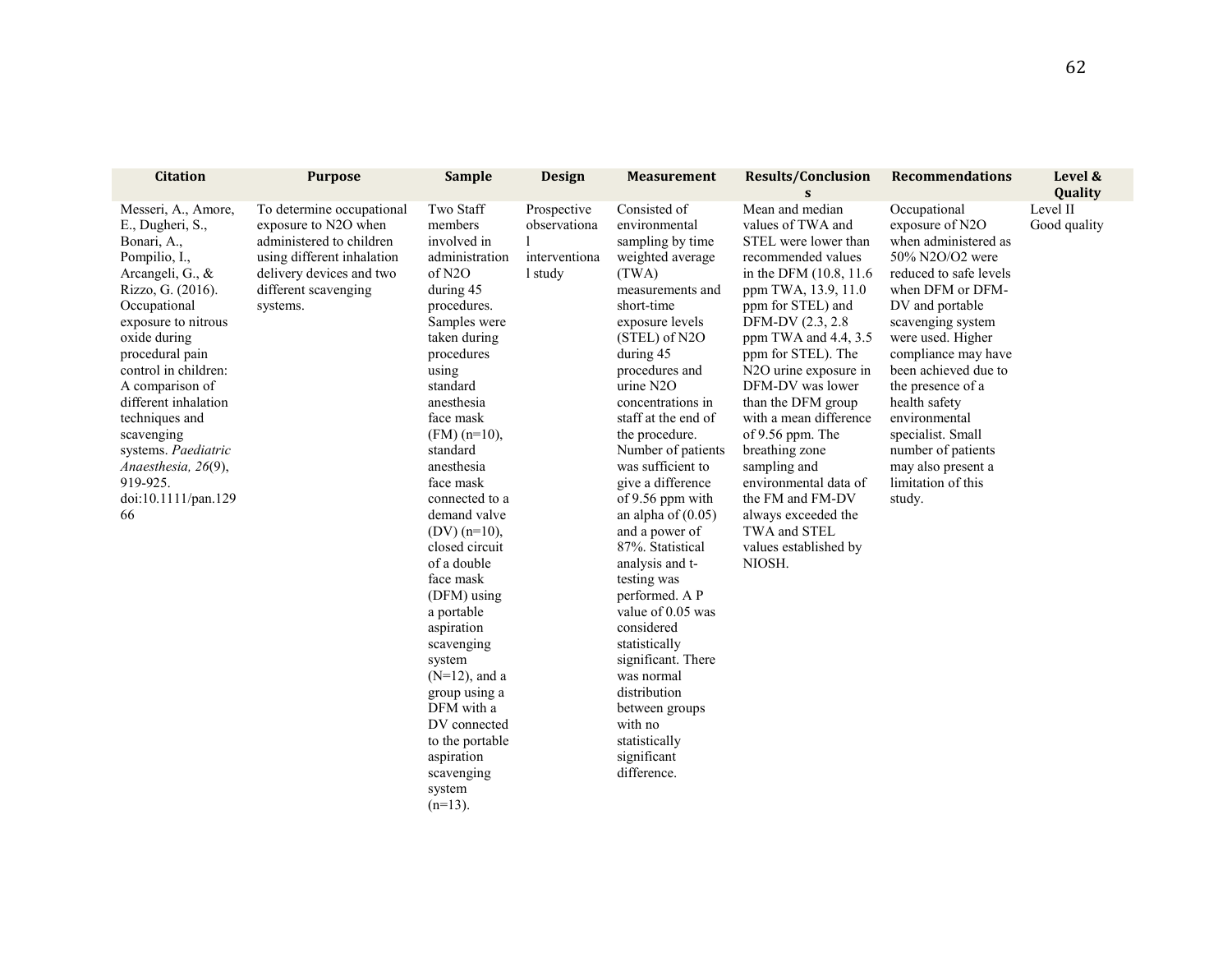| <b>Citation</b>                                                                                                                                                                                                                                                                                                                 | <b>Purpose</b>                                                                                                  | <b>Sample</b>                                                                                                                                                                                                                                                                                             | <b>Design</b>                                                                                                                                                                           | <b>Measurement</b>                                                                                                                                                                                                                                                                                                                                                                                                                                                                                                                                              | <b>Results/Conclusion</b><br>S                                                                                                                                                                                                                                                                                                                                                                                                                                                                    | <b>Recommendations</b>                                                                                    | Level &<br>Quality      |
|---------------------------------------------------------------------------------------------------------------------------------------------------------------------------------------------------------------------------------------------------------------------------------------------------------------------------------|-----------------------------------------------------------------------------------------------------------------|-----------------------------------------------------------------------------------------------------------------------------------------------------------------------------------------------------------------------------------------------------------------------------------------------------------|-----------------------------------------------------------------------------------------------------------------------------------------------------------------------------------------|-----------------------------------------------------------------------------------------------------------------------------------------------------------------------------------------------------------------------------------------------------------------------------------------------------------------------------------------------------------------------------------------------------------------------------------------------------------------------------------------------------------------------------------------------------------------|---------------------------------------------------------------------------------------------------------------------------------------------------------------------------------------------------------------------------------------------------------------------------------------------------------------------------------------------------------------------------------------------------------------------------------------------------------------------------------------------------|-----------------------------------------------------------------------------------------------------------|-------------------------|
| Mobaraki, N.,<br>Yousefian, M., Seifi,<br>S., & Sakaki, M.<br>$(2016)$ . A<br>randomized<br>controlled trial<br>comparing use of<br>Enthonox with<br>pethidine for pain<br>relief in primigravid<br>women during the<br>active phase of<br>labor. Anesthesiolog<br>v and Pain<br>Medicine, $6(4)$<br>doi:10.5812/aapm.37<br>420 | To compare the<br>effectiveness and safety of<br>intramuscular Pethidine to<br>inhaled 50% N2O during<br>labor. | Women<br>$(n=100)$ in<br>spontaneous<br>labor with<br>uncomplicate<br>d pregnancies<br>expected to<br>have a vaginal<br>delivery.<br>Sample size<br>confidence<br>level of 95%.<br>Mean age of<br>subjects was<br>26.2 years for<br>the Entonox<br>group and<br>27.2 years for<br>the Pethidine<br>group. | Random<br>control trial<br>Subjects<br>were<br>randomly<br>allocated<br>into either a<br>group using<br>Entonox or a<br>group<br>receiving 0.5<br>mg of IM<br>injection of<br>pethidine | Demographic data<br>was collected by a<br>questionnaire. Pain<br>was determined by<br>a VAS before<br>receiving analgesia<br>and at $30$ and $60$<br>minute after<br>receiving the<br>intervention. A<br>questionnaire was<br>completed at 30<br>and 60 minutes<br>also. Continuous<br>variables were<br>compared using t-<br>test and Chi-<br>squared analysis<br>for categorical<br>variables.<br>Statistical analyses<br>were performed<br>using SPSS<br>software. A p<br>value equal or $\leq$<br>$0.05$ was<br>considered<br>statistically<br>significant. | Pain scores at 30<br>minutes after<br>intervention were<br>significantly lower in<br>the N2O group<br>$(p=0.001)$ but not at<br>the 60-minute interval<br>$(p=0.592)$ . Apgar<br>scores were<br>satisfactory with no<br>significant difference<br>between the two<br>groups ( $p > 0.05$ ).<br>There were no<br>significant differences<br>in side effects between<br>the two groups with<br>the exception of mouth<br>dryness, which was<br>greater in the nitrous<br>oxide group ( $p=0.044$ ). | N <sub>2</sub> O is more<br>effective in short-<br>term use in labor pain<br>management than<br>pethidine | Level I<br>Good quality |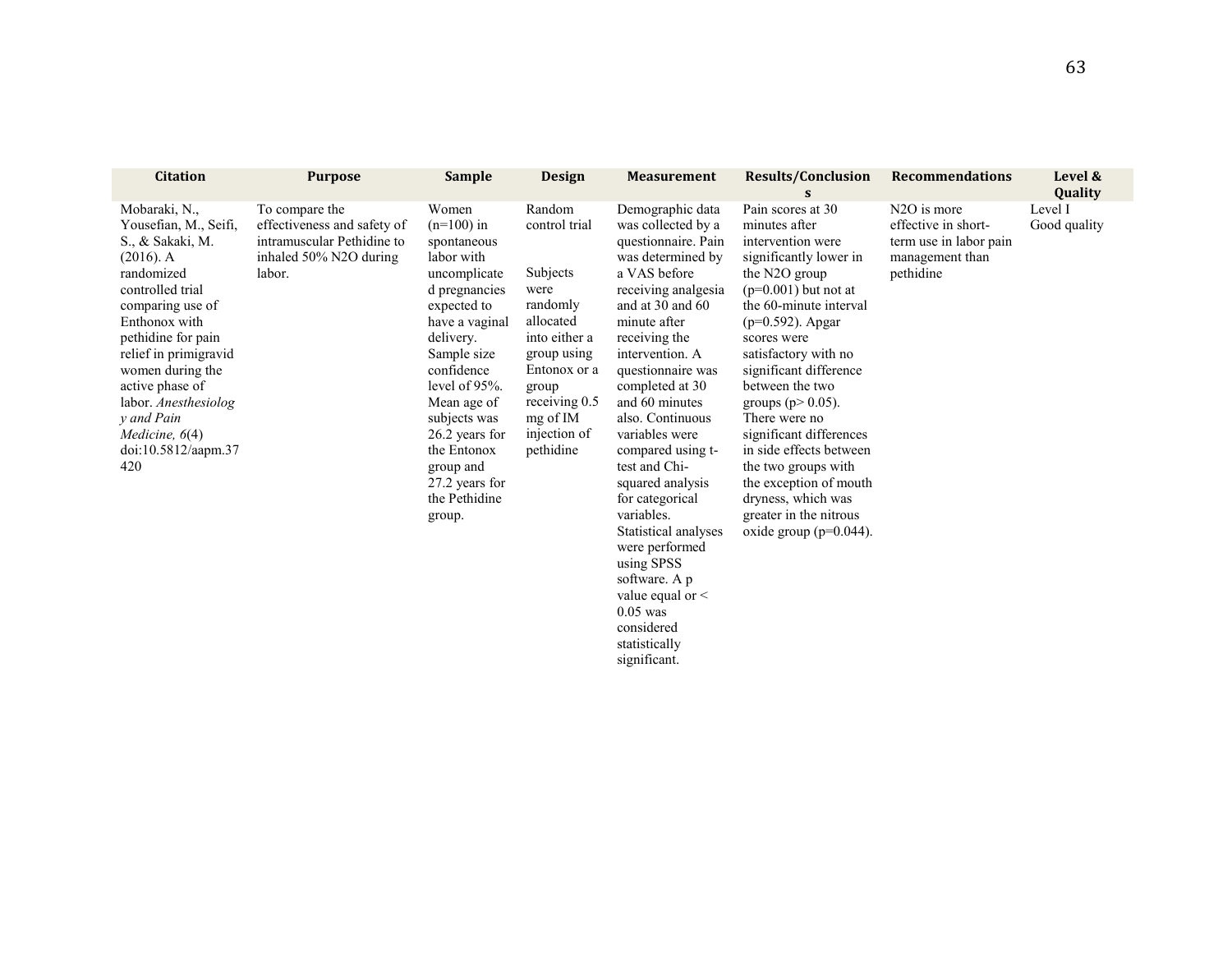| <b>Citation</b>                                                                                                                                                                                                              | <b>Purpose</b>                                                                                                                                                                                                 | <b>Sample</b>                                                                                                                                                  | Design                                                                                                                                                                                                                                                                                                                                                                                            | <b>Measurement</b>                                                                                                                                                                                                                                                                                                                                                                                                                                                                                                                                                                                          | <b>Results/Conclusion</b>                                                                                                                                                                                                                                                                                                                                                                                                                                                                                                                                                                                                                                                                                                                                                                                                                     | <b>Recommendations</b>                                                                                                                                                                                                                             | Level &                   |
|------------------------------------------------------------------------------------------------------------------------------------------------------------------------------------------------------------------------------|----------------------------------------------------------------------------------------------------------------------------------------------------------------------------------------------------------------|----------------------------------------------------------------------------------------------------------------------------------------------------------------|---------------------------------------------------------------------------------------------------------------------------------------------------------------------------------------------------------------------------------------------------------------------------------------------------------------------------------------------------------------------------------------------------|-------------------------------------------------------------------------------------------------------------------------------------------------------------------------------------------------------------------------------------------------------------------------------------------------------------------------------------------------------------------------------------------------------------------------------------------------------------------------------------------------------------------------------------------------------------------------------------------------------------|-----------------------------------------------------------------------------------------------------------------------------------------------------------------------------------------------------------------------------------------------------------------------------------------------------------------------------------------------------------------------------------------------------------------------------------------------------------------------------------------------------------------------------------------------------------------------------------------------------------------------------------------------------------------------------------------------------------------------------------------------------------------------------------------------------------------------------------------------|----------------------------------------------------------------------------------------------------------------------------------------------------------------------------------------------------------------------------------------------------|---------------------------|
|                                                                                                                                                                                                                              |                                                                                                                                                                                                                |                                                                                                                                                                |                                                                                                                                                                                                                                                                                                                                                                                                   |                                                                                                                                                                                                                                                                                                                                                                                                                                                                                                                                                                                                             | S                                                                                                                                                                                                                                                                                                                                                                                                                                                                                                                                                                                                                                                                                                                                                                                                                                             |                                                                                                                                                                                                                                                    | <b>Quality</b>            |
| Onody, P., Gil, P., $\&$<br>Hennequin, M.<br>$(2006)$ . Safety of<br>inhalation of a 50%<br>nitrous oxide/oxygen<br>premix. Drug Safety,<br>$29(7)$ , 633-640.<br>http://dx.doi.org/10.2<br>165/00002018-<br>200629070-00008 | To determine the safety of<br>premixed N2O and O2 in a<br>$50:50$ mix when used in a<br>wide variety of clinical<br>indications based on<br>factors of tolerance and<br>occurrence rates of adverse<br>events. | Data sheets<br>collected<br>from $191$<br>French<br>hospitals<br>pediatric and<br>adult units<br>totaling<br>35,828<br>administration<br>s of premixed<br>N2O. | Four-year<br>epidemiologi<br>cal<br>prospective<br>survey<br>In order to<br>maintain<br>temporary<br>licensed use<br>of the single<br>canister use<br>of N2O the<br>manufacture<br>r supplied<br>and required<br>the<br>completion<br>of a data<br>sheet with<br>each<br>administratio<br>n. These<br>were<br>required to<br>be<br>completed<br>even in the<br>absence of<br>an adverse<br>event. | Types of adverse<br>events were<br>described and<br>factors affecting<br>the adverse events<br>were analyzed by<br>chi-squared<br>statistics. Patient<br>demographics,<br>description of the<br>premix including<br>brand, route,<br>starting date and<br>time, indications<br>for use, description<br>of any concomitant<br>drugs, and full<br>details of each<br>adverse event.<br>including body site<br>and severity.<br>duration.<br>correlation of<br>disappearance, and<br>recurrence of the<br>reaction with<br>stopping and<br>reintroducing the<br>drug, recovery, and<br>sequelae<br>conditions. | A total of 1581 (4.4%)<br>adverse events were<br>reported, which were<br>mostly gastrointestinal<br>and neuropsychiatric<br>disorders. Three main<br>factors were associated<br>with adverse events: 1)<br>age, which was found<br>to be statistically<br>significant ( $p<0.001$ )<br>with the most adverse<br>events occurring in<br>5.6% in 11-18 year<br>olds and $4.2\%$ in 5-10<br>year olds; 2) class of<br>concomitant drug<br>significantly affected<br>the rate of adverse<br>events $(P<0.001)$ with<br>anxiolytics being most<br>frequent cause; 3)<br>longer duration of<br>inhalation was<br>associated with<br>significant higher<br>proportion of adverse<br>events $(P<0.01)$ . There<br>were 27 reported<br>serious adverse events.<br>though only nine of<br>them could possibly be<br>attributed to the<br>nitrous oxide. | The survey confirms<br>the pharmacological<br>safety of a 50%<br>premix nitrous oxide<br>and oxygen in a wide<br>variety of clinical<br>indications. There is<br>a need for rational<br>training of medical<br>personnel in its<br>administration. | Level III<br>Good quality |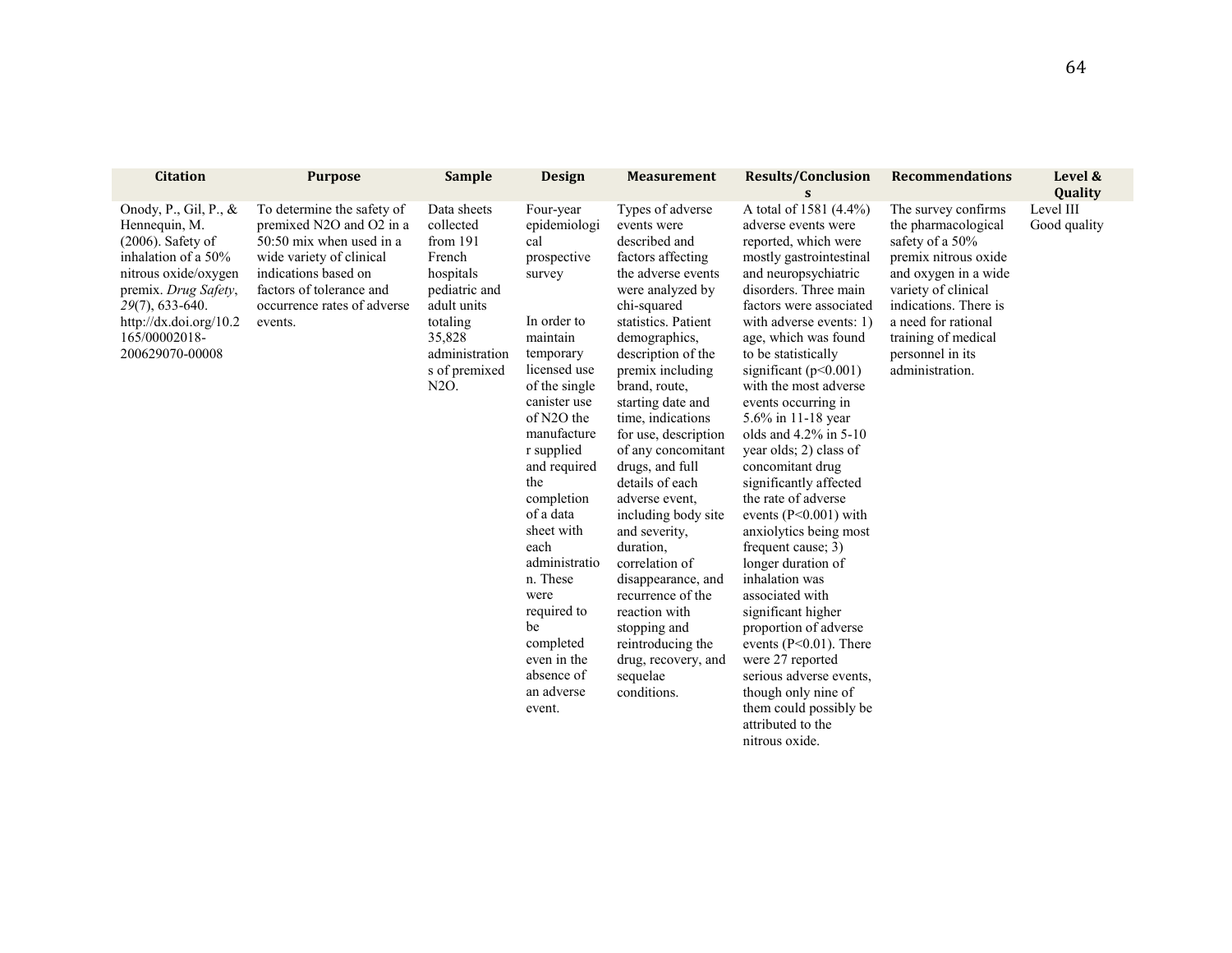| <b>Citation</b>                                                                                                                                                                                                                                                                                                   | <b>Purpose</b>                                                                                    | <b>Sample</b>                                                                                                                                                                                                                                                                                                                                         | <b>Design</b>                     | <b>Measurement</b>                                                                                                                                                                                                                                             | <b>Results/Conclusion</b><br>s                                                                                                                                                                                                                                                                                                                                                                                                         | <b>Recommendations</b>                                                                                                                                                                                                                                                                                            | Level &<br>Quality      |
|-------------------------------------------------------------------------------------------------------------------------------------------------------------------------------------------------------------------------------------------------------------------------------------------------------------------|---------------------------------------------------------------------------------------------------|-------------------------------------------------------------------------------------------------------------------------------------------------------------------------------------------------------------------------------------------------------------------------------------------------------------------------------------------------------|-----------------------------------|----------------------------------------------------------------------------------------------------------------------------------------------------------------------------------------------------------------------------------------------------------------|----------------------------------------------------------------------------------------------------------------------------------------------------------------------------------------------------------------------------------------------------------------------------------------------------------------------------------------------------------------------------------------------------------------------------------------|-------------------------------------------------------------------------------------------------------------------------------------------------------------------------------------------------------------------------------------------------------------------------------------------------------------------|-------------------------|
| Pasha, H., Basirat,<br>Z., Hajahmadi, M.,<br>Bakhtiari, A.,<br>Faramarzi, M., &<br>Salmalian, H.<br>$(2012)$ . Maternal<br>expectations and<br>experiences of labor<br>analgesia with<br>nitrous<br>oxide. Iranian Red<br><b>Crescent Medical</b><br><i>Journal</i> , 14(12).<br>doi:10.5812/ircmj.34<br>70 [doi] | To evaluate women's<br>desired and actual use of<br>nitrous oxide when used<br>during childbirth. | Pregnant<br>women<br>$(n=98)$ in<br>active phase<br>of labor (4 cm<br>$or$ ) were<br>randomized<br>into two<br>groups of 49.<br>All subjects<br>were $G2$ or $>$<br>and had non-<br>complicated<br>term<br>pregnancies<br>with cephalic<br>presentations.<br>The<br>intervention<br>group<br>received<br>Entonox and<br>the control<br>group did not. | Randomized<br>controlled<br>trial | SPSS software<br>analyzed the data<br>using descriptive<br>analytical<br>statistics. Chi<br>square, t-test,<br>ANOVA, and Mc<br>Nemar test were<br>used to analyze all<br>other data. A P<br>value $< 0.05$ was<br>considered<br>significantly<br>significant. | The study suggested<br>that the use of N2O in<br>labor decreases labor<br>pain (p=0.004).<br>Patients using N20<br>reported a having an<br>increase in positive<br>expectations after use<br>$(p=0.01)$ and high rate<br>of maternal<br>satisfaction $(p=0.001)$<br>with mild adverse side<br>effects ( $p=0.001$ ).<br>Awareness,<br>understanding<br>$(p=0.02)$ , and positive<br>expectations $r/t$ N2O<br>increased after its use. | Researchers<br>recommend that more<br>information on the<br>methods of labor<br>analgesic, including<br>N <sub>2</sub> O <sub>,</sub> be provided to<br>pregnant women<br>through development<br>of a disseminating<br>system as a way of<br>promoting natural<br>childbearing while<br>decreasing labor<br>pain. | Level I<br>High quality |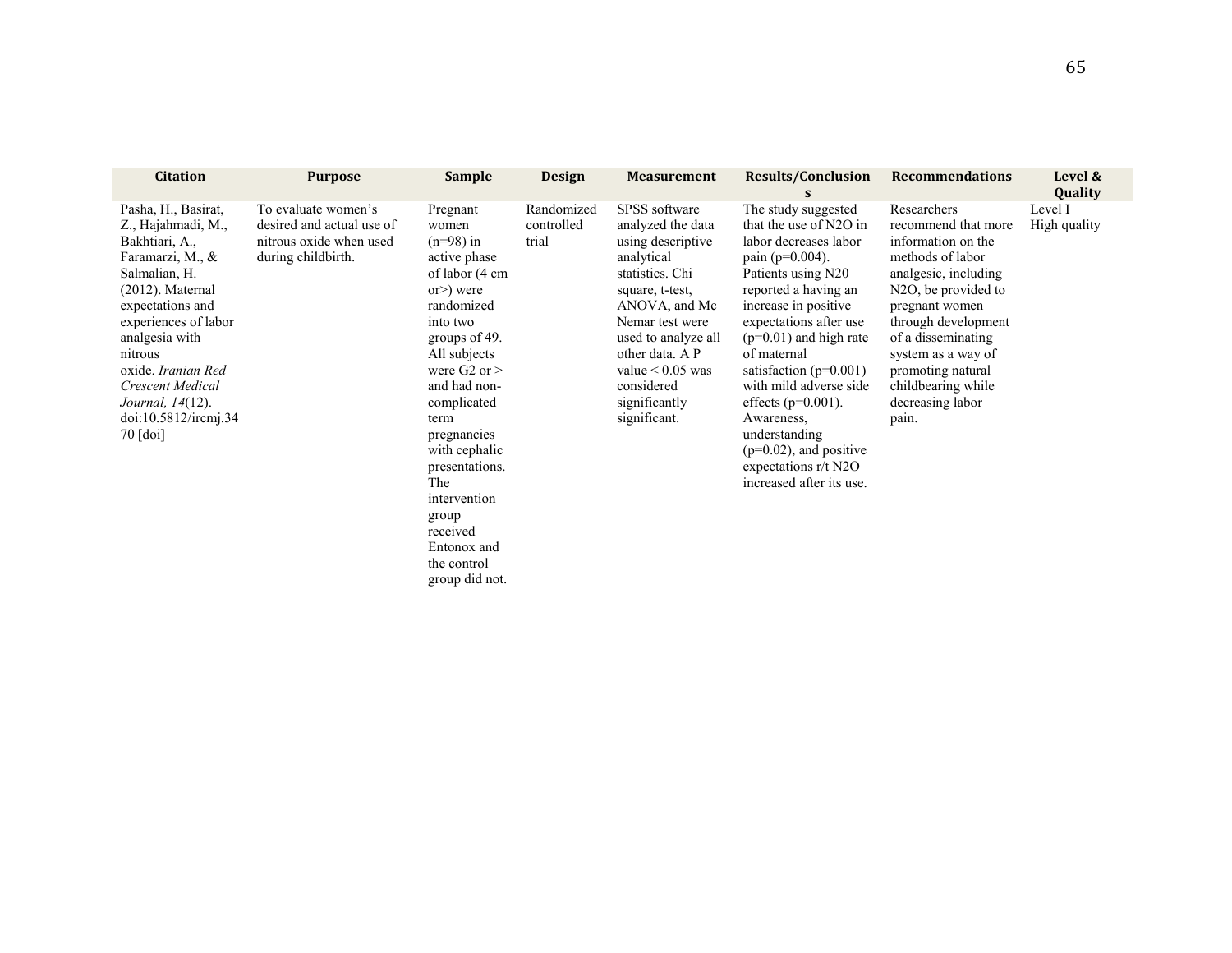| <b>Citation</b>                                                                                                                                                                                                                                                                                                                                                   | <b>Purpose</b>                                                                                                                | <b>Sample</b>                                                                                                                                                                                                                                                                  | <b>Design</b>                                | <b>Measurement</b>                                                                                                                                                                                                                                                                                                                                                                                                                                                                                            | <b>Results/Conclusion</b><br>S                                                                                                                                                                                                                                                                                                                                                                                                                                                                                                                                                        | <b>Recommendations</b>                                                                                                                                                                                                                                               | Level &<br>Quality       |
|-------------------------------------------------------------------------------------------------------------------------------------------------------------------------------------------------------------------------------------------------------------------------------------------------------------------------------------------------------------------|-------------------------------------------------------------------------------------------------------------------------------|--------------------------------------------------------------------------------------------------------------------------------------------------------------------------------------------------------------------------------------------------------------------------------|----------------------------------------------|---------------------------------------------------------------------------------------------------------------------------------------------------------------------------------------------------------------------------------------------------------------------------------------------------------------------------------------------------------------------------------------------------------------------------------------------------------------------------------------------------------------|---------------------------------------------------------------------------------------------------------------------------------------------------------------------------------------------------------------------------------------------------------------------------------------------------------------------------------------------------------------------------------------------------------------------------------------------------------------------------------------------------------------------------------------------------------------------------------------|----------------------------------------------------------------------------------------------------------------------------------------------------------------------------------------------------------------------------------------------------------------------|--------------------------|
| Pita, C., Pazmiño, S.,<br>Vallejo, M., Salazar-<br>Pousada, D.,<br>Hidalgo, L., Pérez-<br>López, F., $\&$<br>Chedraui, P. (2012).<br>Inhaled intrapartum<br>analgesia using a 50-<br>50% mixture of<br>nitrous oxide-oxygen<br>in a low-income<br>hospital<br>setting. Archives of<br>Gynecology &<br>Obstetrics, $286(3)$ .<br>doi:10.1007/s00404-<br>012-2359-6 | To assess the benefits and<br>effectiveness of nitrous<br>oxide during childbirth in a<br>low-income, high-volume<br>setting. | Subjects<br>$(n=126)$<br>included in<br>the study<br>were $50.8\%$<br>adolescents<br>and had<br>uncomplicate<br>d singleton<br>pregnancies<br>in cephalic<br>position.<br><b>Births</b><br>occurred at a<br>low-income,<br>high-output<br>hospital in<br>Guayquil,<br>Ecuador. | Prospective<br>observationa<br>l pilot study | Pain was measured<br>using a $10$ -point<br>visual analog scale<br>at baseline and one<br>hour after using<br>N <sub>2</sub> O. A minimum<br>sample size was<br>determined to be<br>adequate with a<br>95% confidence<br>level. Statistical<br>analysis was<br>performed using<br>SPSS software and<br>Kolmogorov-<br>Smirnov test to<br>determine<br>distribution pattern<br>of data. Chi-square<br>statistics and t-test<br>were used to<br>analyze the data. A<br>P value of $\leq 0.05$<br>was considered | N <sub>2</sub> O was found to be a<br>safe, desirable, and<br>effective method of<br>labor pain<br>management at a<br>facility with limited<br>organizational and<br>staffing resources.<br>Rate of pain was<br>reduced significantly<br>with the use of nitrous<br>oxide ( $p=0.001$ ). Main<br>adverse effect was<br>dizziness $(43.7%)$ and<br>reported to be mild<br>and tolerable. Positive<br>neonatal outcomes<br>were noted with<br>Apgars at five minutes<br>were all $\geq$ 7. Of<br>interest was the<br>finding that 96.9% of<br>subjects delivered<br>vaginally. Previous | Researchers<br>acknowledged the<br>lack of a control<br>group and<br>randomization. They<br>suggested a need for<br>high-quality studies<br>in low-resource<br>settings and further<br>studies to determine<br>the effect of N2O on<br>rate of cesarean<br>sections. | Level II<br>Good quality |

statistically significant. With a confidence interval

facility cesarean rates of adolescents had been reported at 50%.

of 95%.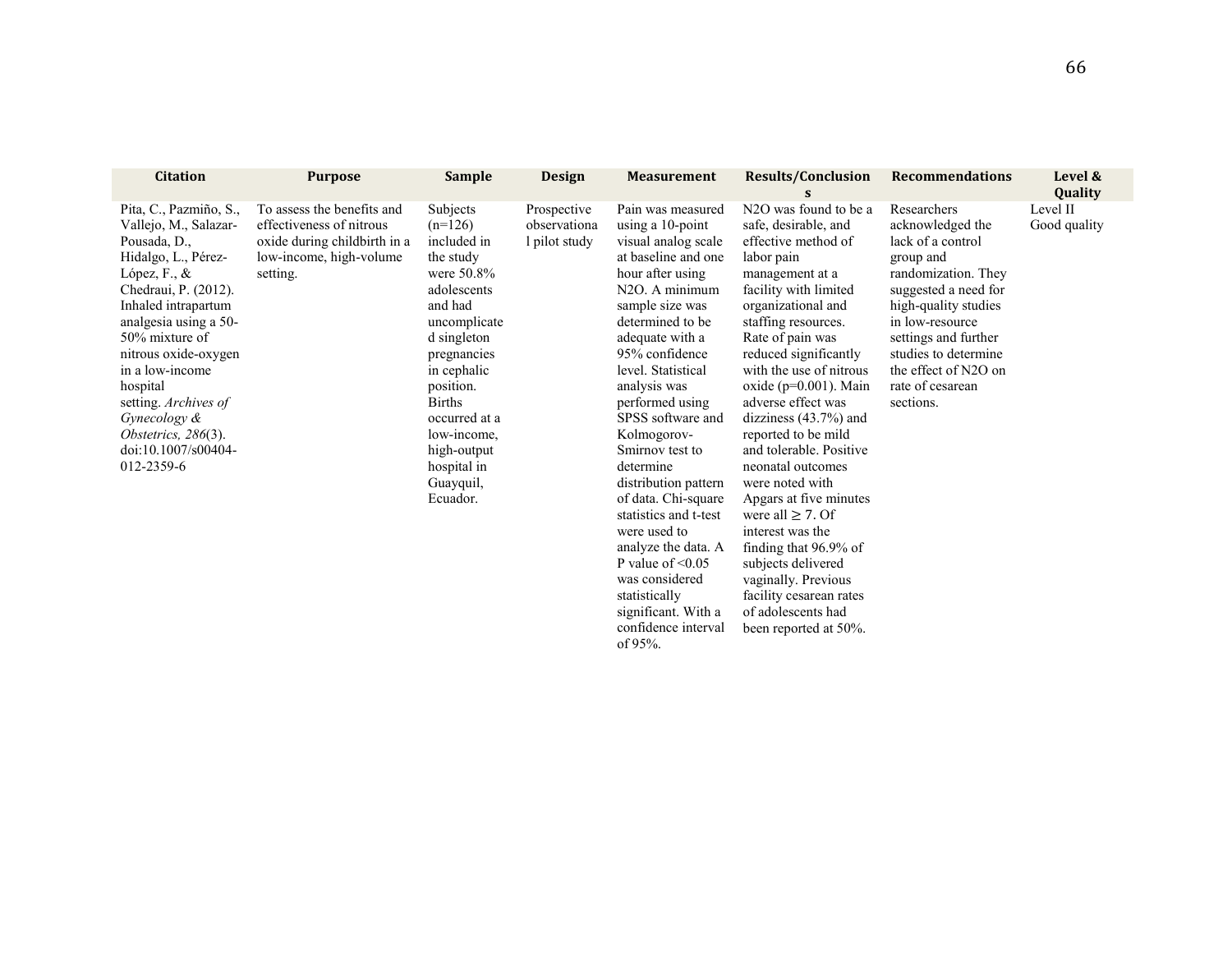| <b>Citation</b>                                                                                                                                                                                                                                                                                                          | <b>Purpose</b>                                                                                                                                                                                | <b>Sample</b>                                                                                                                                                                                                                                                                                  | <b>Design</b>                                          | <b>Measurement</b>                                                                                                                                                                                                                                                                                                                                                          | <b>Results/Conclusion</b>                                                                                                                                                                                                                                                                                                                                                                                                                                                                                                                         | <b>Recommendations</b>                                                                                                                            | Level &                   |
|--------------------------------------------------------------------------------------------------------------------------------------------------------------------------------------------------------------------------------------------------------------------------------------------------------------------------|-----------------------------------------------------------------------------------------------------------------------------------------------------------------------------------------------|------------------------------------------------------------------------------------------------------------------------------------------------------------------------------------------------------------------------------------------------------------------------------------------------|--------------------------------------------------------|-----------------------------------------------------------------------------------------------------------------------------------------------------------------------------------------------------------------------------------------------------------------------------------------------------------------------------------------------------------------------------|---------------------------------------------------------------------------------------------------------------------------------------------------------------------------------------------------------------------------------------------------------------------------------------------------------------------------------------------------------------------------------------------------------------------------------------------------------------------------------------------------------------------------------------------------|---------------------------------------------------------------------------------------------------------------------------------------------------|---------------------------|
|                                                                                                                                                                                                                                                                                                                          |                                                                                                                                                                                               |                                                                                                                                                                                                                                                                                                |                                                        |                                                                                                                                                                                                                                                                                                                                                                             | S                                                                                                                                                                                                                                                                                                                                                                                                                                                                                                                                                 |                                                                                                                                                   | Quality                   |
| Richardson, M. G.,<br>Lopez, B. M.,<br>Baysinger, C. L.,<br>Shotwell, M. S., $\&$<br>Chestnut, D. H.<br>$(2016)$ . Nitrous<br>oxide during labor:<br>Maternal satisfaction<br>does not depend<br>exclusively on<br>analgesic<br>effectiveness. Anesth<br>esia and<br>Analgesia, doi:10.12<br>13/ANE,000000000<br>0001680 | To compare the<br>effectiveness and<br>satisfaction of labor pain<br>relief methods when either<br>epidural, nitrous oxide, or<br>both forms of analgesia are.<br>used in vaginal deliveries. | Sample<br>consisted of<br>data collected<br>postpartum<br>via<br>standardized<br>survey over a<br>34-month<br>period, which<br>included 6242<br>subjects from<br>2011-2014<br>who received<br>labor<br>anesthetic<br>care at<br>Vanderbilt<br>University<br>Medical<br>Center in<br>Tennessee. | Retrospectiv<br>e non-<br>experimental<br>survey study | Statistical analysis<br>was performed by<br>logistical<br>regression of the<br>three analgesic<br>groups (nitrous<br>oxide alone.<br>neuraxial, or<br>nitrous followed<br>by neuraxial) and<br>the scores of<br>analgesic<br>effectiveness and<br>patient satisfaction<br>with chosen<br>analgesic. A P<br>value of 0.05 was<br>considered<br>statistically<br>significant. | Although labor pain<br>management scores<br>were not as high in the<br>nitrous oxide group as<br>those that used<br>neuraxial analgesia<br>$(p<0.001)$ , satisfaction<br>scores of nitrous oxide<br>alone ( $p=0.002$ ) were<br>higher than those who<br>received epidurals<br>alone ( $p=0.005$ ) or<br>those that converted to<br>epidurals after nitrous<br>oxide ( $p=0.003$ ). This<br>finding suggested that<br>analgesia is not the<br>only factor to<br>determine overall<br>maternal satisfaction<br>of method of pain<br>relief chosen. | The relationship<br>between patient<br>satisfaction with<br>anesthesia care in<br>labor and<br>effectiveness of<br>method needs further<br>study. | Level III<br>Good quality |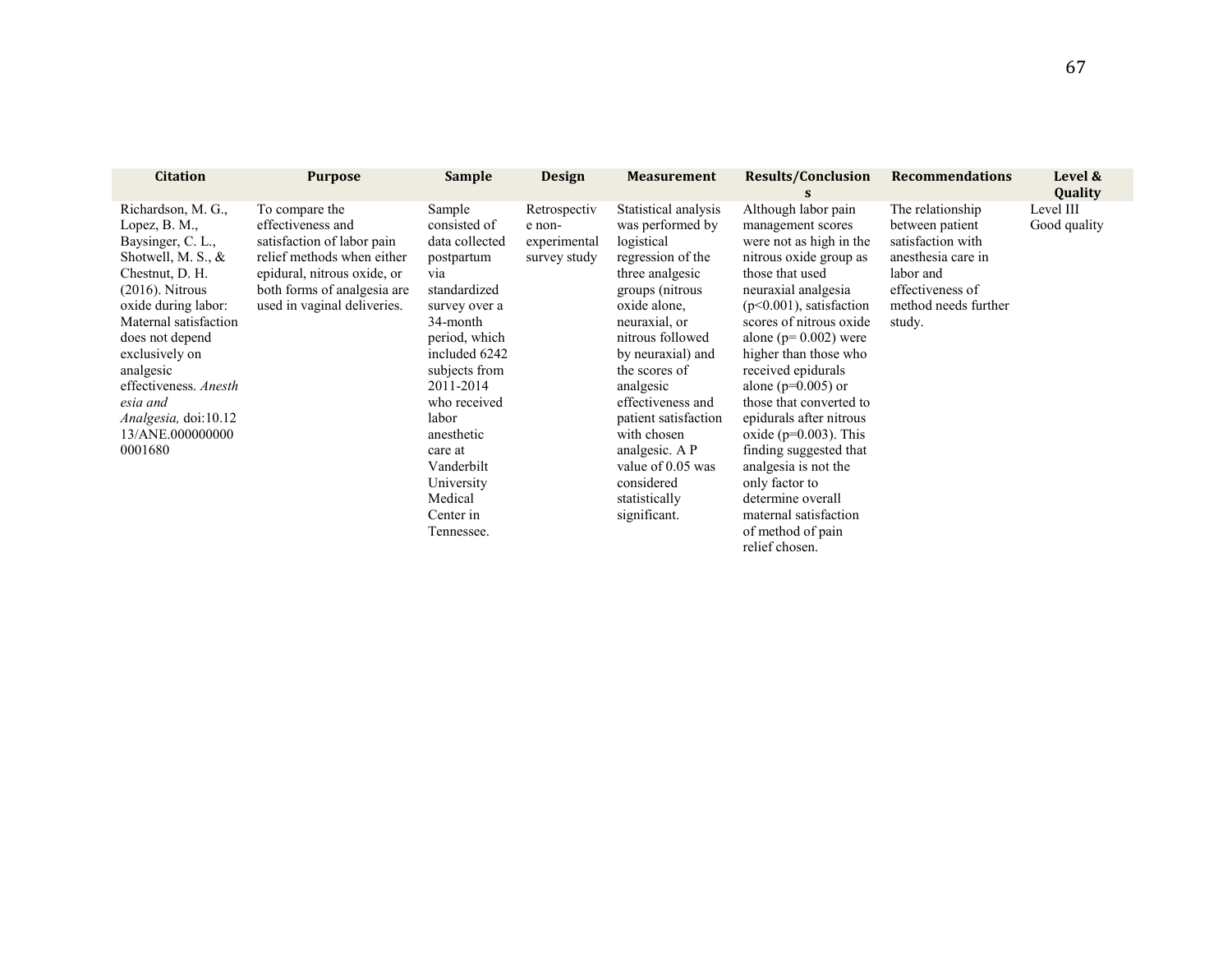| <b>Citation</b>                                                                                                                                                                                              | <b>Purpose</b>                                                                           | <b>Sample</b>                                                                                                                                                                                                                                                                                                                                                                 | <b>Design</b>        | <b>Measurement</b>                                                                                                                                                                    | <b>Results/Conclusion</b>                                                                                                                                                                                                                                                                                                                                                     | <b>Recommendations</b>                                                                                                                                                                                                                                                                                                                                                                                                                         | Level &<br>Quality      |
|--------------------------------------------------------------------------------------------------------------------------------------------------------------------------------------------------------------|------------------------------------------------------------------------------------------|-------------------------------------------------------------------------------------------------------------------------------------------------------------------------------------------------------------------------------------------------------------------------------------------------------------------------------------------------------------------------------|----------------------|---------------------------------------------------------------------------------------------------------------------------------------------------------------------------------------|-------------------------------------------------------------------------------------------------------------------------------------------------------------------------------------------------------------------------------------------------------------------------------------------------------------------------------------------------------------------------------|------------------------------------------------------------------------------------------------------------------------------------------------------------------------------------------------------------------------------------------------------------------------------------------------------------------------------------------------------------------------------------------------------------------------------------------------|-------------------------|
| Rosen, M. A. (2002).<br>Nitrous oxide for<br>relief of labor pain:<br>A systematic<br>review. American<br>Journal of Obstetrics<br>and<br>Gynecology, 186(5<br>Suppl Nature), S110-<br>26. doi:a121259 [pii] | To review and evaluate the<br>effectiveness and safety of<br>nitrous oxide during labor. | Consisted of<br>19 studies.<br>which<br>included<br>laboring<br>women using<br>nitrous oxide.<br>Important<br>factors in<br>determining<br>article<br>selection<br>included:<br>randomization<br>, appropriate<br>control group,<br>and<br>assessment of<br>effectiveness<br>of analgesia<br>in a timely<br>fashion after<br>delivery,<br>reported by<br>laboring<br>patient. | Systematic<br>review | Data was analyzed<br>in a qualitative<br>fashion to<br>determine efficacy,<br>side effects, and<br>adverse outcomes<br>of nitrous oxide.<br>No analysis of<br>power was<br>completed. | Nitrous oxide was not<br>the most powerful<br>analgesic, but<br>provided significant<br>pain relief for 50% of<br>its users. Its benefits<br>included self-<br>administration, ease of<br>use in many settings,<br>safe and inexpensive<br>with rapid onset and<br>illumination.<br>Analgesic effects were<br>comparable to<br>paracervical block and<br>superior to opioids. | Continued research<br>on the use of N2O is<br>needed in many<br>forms. Suggested<br>areas of further<br>research include:<br>efficacy of precise<br>timing of<br>administration,<br>studies without<br>confusing factors, if<br>N <sub>2</sub> O co-administered<br>with opioids is safe,<br>use at different stages<br>of labor, safety with<br>breastfeeding, and<br>safety of<br>administration with<br>different levels of<br>supervision. | Level V<br>High quality |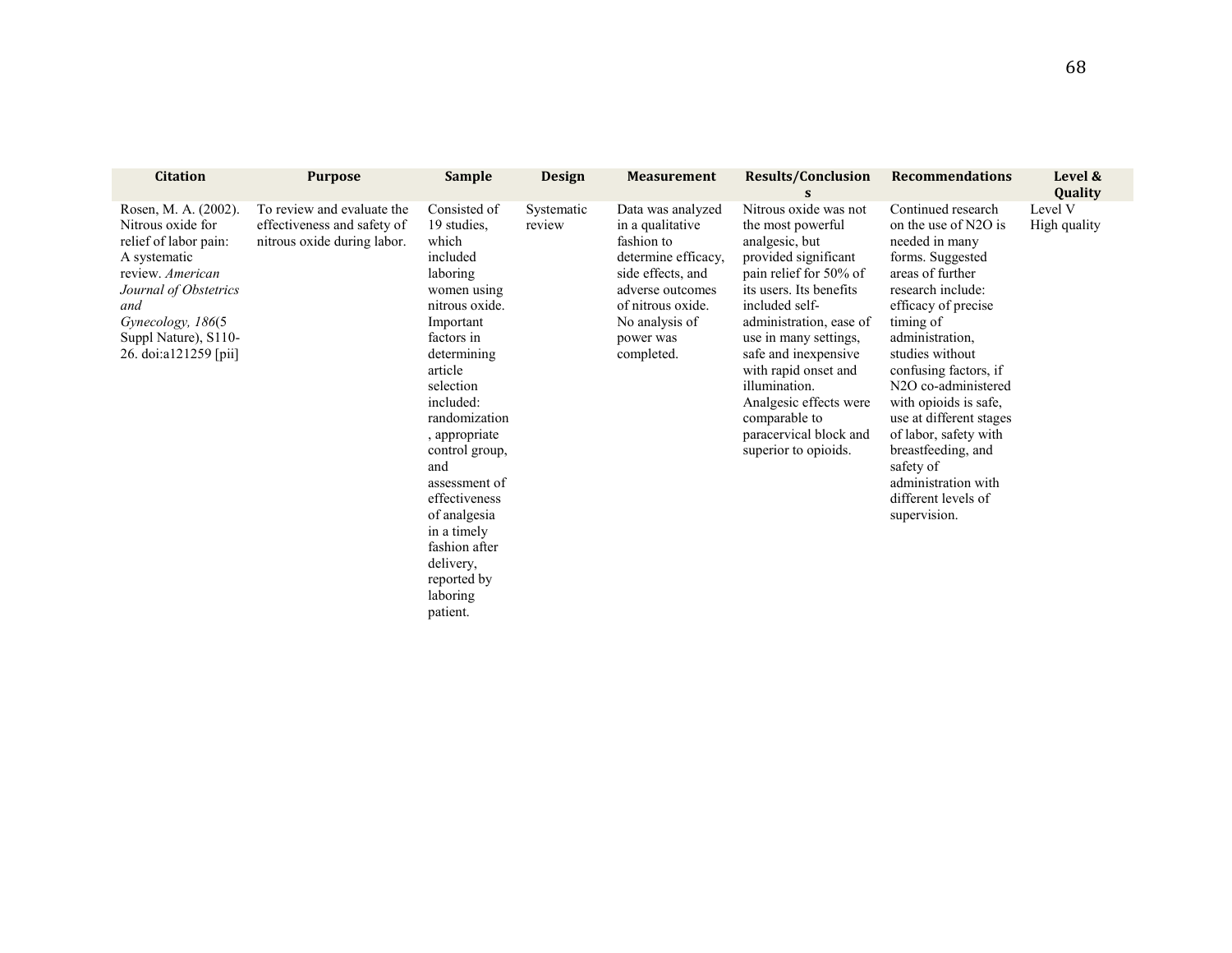| <b>Citation</b>                                                                                                                                                                                                                                                                                                                                            | <b>Purpose</b>                                                                                                                              | <b>Sample</b>                                                                                                                                                                                                                                                                                  | <b>Design</b>                                                                                                                                                                                                                             | <b>Measurement</b>                                                                                                                                                                                                                                                                                                                                                                                                                          | <b>Results/Conclusion</b>                                                                                                                                                                                                                                                                                                                                                                                                                                                                                                                                               | <b>Recommendations</b>                                                                                                          | Level &<br>Quality        |
|------------------------------------------------------------------------------------------------------------------------------------------------------------------------------------------------------------------------------------------------------------------------------------------------------------------------------------------------------------|---------------------------------------------------------------------------------------------------------------------------------------------|------------------------------------------------------------------------------------------------------------------------------------------------------------------------------------------------------------------------------------------------------------------------------------------------|-------------------------------------------------------------------------------------------------------------------------------------------------------------------------------------------------------------------------------------------|---------------------------------------------------------------------------------------------------------------------------------------------------------------------------------------------------------------------------------------------------------------------------------------------------------------------------------------------------------------------------------------------------------------------------------------------|-------------------------------------------------------------------------------------------------------------------------------------------------------------------------------------------------------------------------------------------------------------------------------------------------------------------------------------------------------------------------------------------------------------------------------------------------------------------------------------------------------------------------------------------------------------------------|---------------------------------------------------------------------------------------------------------------------------------|---------------------------|
| Rosenstein, M.,<br>Flood, P., Thiet, M.<br>P., Nakagawa, S.,<br>Bishop, J., & Cheng,<br>Y. (2014). 598: The<br>use of nitrous oxide<br>analgesia during<br>labor at a single<br>institution in the<br>United States.<br>American Journal of<br>Obstetrics and<br>Gynecology, 1(210),<br>S294-S295.<br>http://dx.doi.org/10.1<br>016/j.ajog.2013.10.6<br>31 | To describe the neonatal<br>and maternal outcomes<br>associated with the use of<br>nitrous oxide during labor<br>at a single U.S. hospital. | The sample<br>included<br>6,192<br>laboring<br>women with<br>singleton non-<br>anomalous<br>gestations in<br>cephalic<br>presentation<br>from a single<br>U.S. hospital<br>between<br>2007-2012.<br>14% of them<br>used nitrous<br>oxide and of<br>that group<br>42% also used<br>an epidural. | Cohort study<br>Of the<br>sample 14%<br>used N2O<br>during labor<br>$(n=868)$ and<br>of those<br>women $42\%$<br>also used an<br>epidural. Of<br>the sample,<br>76%<br>$(n=4,705)$ of<br>the women<br>did not use<br>N2O<br>$(P<0.001)$ . | Neonatal<br>admission to the<br>intensive care unit<br>was the primary<br>outcome.<br>Secondary<br>outcomes included<br>maternal and<br>neonatal outcomes.<br>Logistical<br>regression was<br>used to control the<br>confounding<br>factors influencing<br>N <sub>2</sub> O use. A<br>propensity score<br>based logistical<br>regression model<br>was used to<br>determine<br>significant<br>differences of the<br>odds of the<br>outcomes. | The number of women<br>who used nitrous<br>oxide and ended up<br>with an epidural<br>compared to those<br>who did not use<br>nitrous oxide and got<br>an epidural is<br>statistically significant<br>$(p<0.001)$ . There were<br>no significant<br>differences in the odds<br>of NICU admission<br>(CI 95%), academia<br>$(CI 95%)$ , five-minute<br>Apgar score $\leq$ (CI<br>95%), cesarean<br>delivery (CI $95\%$ ) or<br>postpartum<br>hemorrhage (CI 95%)<br>in the group that used<br>nitrous oxide. Nitrous<br>oxide users were more<br>likely to be nulliparous | Nitrous oxide as a<br>labor analgesic is<br>safe for the neonate<br>and is not associated<br>with adverse<br>maternal outcomes. | Level III<br>Good quality |

and less likely to receive oxytocin, deliver via C-section,

or develop chorioamnionitis.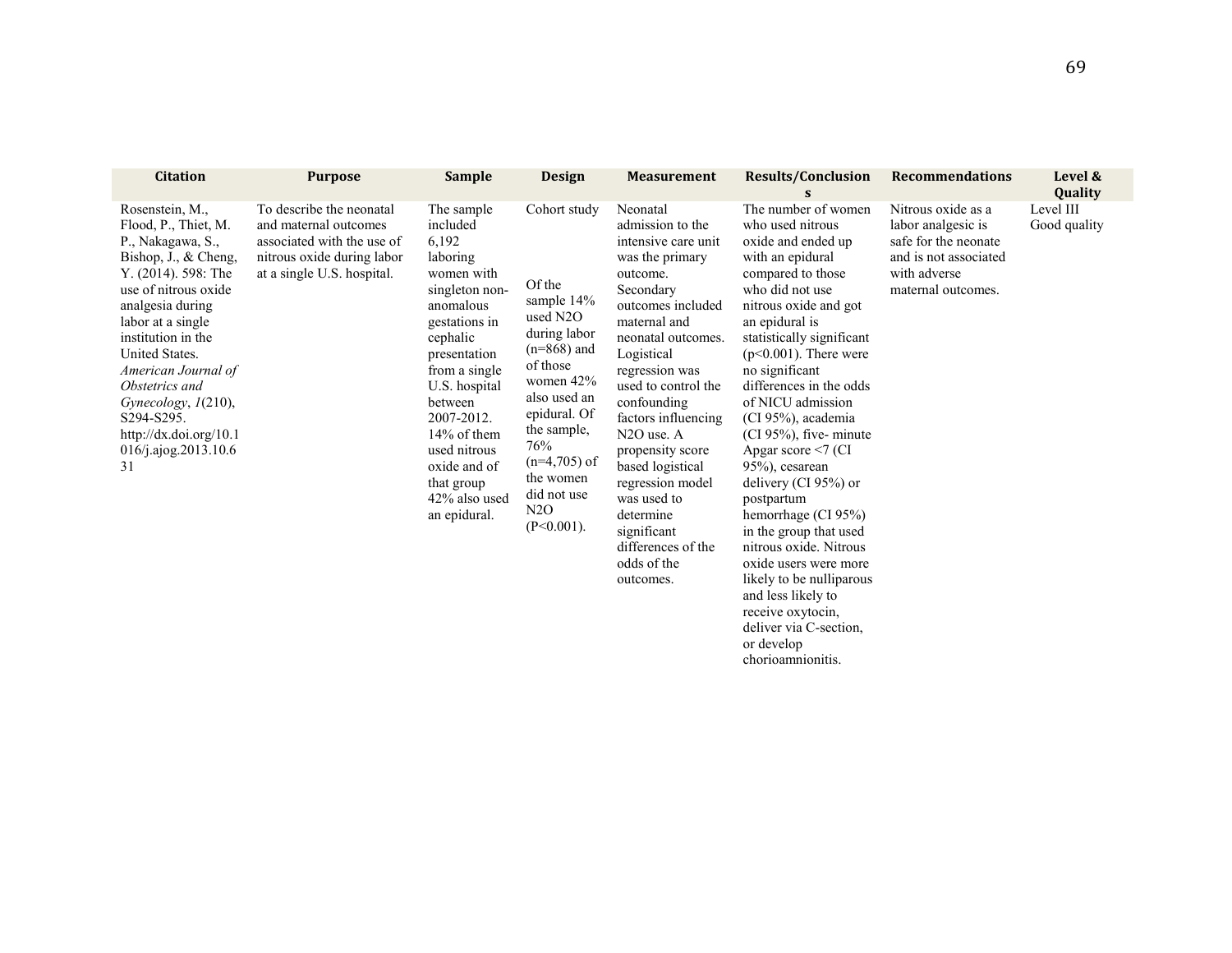| <b>Citation</b>                                                                                                                                                                                                                                                                                                                                                                                              | <b>Purpose</b>                                                                                                      | <b>Sample</b>                                                                                                                                                                                                      | <b>Design</b>                                                                                                                                                                                                                                                                                                                    | <b>Measurement</b>                                                                                                                                                                                                                                                                                                                                                                                                                                                                                                                                                                                                                                                                                                                           | <b>Results/Conclusion</b><br>S                                                                                                                                                                                                                                                                                                                                                                                                                                                                                                                                                                                                                                | <b>Recommendations</b>                                                                                                                                                                                                                                                                                                                                                                                                                                                                                                             | Level &<br>Quality      |
|--------------------------------------------------------------------------------------------------------------------------------------------------------------------------------------------------------------------------------------------------------------------------------------------------------------------------------------------------------------------------------------------------------------|---------------------------------------------------------------------------------------------------------------------|--------------------------------------------------------------------------------------------------------------------------------------------------------------------------------------------------------------------|----------------------------------------------------------------------------------------------------------------------------------------------------------------------------------------------------------------------------------------------------------------------------------------------------------------------------------|----------------------------------------------------------------------------------------------------------------------------------------------------------------------------------------------------------------------------------------------------------------------------------------------------------------------------------------------------------------------------------------------------------------------------------------------------------------------------------------------------------------------------------------------------------------------------------------------------------------------------------------------------------------------------------------------------------------------------------------------|---------------------------------------------------------------------------------------------------------------------------------------------------------------------------------------------------------------------------------------------------------------------------------------------------------------------------------------------------------------------------------------------------------------------------------------------------------------------------------------------------------------------------------------------------------------------------------------------------------------------------------------------------------------|------------------------------------------------------------------------------------------------------------------------------------------------------------------------------------------------------------------------------------------------------------------------------------------------------------------------------------------------------------------------------------------------------------------------------------------------------------------------------------------------------------------------------------|-------------------------|
| Singh, R. H.,<br>Thaxton, L., Carr, S.,<br>Leeman, L.,<br>Schneider, E., &<br>Espey, E. (2016). A<br>randomized<br>controlled trial of<br>nitrous oxide for<br>intrauterine device<br>insertion in<br>nulliparous<br>women. Internationa<br>l Journal of<br>Gynecology &<br>Obstetrics, 135(2),<br>145-148. doi:<br>http://dx.doi.org.ezpr<br>oxy.bethel.edu/10.10<br>16/j.ijgo.2016.04.01<br>$\overline{4}$ | To determine the<br>effectiveness of N2O in<br>pain management of<br>nulliparous women<br>undergoing IUD insertion. | Consisted of<br>80 English-<br>speaking<br>women age<br>13-45 years.<br>Sample size<br>was<br>determined<br>based on 15<br>mm<br>difference in<br>pain scores on<br>a VAS<br>determined by<br>previous<br>studies. | A<br>randomized<br>double<br>blinded,<br>placebo<br>controlled<br>trial.<br>Forty<br>women were<br>computer<br>allocated<br>into one of<br>two groups.<br>One group<br>received<br>$50/50$ mix of<br>N <sub>2</sub> O and O <sub>2</sub><br>or the<br>control<br>group, which<br>only<br>received O2<br>during IUD<br>insertion. | Subjects<br>completed a<br>demographic and<br>medical history<br>questionnaire prior<br>to the procedure. A<br>VAS was used to<br>assess pain before<br>during and at<br>discharge from the<br>clinic. Primary<br>outcome was<br>maximum pain<br>assessed two<br>minutes post<br>procedure. A<br>Likert scale was<br>used to determine<br>satisfaction with<br>pain management.<br>Physicians<br>documented<br>difficulty of<br>insertion and also<br>asked to guess<br>which patients had<br>received N2O.<br>Data software<br>analysis was used.<br>T-est and analysis<br>of variance were<br>used to compare<br>continuous<br>variables. Non-<br>normal distribution<br>variables were<br>compared by non-<br>parametric<br>Wilcoxon rank | Mean insertion pain<br>scores were similar<br>$(P=0.86)$ . Satisfaction<br>with pain management<br>was similar between<br>the two groups<br>$(P=0.14)$ ; however,<br>significantly more<br>women in the N2O<br>reported satisfaction<br>on the Likert scale<br>$(P=0.04)$ . Most women<br>reported that they<br>would chose an IUD<br>again, recommend it to<br>a friend, and chose<br>N <sub>2</sub> O during insertion.<br>The 63% reported that<br>they would be willing<br>to pay an additional<br>fee to use N2O for<br>pain management.<br>Although their pain<br>was not reduced, their<br>overall satisfaction<br>was greater with the<br>use of N2O. | The use of N2O may<br>improve the<br>experience of IUD<br>insertion by<br>increasing<br>satisfaction with pain<br>management.<br>Researchers suggest<br>that a higher ratio of<br>N2O could help to<br>reduce pain. They<br>also noted that the<br>use of N2O is cost<br>effective after initial<br>investment is<br>achieved. They noted<br>limitations of<br>external<br>generalizability and<br>that the high altitude<br>$(1600 \text{ m}$ above sea<br>level) may have<br>contributed to the<br>lack effectiveness of<br>N2O. | Level I<br>Good quality |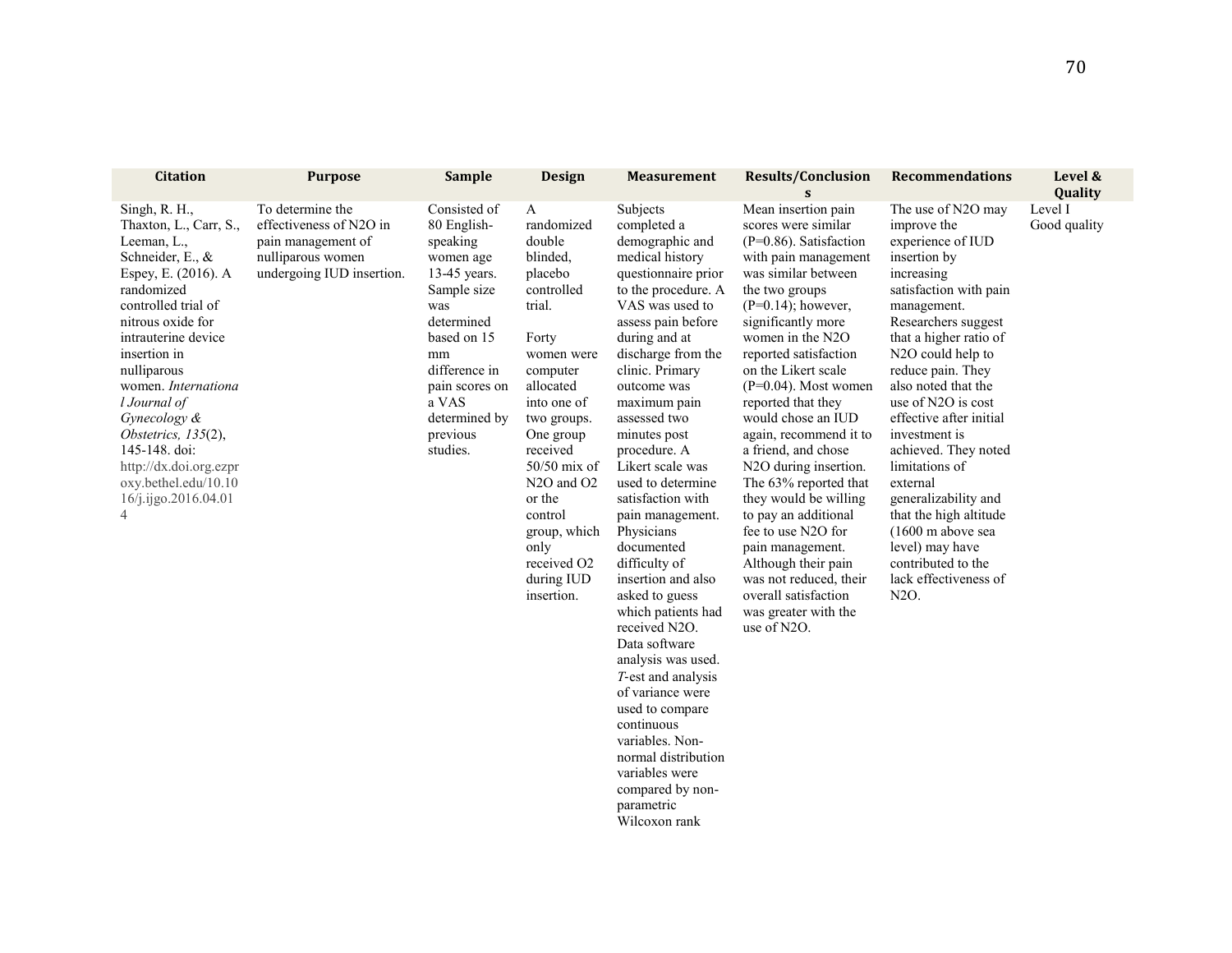sum test. Fisher exact test compared categorical variables. A P<0.05 was considered statistically significant.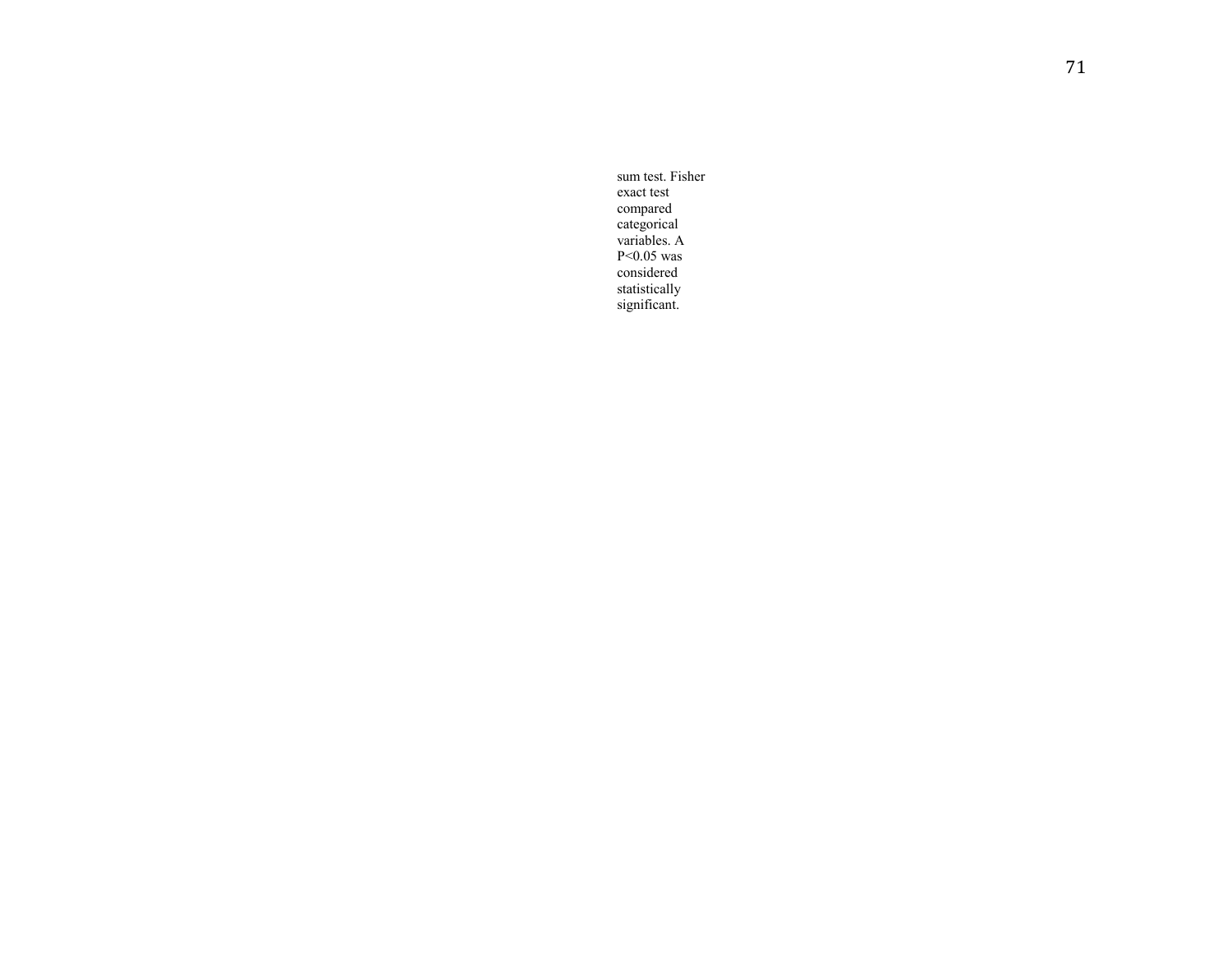| <b>Citation</b>                                                                                                                                                                                                                                                                                                                | <b>Purpose</b>                                                                                              | <b>Sample</b>                                                                                                                          | <b>Design</b>                                                                                                                                                                                      | <b>Measurement</b>                                                                                                                                                                                                                                                                                                                                                                                                                                                                                                                                     | <b>Results/Conclusion</b>                                                                                                                                                                                                                                                                                                                                                                                                                                                                                                                                                                                                                                                                                                                                                                                                        | <b>Recommendations</b>                                                                                                                                                                                                                                                                                                        | Level &                 |
|--------------------------------------------------------------------------------------------------------------------------------------------------------------------------------------------------------------------------------------------------------------------------------------------------------------------------------|-------------------------------------------------------------------------------------------------------------|----------------------------------------------------------------------------------------------------------------------------------------|----------------------------------------------------------------------------------------------------------------------------------------------------------------------------------------------------|--------------------------------------------------------------------------------------------------------------------------------------------------------------------------------------------------------------------------------------------------------------------------------------------------------------------------------------------------------------------------------------------------------------------------------------------------------------------------------------------------------------------------------------------------------|----------------------------------------------------------------------------------------------------------------------------------------------------------------------------------------------------------------------------------------------------------------------------------------------------------------------------------------------------------------------------------------------------------------------------------------------------------------------------------------------------------------------------------------------------------------------------------------------------------------------------------------------------------------------------------------------------------------------------------------------------------------------------------------------------------------------------------|-------------------------------------------------------------------------------------------------------------------------------------------------------------------------------------------------------------------------------------------------------------------------------------------------------------------------------|-------------------------|
|                                                                                                                                                                                                                                                                                                                                |                                                                                                             |                                                                                                                                        |                                                                                                                                                                                                    |                                                                                                                                                                                                                                                                                                                                                                                                                                                                                                                                                        | S                                                                                                                                                                                                                                                                                                                                                                                                                                                                                                                                                                                                                                                                                                                                                                                                                                |                                                                                                                                                                                                                                                                                                                               | Quality                 |
| Talebi, H., Nourozi,<br>A., Jamilian, M.,<br>Baharfar, N., &<br>Eghtesadi-Araghi, P.<br>$(2009)$ . Entonox for<br>labor pain: A<br>randomized placebo<br>controlled<br>trial. Pakistan<br>Journal of Biological<br>Sciences:<br><i>PJBS, 12(17).</i><br>Retrieved from<br>https://www.ncbi.nl<br>m.nih.gov/pubmed/1<br>9943458 | To explore the efficacy of<br>nitrous oxide in labor and<br>its effect on pain and<br>maternal SpO2 levels. | Subjects<br>included 523-<br>term<br>primigravid<br>or second<br>gravid women<br>in active labor<br>with mean<br>age of 25.5<br>years. | Randomized<br>controlled<br>trial using a<br>single<br>blinded<br>placebo-<br>controlled<br>method.<br>Subjects<br>were placed<br>into either a<br>50% nitrous<br>oxide or<br>50% oxygen<br>group. | VAS was used to<br>assess rate pain.<br>Continuous SpO2<br>monitoring with<br>blood pressure and<br>fetal heart rate at<br>the onset of the<br>active phase and<br>every hour<br>thereafter. Side<br>effects were<br>reported at the end<br>of the study.<br>Apgar's at one and<br>five minutes were<br>recorded.<br>Statistical<br>calculations were<br>performed using<br>SPSS software.<br>Chi-square<br>statistics and t-test<br>were used to<br>analyze the data. A<br>P value was<br>considered<br>statistically<br>significant if<br>$< 0.05$ . | The use of nitrous<br>oxide at a<br>concentration of 50%<br>is associated with few<br>side effects, provides<br>significant pain relief<br>and is safe for the<br>infant. VAS scores<br>were significantly<br>lower in the $N2O$<br>group (p value not<br>reported). The SpO2<br>values were<br>significantly higher in<br>the control group in<br>the first three<br>measurements but not<br>significantly different<br>in the measurements<br>after the initial three<br>(no p value reported).<br>The first and fifth<br>Apgar scores showed<br>no significant<br>difference between the<br>two groups $(p=0.760)$<br>and $p=0.860$ ,<br>respectively). Side<br>effects were<br>significantly higher in<br>the N2O group with p<br>values of 0.001 for all<br>side effects except<br>vomiting which<br>reported a $p=0.030$ . | Researchers suggest<br>that studies should be<br>completed that<br>consider the<br>evaluation of pain<br>during delivery, and<br>at 36 and 48 hours<br>after delivery.<br>Instruction on the<br>timing of self-<br>administration should<br>occur before the use<br>of nitrous oxide to<br>improve individual's<br>technique. | Level I<br>Poor quality |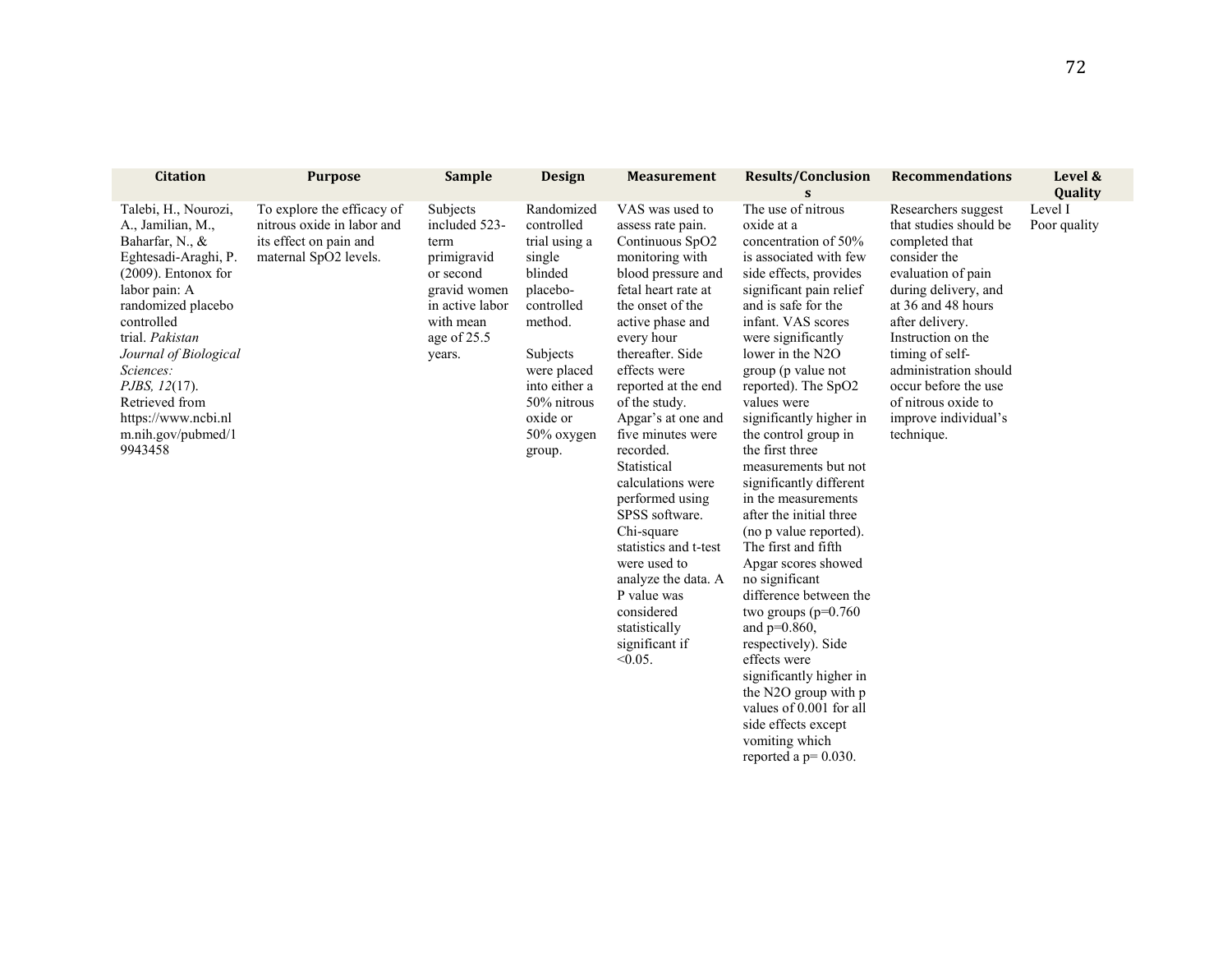| <b>Citation</b>                                                                                                                                                                                                                                                 | <b>Purpose</b>                                                                                                     | <b>Sample</b>                                                                                                                                                                                                                                                              | <b>Design</b>                                                                                                                                                                                                                                                 | <b>Measurement</b>                                                                                                                                                                                                                                                                                                                                                                                | <b>Results/Conclusion</b><br>S                                                                                                                                                                                                                                                                                                                                                                                                                                                                  | <b>Recommendations</b>                                                                                                                                       | Level &<br>Quality      |
|-----------------------------------------------------------------------------------------------------------------------------------------------------------------------------------------------------------------------------------------------------------------|--------------------------------------------------------------------------------------------------------------------|----------------------------------------------------------------------------------------------------------------------------------------------------------------------------------------------------------------------------------------------------------------------------|---------------------------------------------------------------------------------------------------------------------------------------------------------------------------------------------------------------------------------------------------------------|---------------------------------------------------------------------------------------------------------------------------------------------------------------------------------------------------------------------------------------------------------------------------------------------------------------------------------------------------------------------------------------------------|-------------------------------------------------------------------------------------------------------------------------------------------------------------------------------------------------------------------------------------------------------------------------------------------------------------------------------------------------------------------------------------------------------------------------------------------------------------------------------------------------|--------------------------------------------------------------------------------------------------------------------------------------------------------------|-------------------------|
| Teimoori, B.,<br>Sakhavar, N.,<br>Mirteimoori, M., &<br>Narouie, B. (2011).<br>Nitrous oxide versus<br>pethidine with<br>promethasine for<br>reducing labor<br>pain. African<br>Journal of Pharmacy<br>and<br>Pharmacology, 5(17)<br>doi:10.5897/AJPP11.<br>490 | To compare the effects and<br>side effects of nitrous<br>oxide and injection of<br>Pethidine used during<br>labor. | Subjects<br>consisted of<br>100 term<br>women with<br>cephalic<br>presentations<br>expected to<br>have normal<br>vaginal<br>deliveries in<br>active labor<br>with mean<br>ages of 26.2<br>and 27.2<br>years in the<br>Entonox and<br>Pethidine<br>groups,<br>respectively. | Randomized<br>controlled<br>trial with<br>one group<br>receiving<br>$50\%$ self-<br>administered<br>nitrous oxide<br>and the other<br>group<br>receiving 1<br>mg<br>Pethidine<br>combined<br>with $25 \text{ mg}$<br>promethazin<br>intravenous<br>injection. | Labor pain was<br>measured using a<br>VAS score once<br>prior to<br>administration and<br>after each<br>contraction. A<br>verbal rating scale<br>was used to<br>measure the<br>patient's<br>satisfaction with<br>the analgesia. A<br>nurse evaluated<br>patient's<br>somnolence and<br>sedation using the<br>Ramsey Score.<br>Descriptive<br>statistics was used<br>to report<br>demographic data | Patients receiving<br>nitrous oxide had<br>significantly lower<br>VAS pain scores<br>$(p=0.0001)$ , shorter<br>first and second stages<br>of labor ( $p<0.05$ ), and<br>significantly higher<br>satisfaction scores<br>$(p=0.01)$ compared to<br>the Pethidine group.<br>There were no<br>significant differences<br>noted in infant<br>complications. Nitrous<br>oxide, although not a<br>potent analgesic, was<br>found to be more<br>beneficial than<br>pethidine in reducing<br>labor pain. | Nitrous oxide has<br>more beneficial<br>effects than Pethidine<br>and is easy to<br>administer and<br>suggested to be safe<br>for both mother and<br>infant. | Level I<br>Good quality |

and SPSS software used for analysis. Chi-square statistics and t-test were used to analyze the data.